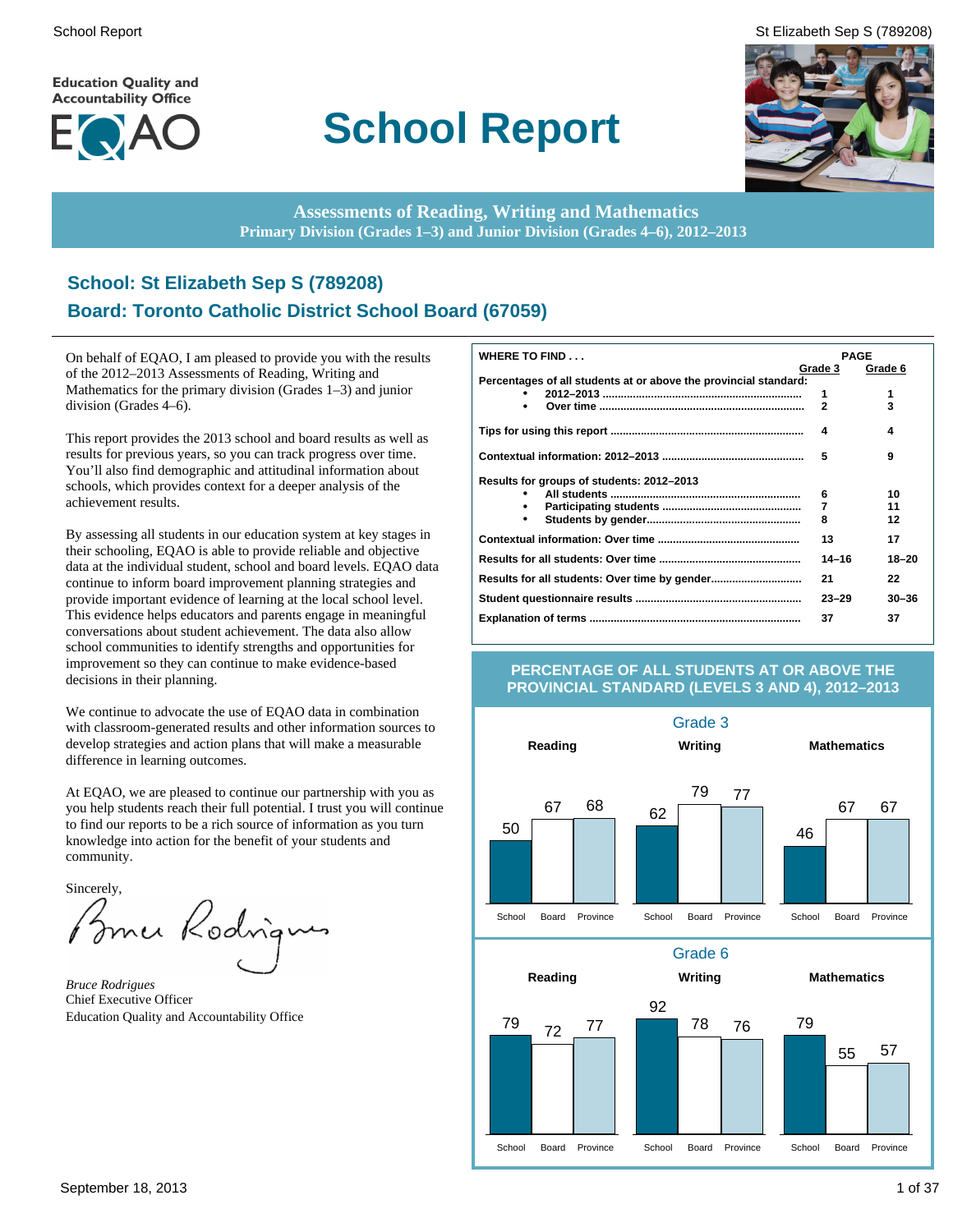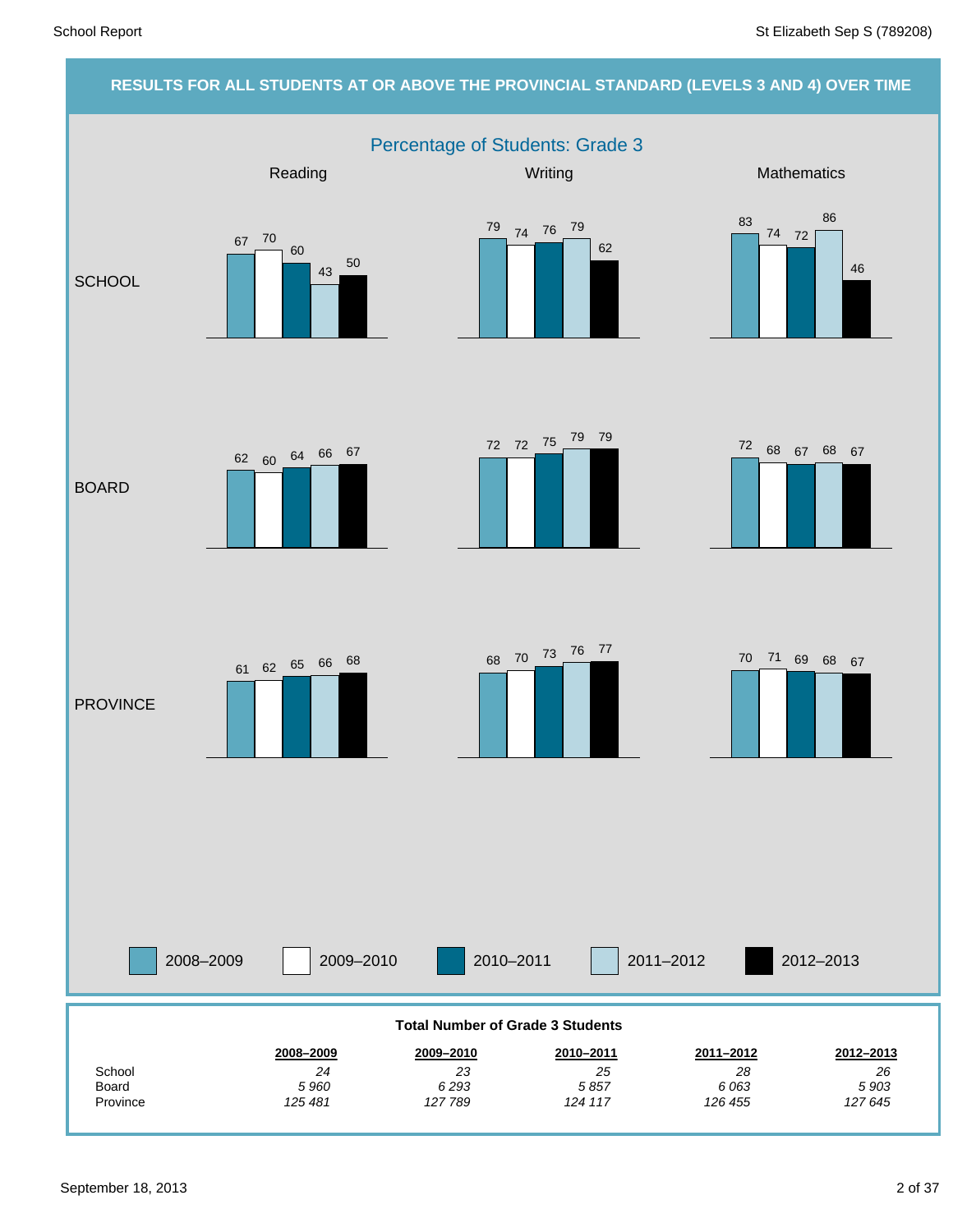### **RESULTS FOR ALL STUDENTS AT OR ABOVE THE PROVINCIAL STANDARD (LEVELS 3 AND 4) OVER TIME**

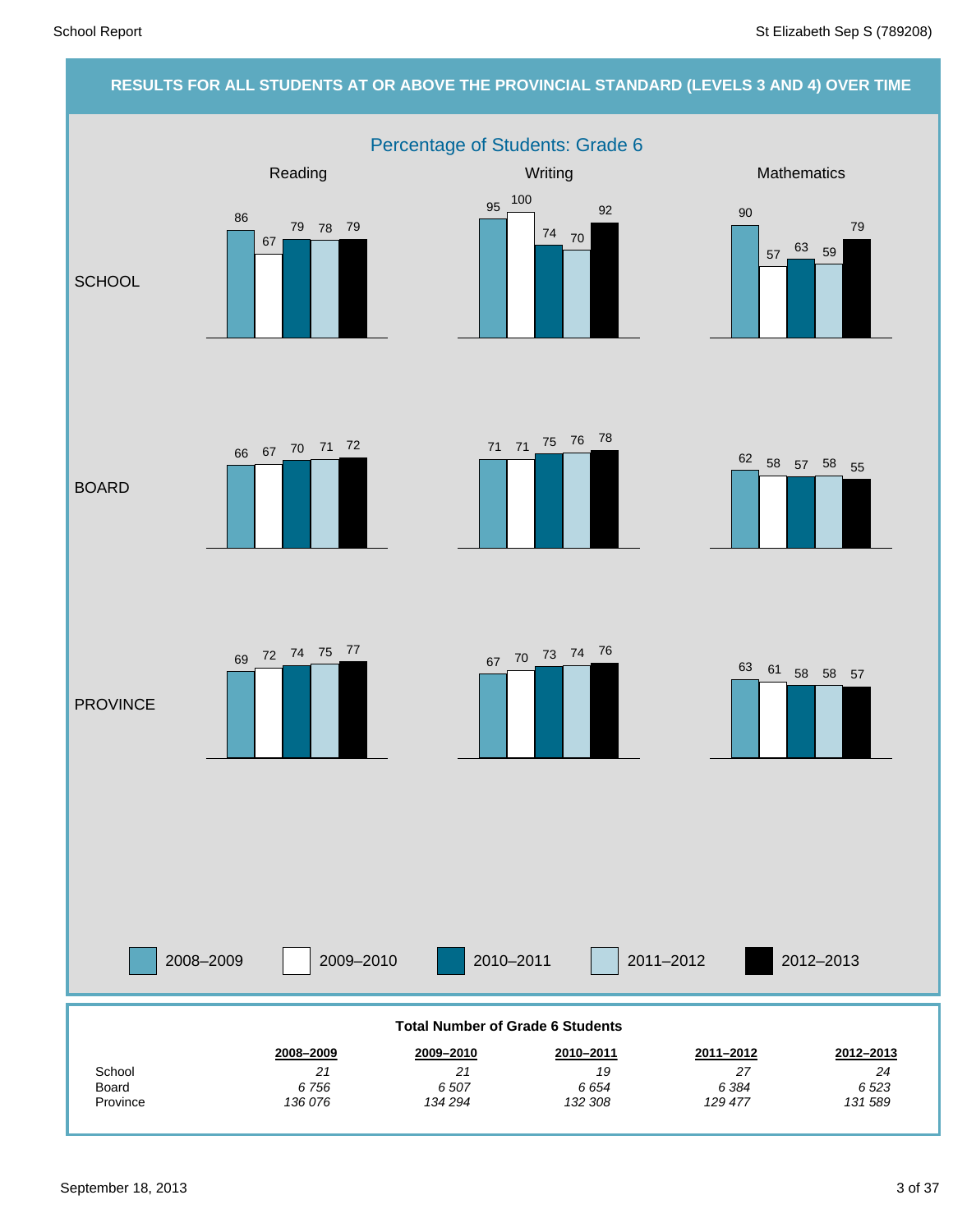Each school or board is unique. To appreciate the distinctive character of a school or board, look at the contextual information to understand the features and characteristics of the community it serves.

 $CZ$ 

Every assessment captures the performance of students at one point in time each year. Consider the results along with other information about students' achievement in reading, writing and mathematics.

### $\alpha$

Exercise caution when interpreting results for small schools or boards. Results may vary considerably from year to year, and differences may look exaggerated. For example, in a school of 20 students, a difference of 10% represents only two students.

### $C<sub>3</sub>$

Trends may be difficult to identify or to interpret. This is especially true in small schools or boards, or in schools where there is a high turnover in the student population.

### $\alpha$

EQAO values students' privacy. Results are not reported publicly for schools where fewer than 10 students fully participated in 2012-2013, or fewer than 15 students fully participated prior to 2012-2013 because it might be possible to identify individual students.

# **TIPS ABOUT THIS SCHOOL OR BOARD REPORT**

This report shows how well students have met curriculum expectations to the end of the Primary Division and the end of the Junior Division. Students complete a set of test booklets that allow them to show what they have learned in reading, writing and mathematics. The assessments are based on *The Ontario Curriculum.*

### **This report includes**

- $\bullet$  results for this year
- a comparison of results of the current and previous administrations to aid in monitoring improvement
- $\bullet$  information about the characteristics of the students who participated
- summary graphs showing the percentage of students achieving the provincial standard in reading, writing and mathematics
- detailed tables and graphs showing results for all levels of achievement, results for gender and participation information
- student questionnaire results
- an explanation of all terms used in this report.

# **HOW TO USE THIS REPORT**

- ¨ Examine the contextual information to understand the similarities and differences between the school, the board and the province; the board and the province. Consider the challenges that any differences might present.
- Examine the results for reading, writing and mathematics.
	- Are these results consistent with what you would expect?
	- · How do the school results compare to the board and the province; the board results compare to the province?
	- How do these results compare over time?
	- What influence might students' attitudes have on student performance (refer to the questionnaire results)?
- Speak to school or board staff about the goals for school improvement related to reading, writing and mathematics.

Learn more about us at www.eqao.com.

The Education Quality and Accountability Office is an independent agency that gathers information about student achievement through province-wide assessments. Each year, all Grade 3 and Grade 6 students across Ontario take part in these assessments of reading, writing and mathematics. Individual results are reported to students and to parents and guardians. School, board and provincial results are released publicly.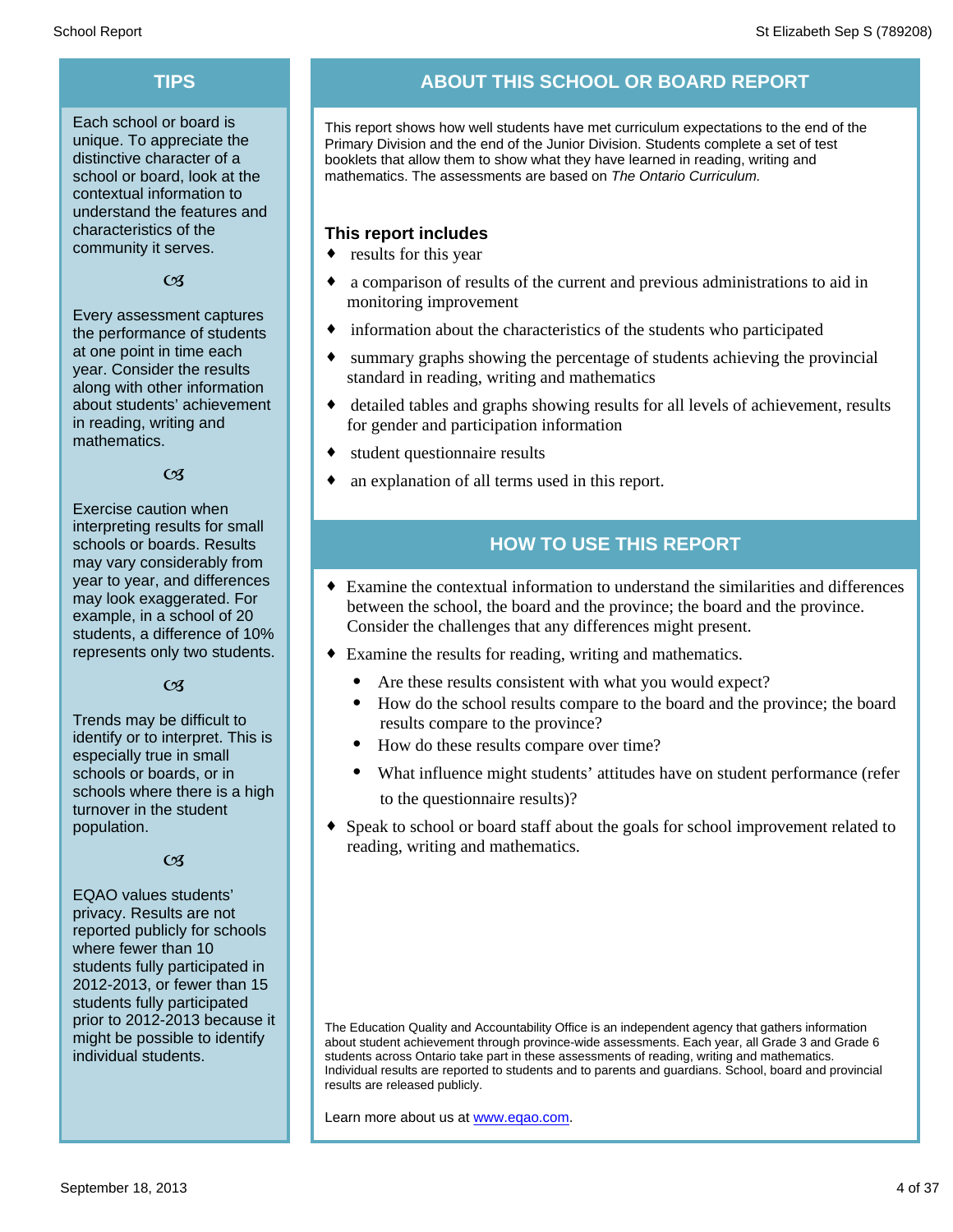# **Contextual Information: Grade 3\***

This information provides a context for interpreting the school's results.

| <b>Demographic Information</b>                             | <b>School</b>             |                | <b>Board</b> |            | <b>Province</b>                              |         |
|------------------------------------------------------------|---------------------------|----------------|--------------|------------|----------------------------------------------|---------|
| <b>Enrolment</b>                                           |                           |                |              |            |                                              |         |
| Number of Grade 3 students                                 |                           | 26             |              | 5 903      |                                              | 127 645 |
| Number of classes with Grade 3 students                    |                           |                |              | 459        |                                              | 9 556   |
| Number of schools with Grade 3 classes                     |                           | Not applicable |              | 168        |                                              | 3 3 4 0 |
|                                                            |                           |                |              |            | Number Percent Number Percent Number Percent |         |
| <b>Gender</b>                                              |                           |                |              |            |                                              |         |
| Female                                                     | 16                        | 62%            | 2845         | 48%        | 61888                                        | 48%     |
| Male                                                       | 10                        | 38%            | 3058         | 52%        | 65 757                                       | 52%     |
| Gender not specified                                       | 0                         | 0%             | 0            | 0%         | 0                                            | 0%      |
| <b>Student Status</b>                                      |                           |                |              |            |                                              |         |
| English language learners**                                | 6                         | 23%            | 584          | 10%        | 16 093                                       | 13%     |
| Students with special education needs (excluding gifted)** | 1                         | 4%             | 1042         | 18%        | 21 452                                       | 17%     |
| <b>Place of Birth</b>                                      |                           |                |              |            |                                              |         |
| Born in Canada                                             | 16                        | 62%            | 4874         | 83%        | 114 431                                      | 90%     |
| Born outside Canada                                        | 10                        | 38%            | 1022         | 17%        | 13 081                                       | 10%     |
| In Canada less than one year                               | 0                         | 0%             | 35           | 1%         | 786                                          | 1%      |
| In Canada one year or more but less than three years       | 4                         | 15%            | 281          | 5%         | 2 9 4 1                                      | 2%      |
| In Canada three years or more                              | 6                         | 23%            | 705          | 12%        | 8 601                                        | 7%      |
| Language                                                   |                           |                |              |            |                                              |         |
| First language learned at home was other than English      | 12                        | 46%            | 1813         | 31%        | 28 5 95                                      | 22%     |
| <b>Year Student Entered Current School</b>                 |                           |                |              |            |                                              |         |
| Year of the assessment                                     | $\overline{4}$            | 15%            | 590          | 10%        | 17 108                                       | 13%     |
| Year prior to the assessment                               | 4                         | 15%            | 549          | 9%         | 13749                                        | 11%     |
| 2 years prior to the assessment                            | 4                         | 15%            | 730          | 12%        | 18818                                        | 15%     |
| 3 or more years prior to the assessment                    | 14                        | 54%            | 4031         | 68%        | 77892                                        | 61%     |
| Data not available                                         | 0                         | 0%             | 3            | $<$ 1%     | 78                                           | $<$ 1%  |
| <b>Year Student Entered Current Board</b>                  |                           |                |              |            |                                              |         |
| Year of the assessment                                     | $\overline{c}$            | 8%             | 321          | 5%         | 8038                                         | 6%      |
| Year prior to the assessment                               | 1                         | 4%             | 348          | 6%         | 7422                                         | 6%      |
| 2 years prior to the assessment                            | 2                         | 8%             | 516          | 9%         | 11 069                                       | 9%      |
| 3 or more years prior to the assessment                    | 21                        | 81%            | 4703         | 80%        | 98 569                                       | 77%     |
| Data not available                                         | $\boldsymbol{\mathit{0}}$ | $0\%$          | 15           | $<\!\!1\%$ | 2 5 4 7                                      | 2%      |

\* Contextual data pertaining to gender, student status, place of birth, language learned at home and year entered school and board are provided by schools and/or boards through the Student Data Collection process. Some data may be missing because they were not provided by the school or the board.

\*\* See the Explanation of Terms.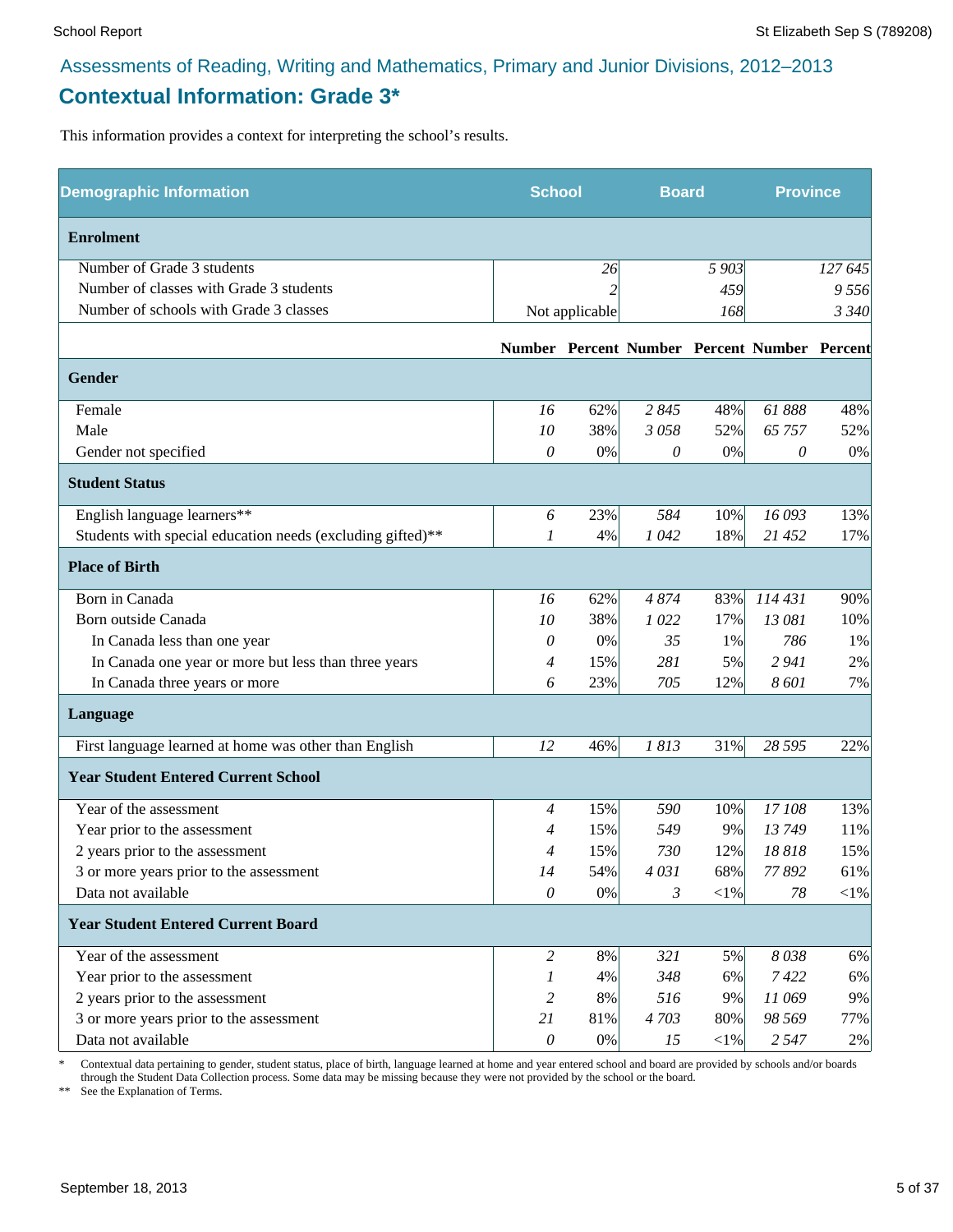# Results in Reading, Writing and Mathematics, 2012–2013 **Grade 3: All Students††**

| <b>Grade 3: Reading*</b>                                                       |    |               |                      |                            |  |  |  |  |  |
|--------------------------------------------------------------------------------|----|---------------|----------------------|----------------------------|--|--|--|--|--|
| Number of Students                                                             |    | School<br>26  | <b>Board</b><br>5692 | <b>Province</b><br>122 450 |  |  |  |  |  |
|                                                                                | #  | $\frac{0}{0}$ | $\frac{0}{0}$        | $\%$                       |  |  |  |  |  |
| Level 4                                                                        | 3' | 12%           | 12%                  | 12%                        |  |  |  |  |  |
| Level 3                                                                        | 10 | 38%           | 55%                  | 55%                        |  |  |  |  |  |
| Level 2                                                                        | 11 | 42%           | 24%                  | 23%                        |  |  |  |  |  |
| Level 1                                                                        | 2  | 8%            | 5%                   | 5%                         |  |  |  |  |  |
| $NE1**$                                                                        | 0  | 0%            | 1%                   | 1%                         |  |  |  |  |  |
| Participating<br><b>Students</b>                                               | 26 | 100%          | 96%                  | 97%                        |  |  |  |  |  |
| No Data                                                                        | 0  | 0%            | $<$ 1%               | 1%                         |  |  |  |  |  |
| <b>Exempt</b>                                                                  | Ω  | 0%            | 3%                   | 3%                         |  |  |  |  |  |
| <b>At or Above</b><br><b>Provincial Standard</b><br>(Levels 3 and 4) $\dagger$ |    | 67%           | 68%                  |                            |  |  |  |  |  |



### *#* % % % **Province** *127 633* **Board** *5 903* **School** *Number of Students* **67%** 2% 1% 97%  $<1%$ 3% 27% 55% 12% **67%** 3% 1% 97%  $<1%$ 2% 28% 54% 13% **46%** 0% 0% 100% 0% 8% 46% 35% 12% *0 26 0 2 12 9 3* **Exempt**  $\qquad$  0  **No Data** *Participating Students*  **NE1\*\* Level 1 Level 2 Level 3 Level 4 At or Above Provincial Standard (Levels 3 and 4) † Grade 3: Mathematics\***







\* Because percentages in tables and graphs are rounded, and because graphs do not show all reporting categories, percentages may not add to 100.

See the Explanation of Terms.

† These percentages are based on the actual number of students and cannot be calculated simply by adding the rounded percentages of students at Levels 3 and 4.

†† Some French Immersion students do not write all components of the assessment in Grade 3; the numbers shown reflect those students who were expected to write each component as determined by the French Immersion participation option selected by boards.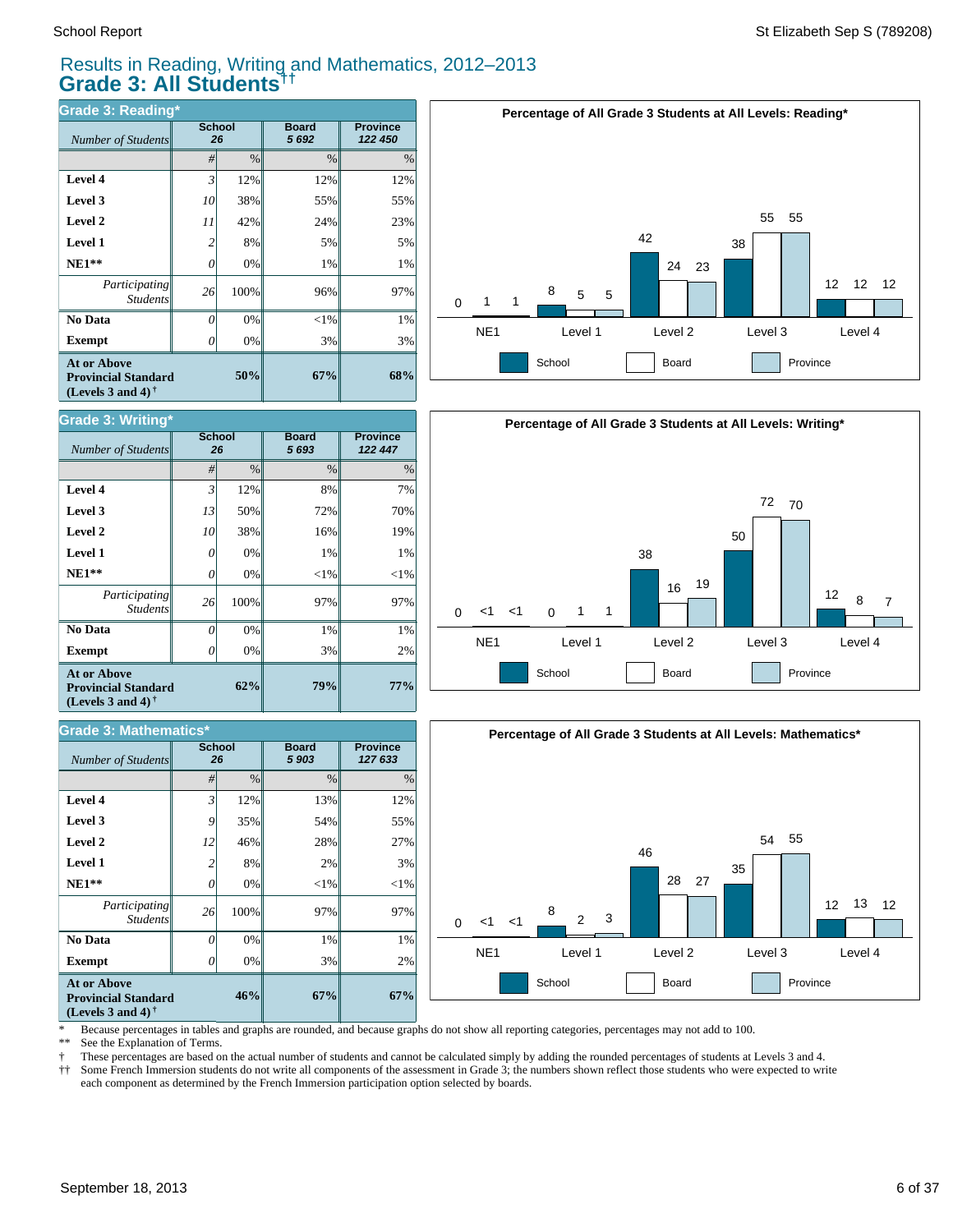# Results in Reading, Writing and Mathematics, 2012–2013

# **Grade 3: Participating Students (excludes "no data" and "exempt" categories)**

| Grade 3: Reading*                                                                 |                |                     |                         |                            |
|-----------------------------------------------------------------------------------|----------------|---------------------|-------------------------|----------------------------|
| Number of Students                                                                |                | <b>School</b><br>26 | <b>Board</b><br>5 4 8 8 | <b>Province</b><br>118 539 |
|                                                                                   | #              | $\%$                | $\%$                    | $\frac{0}{0}$              |
| Level 4                                                                           | $\mathfrak{Z}$ | 12%                 | 12%                     | 13%                        |
| Level 3                                                                           | 10             | 38%                 | 58%                     | 57%                        |
| Level 2                                                                           | 11             | 42%                 | 25%                     | 24%                        |
| Level 1                                                                           | 2              | 8%                  | 5%                      | 5%                         |
| $NE1**$                                                                           |                | 0%                  | 1%                      | 1%                         |
| <b>At or Above</b><br><b>Provincial Standard</b><br>(Levels 3 and 4) $^{\dagger}$ |                | 50%                 | 70%                     | 70%                        |



| <b>Grade 3: Writing*</b>                                                       |                     |      |                         |                           |          |                 | <b>Percentage of Participa</b> |          |                |  |
|--------------------------------------------------------------------------------|---------------------|------|-------------------------|---------------------------|----------|-----------------|--------------------------------|----------|----------------|--|
| Number of Students                                                             | <b>School</b><br>26 |      | <b>Board</b><br>5 5 0 2 | <b>Province</b><br>118844 |          |                 |                                |          |                |  |
|                                                                                | #                   | $\%$ | $\frac{0}{0}$           | $\%$                      |          |                 |                                |          |                |  |
| Level 4                                                                        | 3                   | 12%  | 8%                      | 7%                        |          |                 |                                |          |                |  |
| Level 3                                                                        | 13                  | 50%  | 74%                     | 72%                       |          |                 |                                |          |                |  |
| Level 2                                                                        | 10                  | 38%  | 17%                     | 20%                       |          |                 |                                |          |                |  |
| <b>Level 1</b>                                                                 | 0                   | 0%   | $1\%$                   | $1\%$                     |          |                 |                                |          |                |  |
| $NE1**$                                                                        | 0                   | 0%   | $< 1\%$                 | $< 1\%$                   |          |                 |                                |          |                |  |
| <b>At or Above</b><br><b>Provincial Standard</b><br>(Levels 3 and 4) $\dagger$ |                     | 62%  | 82%                     | 79%                       | $\Omega$ | $<$ 1           | — <1                           | $\Omega$ | $\overline{1}$ |  |
|                                                                                |                     |      |                         |                           |          | NE <sub>1</sub> |                                |          | Level 1        |  |



| <b>Grade 3: Mathematics*</b>                                                   |                |               |                      |                            |  |  |  |  |  |
|--------------------------------------------------------------------------------|----------------|---------------|----------------------|----------------------------|--|--|--|--|--|
| Number of Students                                                             | <b>School</b>  | 26            | <b>Board</b><br>5713 | <b>Province</b><br>123 907 |  |  |  |  |  |
|                                                                                | #              | $\frac{0}{0}$ | $\frac{0}{0}$        | $\%$                       |  |  |  |  |  |
| Level 4                                                                        | $\mathfrak{Z}$ | 12%           | 13%                  | 12%                        |  |  |  |  |  |
| Level 3                                                                        | 9              | 35%           | 56%                  | 56%                        |  |  |  |  |  |
| Level 2                                                                        | 12             | 46%           | 29%                  | 28%                        |  |  |  |  |  |
| Level 1                                                                        | 2              | 8%            | 2%                   | 3%                         |  |  |  |  |  |
| $NE1**$                                                                        | O              | 0%            | $<$ 1%               | $<$ 1%                     |  |  |  |  |  |
| <b>At or Above</b><br><b>Provincial Standard</b><br>(Levels 3 and 4) $\dagger$ |                | 46%           | 69%                  | 69%                        |  |  |  |  |  |



\* Because percentages in tables and graphs are rounded, percentages may not add to 100.<br>\*\* See the Explanation of Terms

See the Explanation of Terms.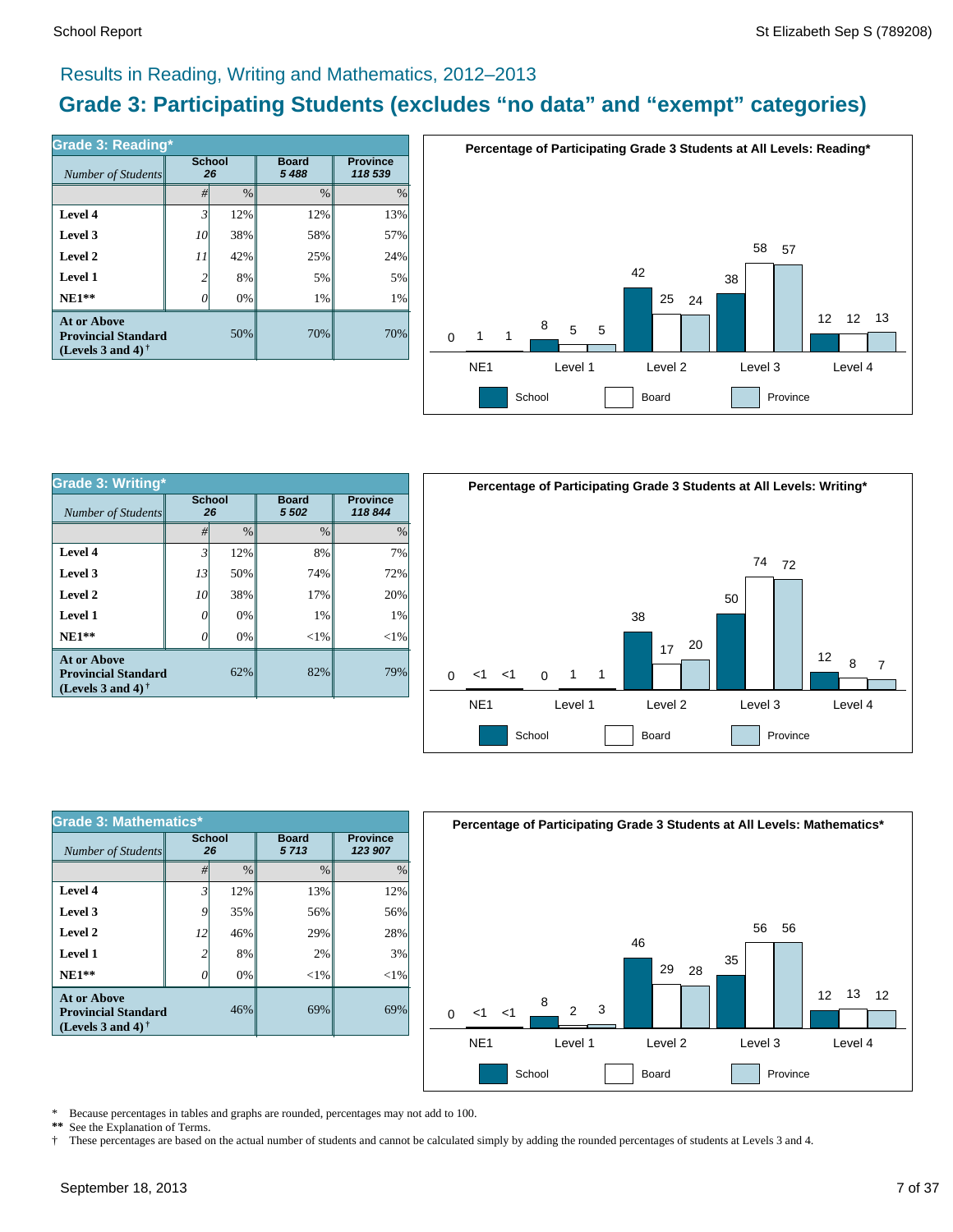# Results in Reading, Writing and Mathematics, 2012–2013

# **Grade 3: Gender††**

| Grade 3: School*                                                                                     |              |                                                 |              |                   |                     |            |
|------------------------------------------------------------------------------------------------------|--------------|-------------------------------------------------|--------------|-------------------|---------------------|------------|
|                                                                                                      |              | <b>Mathematics</b><br>Reading<br><b>Writing</b> |              |                   |                     |            |
| Number of Students                                                                                   | Female<br>16 | Male<br>10                                      | Female<br>16 | <b>Male</b><br>10 | <b>Female</b><br>16 | Male<br>10 |
| Level 4                                                                                              | 19%          | 0%                                              | 19%          | $0\%$             | 12%                 | 10%        |
| Level 3                                                                                              | 38%          | 40%                                             | 62%          | 30%               | 50%                 | 10%        |
| Level 2                                                                                              | 44%          | 40%                                             | 19%          | 70%               | 38%                 | 60%        |
| Level 1                                                                                              | 0%           | 20%                                             | 0%           | 0%                | 0%                  | 20%        |
| $NE1**$                                                                                              | 0%           | 0%                                              | 0%           | 0%                | 0%                  | 0%         |
| <i>Participating</i><br><i>Students</i>                                                              | 100%         | 100%                                            | 100%         | 100%              | 100%                | 100%       |
| No Data                                                                                              | 0%           | 0%                                              | 0%           | 0%                | 0%                  | 0%         |
| Exempt                                                                                               | 0%           | 0%                                              | 0%           | $0\%$             | 0%                  | 0%         |
| <b>At or Above</b><br><b>Provincial Standard</b><br>(Levels 3 and 4) <sup><math>\dagger</math></sup> | 56%          | 40%                                             | 81%          | 30%               | 62%                 | 20%        |

| Grade 3: Board*                                                                                      |                                                 |              |                          |              |                |              |
|------------------------------------------------------------------------------------------------------|-------------------------------------------------|--------------|--------------------------|--------------|----------------|--------------|
|                                                                                                      | <b>Writing</b><br><b>Mathematics</b><br>Reading |              |                          |              |                |              |
| Number of Students                                                                                   | <b>Female</b><br>2 7 3 5                        | Male<br>2957 | <b>Female</b><br>2 7 3 5 | Male<br>2958 | Female<br>2845 | Male<br>3058 |
| Level 4                                                                                              | 15%                                             | 9%           | 11%                      | 5%           | 12%            | 13%          |
| Level 3                                                                                              | 57%                                             | 54%          | 73%                      | 71%          | 55%            | 53%          |
| Level 2                                                                                              | 21%                                             | 27%          | 13%                      | 20%          | 28%            | 28%          |
| Level 1                                                                                              | 4%                                              | 5%           | ${<}1\%$                 | 1%           | 2%             | 2%           |
| $NE1**$                                                                                              | ${<}1\%$                                        | 1%           | ${<}1\%$                 | ${<}1\%$     | ${<}1\%$       | ${<}1\%$     |
| Participating<br><b>Students</b>                                                                     | 97%                                             | 96%          | 97%                      | 96%          | 97%            | 96%          |
| No Data                                                                                              | 1%                                              | ${<}1\%$     | 1%                       | $<$ 1%       | 1%             | ${<}1\%$     |
| <b>Exempt</b>                                                                                        | 2%                                              | 4%           | 2%                       | 3%           | 2%             | 3%           |
| <b>At or Above</b><br><b>Provincial Standard</b><br>(Levels 3 and 4) <sup><math>\dagger</math></sup> | 72%                                             | 63%          | 84%                      | 75%          | 67%            | 66%          |

| <b>Grade 3: Province*</b>                                                                            |                 |                |                                      |                |                  |                |  |  |
|------------------------------------------------------------------------------------------------------|-----------------|----------------|--------------------------------------|----------------|------------------|----------------|--|--|
|                                                                                                      | Reading         |                | <b>Writing</b><br><b>Mathematics</b> |                |                  |                |  |  |
| Number of Students                                                                                   | Female<br>58950 | Male<br>63 500 | Female<br>58 949                     | Male<br>63 498 | Female<br>61 884 | Male<br>65 749 |  |  |
| Level 4                                                                                              | 16%             | 9%             | 9%                                   | 4%             | 12%              | 12%            |  |  |
| Level 3                                                                                              | 57%             | 54%            | 73%                                  | 67%            | 55%              | 54%            |  |  |
| Level 2                                                                                              | 20%             | 26%            | 15%                                  | 24%            | 27%              | 26%            |  |  |
| Level 1                                                                                              | 4%              | 6%             | 1%                                   | 1%             | 3%               | 3%             |  |  |
| $NE1**$                                                                                              | 1%              | 1%             | ${<}1\%$                             | ${<}1\%$       | ${<}1\%$         | ${<}1\%$       |  |  |
| <i>Participating</i><br><i>Students</i>                                                              | 98%             | 96%            | 98%                                  | 96%            | 98%              | 96%            |  |  |
| No Data                                                                                              | 1%              | 1%             | 1%                                   | 1%             | 1%               | 1%             |  |  |
| <b>Exempt</b>                                                                                        | 2%              | 3%             | 2%                                   | 3%             | 2%               | 3%             |  |  |
| <b>At or Above</b><br><b>Provincial Standard</b><br>(Levels 3 and 4) <sup><math>\dagger</math></sup> | 73%             | 63%            | 82%                                  | 71%            | 67%              | 66%            |  |  |

\* Because percentages in tables are rounded, percentages may not add to 100.<br>\*\* See the Explanation of Terms.

See the Explanation of Terms.

† These percentages are based on the actual number of students and cannot be calculated simply by adding the rounded percentages of students at Levels 3 and 4.<br>†† Results include only students for whom gender data were ava

†† Results include only students for whom gender data were available.





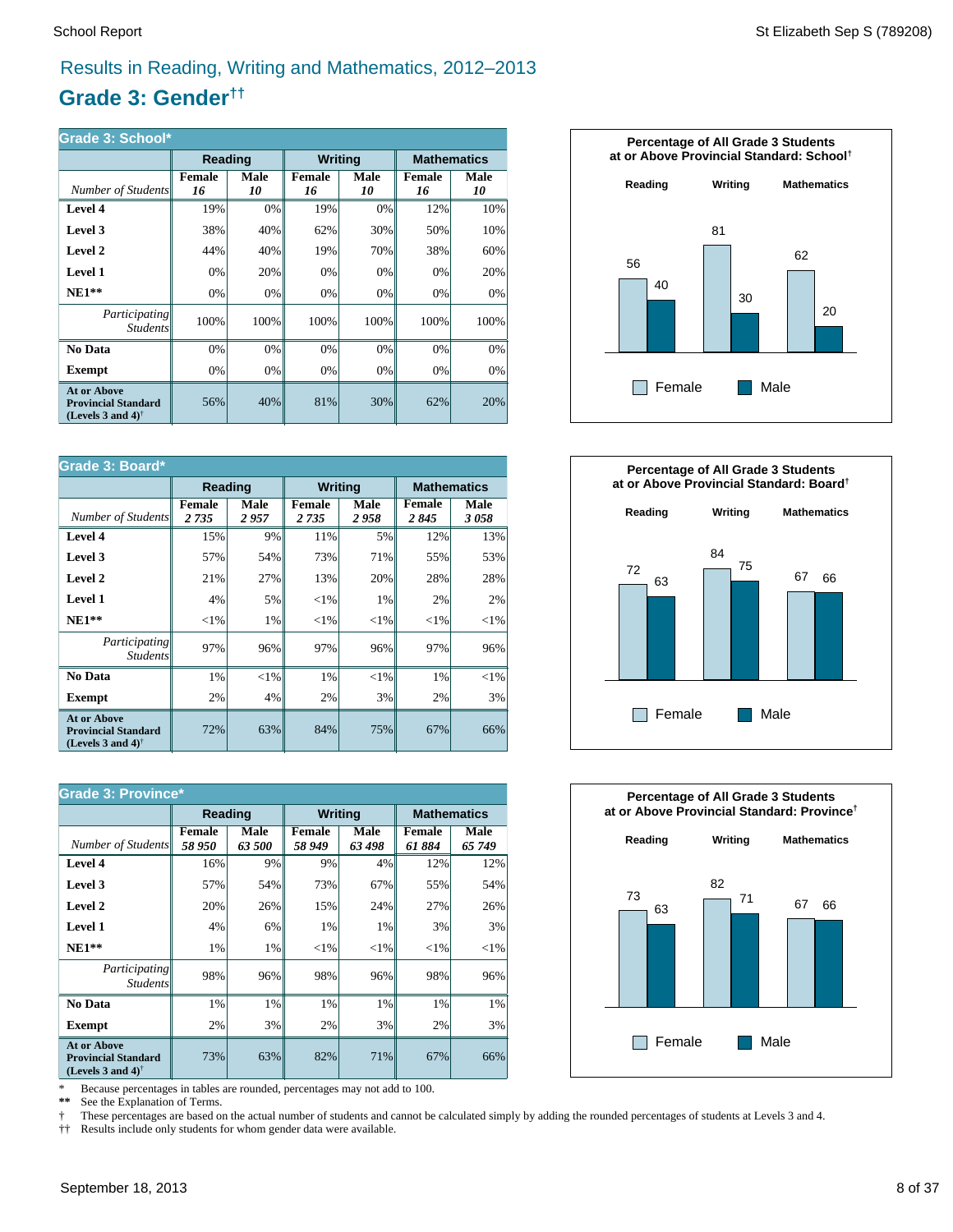# Assessments of Reading, Writing and Mathematics, Primary and Junior Divisions, 2012–2013 **Contextual Information: Grade 6\***

This information provides a context for interpreting the school's results.

| <b>Demographic Information</b>                             | <b>School</b>    |                | <b>Board</b> |        | <b>Province</b>                              |            |
|------------------------------------------------------------|------------------|----------------|--------------|--------|----------------------------------------------|------------|
| <b>Enrolment</b>                                           |                  |                |              |        |                                              |            |
| Number of Grade 6 students                                 |                  | 24             |              | 6 5 23 |                                              | 131 589    |
| Number of classes with Grade 6 students                    |                  |                |              | 429    |                                              | 8 3 6 9    |
| Number of schools with Grade 6 classes                     |                  | Not applicable |              | 168    |                                              | 3 170      |
|                                                            |                  |                |              |        | Number Percent Number Percent Number Percent |            |
| <b>Gender</b>                                              |                  |                |              |        |                                              |            |
| Female                                                     | 10               | 42%            | 3 190        | 49%    | 64 062                                       | 49%        |
| Male                                                       | 14               | 58%            | 3 3 3 2      | 51%    | 67518                                        | 51%        |
| Gender not specified                                       | 0                | 0%             | 1            | $<$ 1% | 9                                            | $<\!\!1\%$ |
| <b>Student Status</b>                                      |                  |                |              |        |                                              |            |
| English language learners**                                | $\mathfrak{Z}$   | 12%            | 747          | 11%    | 12 398                                       | 9%         |
| Students with special education needs (excluding gifted)** | 8                | 33%            | 1 3 4 7      | 21%    | 26 858                                       | 20%        |
| <b>Place of Birth</b>                                      |                  |                |              |        |                                              |            |
| Born in Canada                                             | 18               | 75%            | 5076         | 78%    | 115 276                                      | 88%        |
| Born outside Canada                                        | 6                | 25%            | 1440         | 22%    | 16 211                                       | 12%        |
| In Canada less than one year                               | 0                | $0\%$          | 57           | 1%     | 680                                          | 1%         |
| In Canada one year or more but less than three years       | 0                | 0%             | 345          | 5%     | 2 672                                        | 2%         |
| In Canada three years or more                              | 6                | 25%            | 1037         | 16%    | 12083                                        | 9%         |
| Language                                                   |                  |                |              |        |                                              |            |
| First language learned at home was other than English      | $\boldsymbol{8}$ | 33%            | 2312         | 35%    | 28 985                                       | 22%        |
| <b>Year Student Entered Current School</b>                 |                  |                |              |        |                                              |            |
| Year of the assessment                                     | 1                | 4%             | 606          | 9%     | 29 049                                       | 22%        |
| Year prior to the assessment                               | 2                | 8%             | 549          | 8%     | 12 770                                       | 10%        |
| 2 years prior to the assessment                            | $\overline{c}$   | 8%             | 506          | 8%     | 12 004                                       | 9%         |
| 3 or more years prior to the assessment                    | 19               | 79%            | 4853         | 74%    | 77 673                                       | 59%        |
| Data not available                                         | $\mathcal O$     | 0%             | 9            | $<$ 1% | 93                                           | $<\!\!1\%$ |
| <b>Year Student Entered Current Board</b>                  |                  |                |              |        |                                              |            |
| Year of the assessment                                     | 1                | 4%             | 335          | 5%     | 7016                                         | 5%         |
| Year prior to the assessment                               | 1                | 4%             | 292          | 4%     | 6612                                         | 5%         |
| 2 years prior to the assessment                            | 1                | 4%             | 320          | 5%     | 6188                                         | 5%         |
| 3 or more years prior to the assessment                    | 21               | 88%            | 5 5 5 4      | 85%    | 107 666                                      | 82%        |
| Data not available                                         | $\mathcal O$     | $0\%$          | 22           | $<$ 1% | 4 107                                        | 3%         |

\* Contextual data pertaining to gender, student status, place of birth, language learned at home and year entered school and board are provided by schools and/or boards through the Student Data Collection process. Some data may be missing because they were not provided by the school or the board.

\*\* See the Explanation of Terms.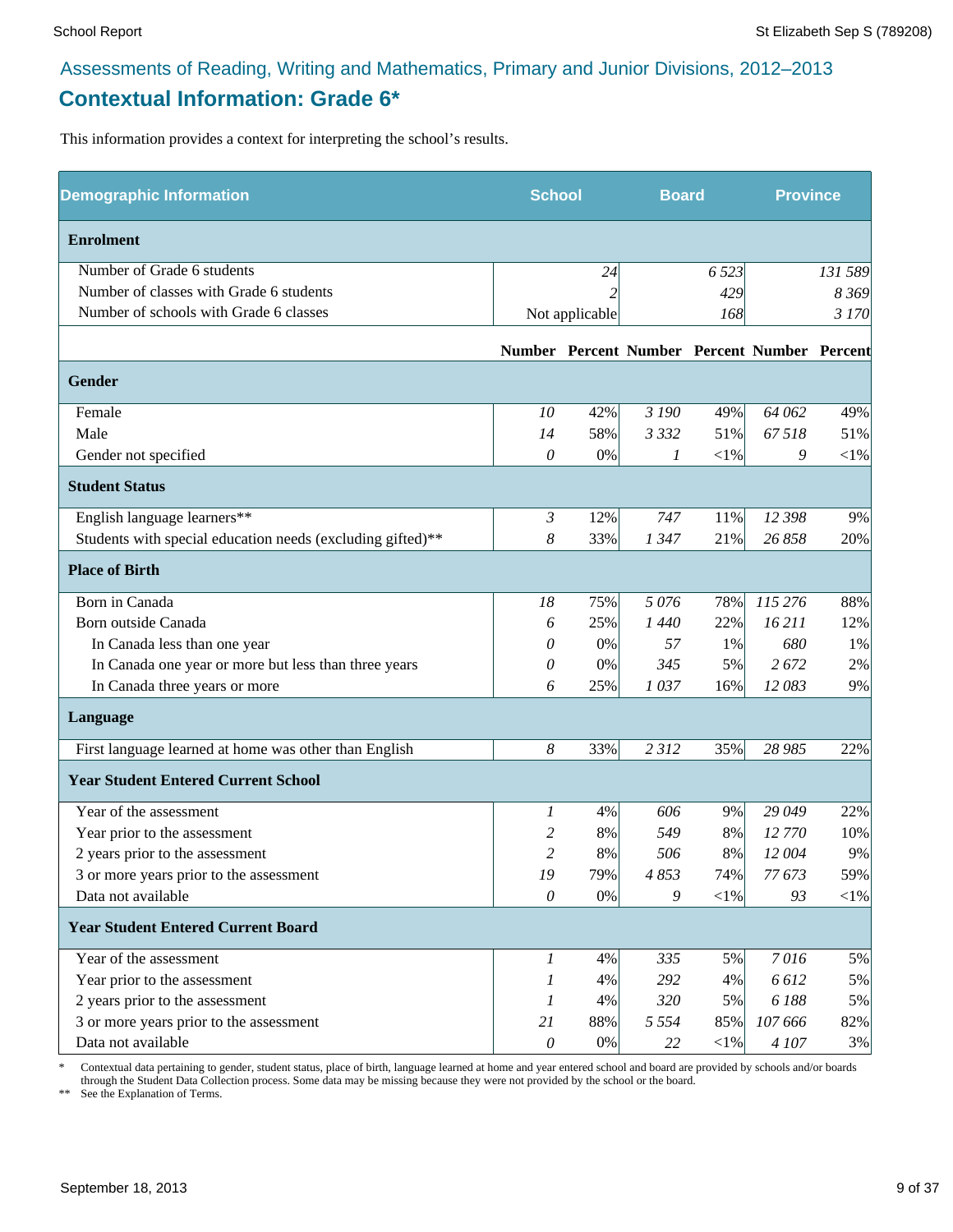### Results in Reading, Writing and Mathematics, 2012–2013 **Grade 6: All Students**

| <b>Grade 6: Reading*</b>                                                       |    |                     |                      |                            |  |  |  |  |  |
|--------------------------------------------------------------------------------|----|---------------------|----------------------|----------------------------|--|--|--|--|--|
| Number of Students                                                             |    | <b>School</b><br>24 | <b>Board</b><br>6519 | <b>Province</b><br>131 514 |  |  |  |  |  |
|                                                                                | #  | $\%$                | $\frac{0}{0}$        | $\%$                       |  |  |  |  |  |
| Level 4                                                                        | 3' | 12%                 | 12%                  | 13%                        |  |  |  |  |  |
| Level 3                                                                        | 16 | 67%                 | 61%                  | 64%                        |  |  |  |  |  |
| Level 2                                                                        | 4  | 17%                 | 22%                  | 18%                        |  |  |  |  |  |
| <b>Level 1</b>                                                                 |    | 4%                  | 3%                   | 2%                         |  |  |  |  |  |
| $NE1**$                                                                        | 0  | 0%                  | $<$ 1%               | $<$ 1%                     |  |  |  |  |  |
| Participating<br><b>Students</b>                                               | 24 | 100%                | 97%                  | 98%                        |  |  |  |  |  |
| No Data                                                                        | 0  | 0%                  | $<$ 1%               | $< 1\%$                    |  |  |  |  |  |
| <b>Exempt</b>                                                                  | Ω  | 0%                  | 2%                   | 2%                         |  |  |  |  |  |
| <b>At or Above</b><br><b>Provincial Standard</b><br>(Levels 3 and 4) $\dagger$ |    | 79%                 | 72%                  | 77%                        |  |  |  |  |  |

| <b>Grade 6: Writing*</b>                                                                             |                |                     |                      |                            |
|------------------------------------------------------------------------------------------------------|----------------|---------------------|----------------------|----------------------------|
| Number of Students                                                                                   |                | <b>School</b><br>24 | <b>Board</b><br>6519 | <b>Province</b><br>131 504 |
|                                                                                                      | #              | $\frac{0}{0}$       | $\frac{0}{0}$        | $\%$                       |
| Level 4                                                                                              | $\mathfrak{Z}$ | 12%                 | 14%                  | 13%                        |
| Level 3                                                                                              | 19             | 79%                 | 65%                  | 64%                        |
| Level 2                                                                                              | $\mathfrak{D}$ | 8%                  | 18%                  | 20%                        |
| <b>Level 1</b>                                                                                       | 0              | 0%                  | 1%                   | 1%                         |
| $NE1**$                                                                                              | 0              | 0%                  | $<$ 1%               | $<$ 1%                     |
| Participating<br><b>Students</b>                                                                     | 24             | 100%                | 97%                  | 98%                        |
| No Data                                                                                              | O              | 0%                  | $<$ 1%               | $<$ 1%                     |
| <b>Exempt</b>                                                                                        | 0              | 0%                  | 2%                   | 2%                         |
| <b>At or Above</b><br><b>Provincial Standard</b><br>(Levels 3 and 4) <sup><math>\dagger</math></sup> |                | 92%                 | 78%                  | 76%                        |

### *#* % % % **Province** *131 543* **Board** *6 521* **School**  $Number of Students$ **57%** 2% 1% 97%  $<1%$ 11% 30% 43% 13% **55%** 2% 1% 97%  $<$ 1% 12% 30% 42% 13% **79%** 0% 0% 100% 0% 8% 12% 50% 29% *0 24 0 2 3 12 7* **Exempt**  $\qquad$  0  **No Data** *Participating Students*  **NE1\*\* Level 1 Level 2 Level 3 Level 4 At or Above Provincial Standard (Levels 3 and 4) † Grade 6: Mathematics\***







\* Because percentages in tables and graphs are rounded, and because graphs do not show all reporting categories, percentages may not add to 100.

See the Explanation of Terms.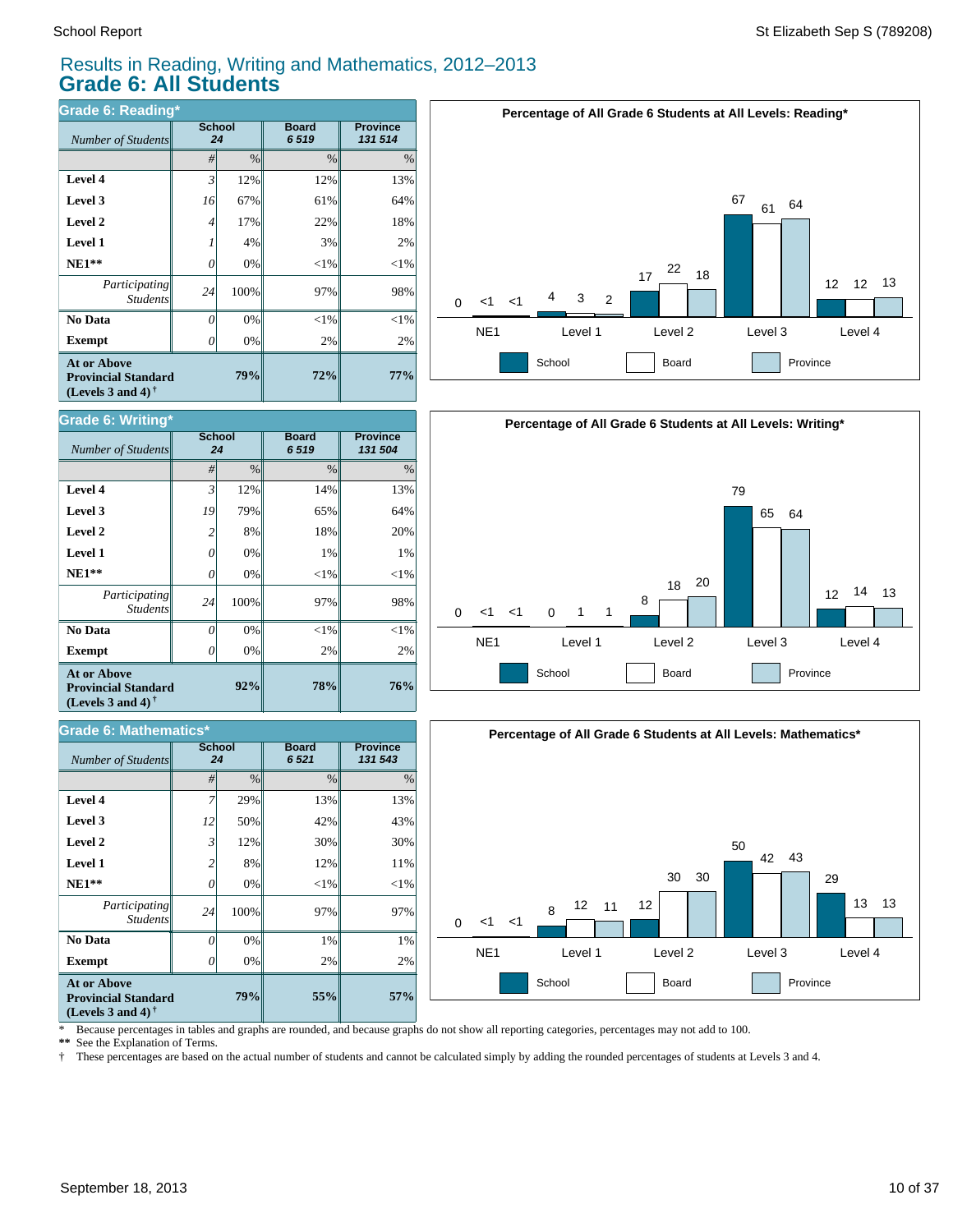# Results in Reading, Writing and Mathematics, 2012–2013

# **Grade 6: Participating Students (excludes "no data" and "exempt" categories)**

| <b>Grade 6: Reading*</b>                                                          |              |               |                         |                            |  |  |  |
|-----------------------------------------------------------------------------------|--------------|---------------|-------------------------|----------------------------|--|--|--|
| Number of Students                                                                | School<br>24 |               | <b>Board</b><br>6 3 5 0 | <b>Province</b><br>128 393 |  |  |  |
|                                                                                   | #            | $\frac{0}{0}$ | $\frac{0}{0}$           | $\frac{0}{0}$              |  |  |  |
| Level 4                                                                           | 3            | 12%           | 12%                     | 13%                        |  |  |  |
| Level 3                                                                           | 16           | 67%           | 62%                     | 65%                        |  |  |  |
| Level 2                                                                           | 4            | 17%           | 23%                     | 19%                        |  |  |  |
| Level 1                                                                           |              | 4%            | 3%                      | 2%                         |  |  |  |
| $NE1**$                                                                           |              | 0%            | ${<}1\%$                | ${<}1\%$                   |  |  |  |
| <b>At or Above</b><br><b>Provincial Standard</b><br>(Levels 3 and 4) $^{\dagger}$ |              | 79%           | 74%                     | 79%                        |  |  |  |



| <b>Grade 6: Writing*</b>                                                              |                     |      |                         |                            |  |  |  |
|---------------------------------------------------------------------------------------|---------------------|------|-------------------------|----------------------------|--|--|--|
| Number of Students                                                                    | <b>School</b><br>24 |      | <b>Board</b><br>6 3 4 8 | <b>Province</b><br>128 452 |  |  |  |
|                                                                                       | #                   | $\%$ | %                       | $\%$                       |  |  |  |
| Level 4                                                                               | 3                   | 12%  | 14%                     | 13%                        |  |  |  |
| Level 3                                                                               | 19                  | 79%  | 66%                     | 65%                        |  |  |  |
| Level 2                                                                               | 2                   | 8%   | 19%                     | 20%                        |  |  |  |
| Level 1                                                                               |                     | 0%   | 1%                      | 1%                         |  |  |  |
| $NE1**$                                                                               |                     | 0%   | ${<}1\%$                | $<$ 1%                     |  |  |  |
| <b>At or Above</b><br>92%<br><b>Provincial Standard</b><br>(Levels 3 and 4) $\dagger$ |                     |      | 80%                     | 78%                        |  |  |  |



| Grade 6: Mathematics*                                                          |                |               |                         |          |  |  |  |
|--------------------------------------------------------------------------------|----------------|---------------|-------------------------|----------|--|--|--|
| Number of Students                                                             | School<br>24   |               | <b>Board</b><br>6 3 4 7 |          |  |  |  |
|                                                                                | #              | $\frac{0}{0}$ | $\frac{0}{0}$           | $\%$     |  |  |  |
| Level 4                                                                        |                | 29%           | 13%                     | 14%      |  |  |  |
| Level 3                                                                        | 12             | 50%           | 43%                     | 45%      |  |  |  |
| Level 2                                                                        | $\mathfrak{Z}$ | 12%           | 31%                     | 30%      |  |  |  |
| Level 1                                                                        | 2              | 8%            | 13%                     | 11%      |  |  |  |
| $NE1**$                                                                        | 0              | 0%            | $<$ 1%                  | ${<}1\%$ |  |  |  |
| <b>At or Above</b><br><b>Provincial Standard</b><br>(Levels 3 and 4) $\dagger$ |                | 79%           | 56%                     | 58%      |  |  |  |



Because percentages in tables and graphs are rounded, percentages may not add to 100.

\*\* See the Explanation of Terms.<br>† These percentages are based of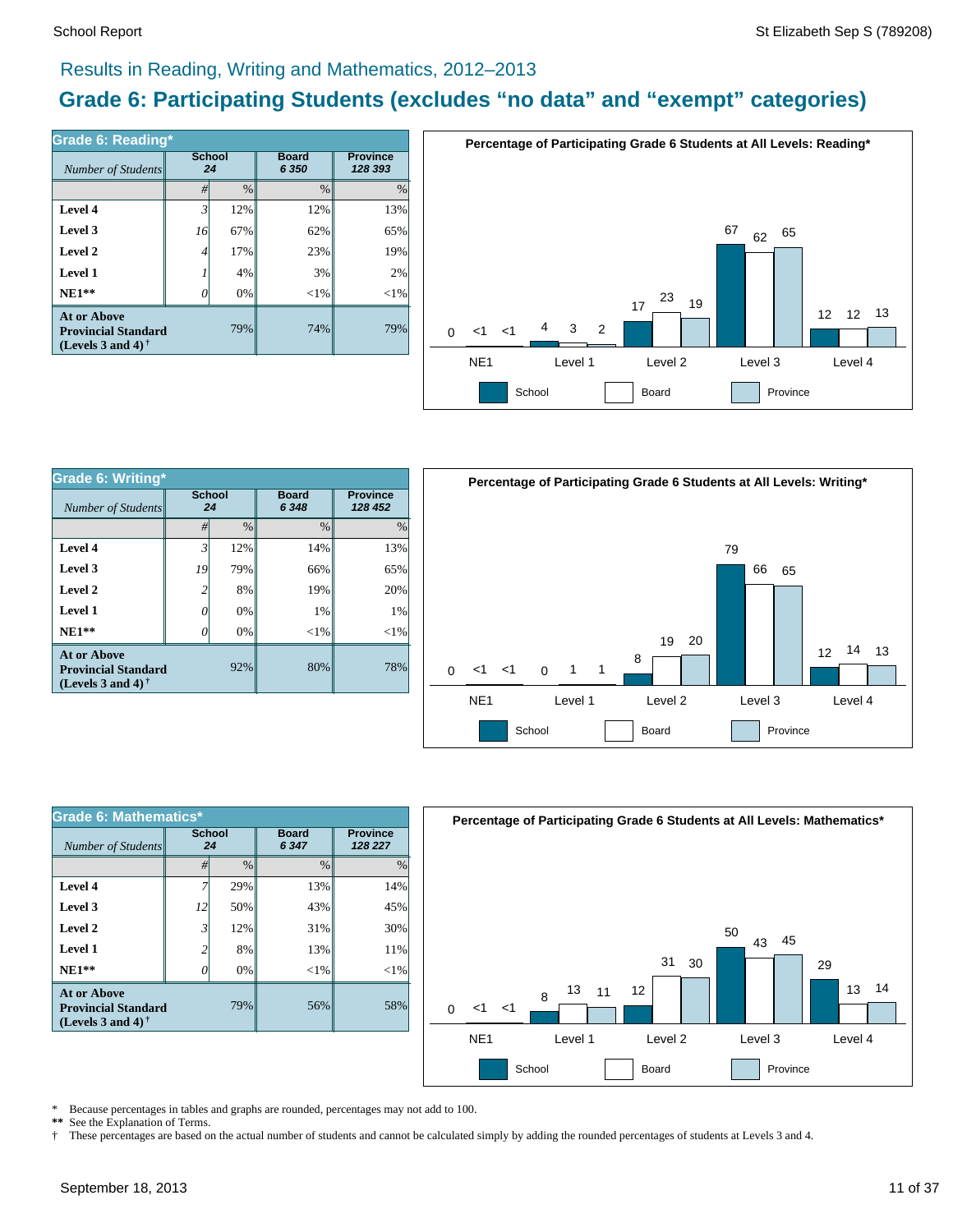# Results in Reading, Writing and Mathematics, 2012–2013

# **Grade 6: Gender††**

| Grade 6: School*                                                               |              |            |                |            |                     |                    |  |  |
|--------------------------------------------------------------------------------|--------------|------------|----------------|------------|---------------------|--------------------|--|--|
|                                                                                | Reading      |            | <b>Writing</b> |            |                     | <b>Mathematics</b> |  |  |
| Number of Students                                                             | Female<br>10 | Male<br>14 | Female<br>10   | Male<br>14 | <b>Female</b><br>10 | Male<br>14         |  |  |
| Level 4                                                                        | 20%          | 7%         | 20%            | 7%         | 40%                 | 21%                |  |  |
| Level 3                                                                        | 70%          | 64%        | 80%            | 79%        | 40%                 | 57%                |  |  |
| Level 2                                                                        | 10%          | 21%        | 0%             | 14%        | 20%                 | 7%                 |  |  |
| Level 1                                                                        | 0%           | 7%         | 0%             | 0%         | 0%                  | 14%                |  |  |
| $NE1**$                                                                        | 0%           | 0%         | 0%             | 0%         | 0%                  | 0%                 |  |  |
| <i>Participating</i><br><i>Students</i>                                        | 100%         | 100%       | 100%           | 100%       | 100%                | 100%               |  |  |
| No Data                                                                        | 0%           | 0%         | 0%             | 0%         | 0%                  | 0%                 |  |  |
| Exempt                                                                         | 0%           | 0%         | $0\%$          | 0%         | 0%                  | $0\%$              |  |  |
| <b>At or Above</b><br><b>Provincial Standard</b><br>(Levels 3 and 4) $\dagger$ | 90%          | 71%        | 100%           | 86%        | 80%                 | 79%                |  |  |

| Grade 6: Board*                                                                                      |                       |                 |                        |                 |                       |                    |  |
|------------------------------------------------------------------------------------------------------|-----------------------|-----------------|------------------------|-----------------|-----------------------|--------------------|--|
|                                                                                                      | <b>Reading</b>        |                 | <b>Writing</b>         |                 |                       | <b>Mathematics</b> |  |
| Number of Students                                                                                   | <b>Female</b><br>3189 | Male<br>3 3 2 9 | <b>Female</b><br>3 189 | Male<br>3 3 2 9 | <b>Female</b><br>3188 | Male<br>3 3 3 2    |  |
| Level 4                                                                                              | 14%                   | 9%              | 19%                    | 8%              | 13%                   | 13%                |  |
| Level 3                                                                                              | 62%                   | 59%             | 67%                    | 63%             | 42%                   | 42%                |  |
| Level 2                                                                                              | 19%                   | 24%             | 11%                    | 25%             | 31%                   | 29%                |  |
| Level 1                                                                                              | 2%                    | 4%              | ${<}1\%$               | 1%              | 11%                   | 13%                |  |
| $NE1**$                                                                                              | ${<}1\%$              | ${<}1\%$        | ${<}1\%$               | ${<}1\%$        | ${<}1\%$              | ${<}1\%$           |  |
| Participating<br><b>Students</b>                                                                     | 98%                   | 97%             | 98%                    | 97%             | 98%                   | 97%                |  |
| No Data                                                                                              | ${<}1\%$              | ${<}1\%$        | 1%                     | ${<}1\%$        | 1%                    | 1%                 |  |
| <b>Exempt</b>                                                                                        | 2%                    | 2%              | 2%                     | 2%              | 2%                    | 2%                 |  |
| <b>At or Above</b><br><b>Provincial Standard</b><br>(Levels 3 and 4) <sup><math>\dagger</math></sup> | 76%                   | 69%             | 86%                    | 71%             | 55%                   | 54%                |  |

| <b>Grade 6: Province*</b>                                                                            |                        |               |                  |               |                         |                    |  |
|------------------------------------------------------------------------------------------------------|------------------------|---------------|------------------|---------------|-------------------------|--------------------|--|
|                                                                                                      | Reading                |               | <b>Writing</b>   |               |                         | <b>Mathematics</b> |  |
| Number of Students                                                                                   | <b>Female</b><br>64026 | Male<br>67479 | Female<br>64 022 | Male<br>67473 | <b>Female</b><br>64 035 | Male<br>67499      |  |
| Level 4                                                                                              | 17%                    | 10%           | 19%              | 7%            | 13%                     | 13%                |  |
| Level 3                                                                                              | 64%                    | 63%           | 66%              | 61%           | 44%                     | 43%                |  |
| Level 2                                                                                              | 16%                    | 21%           | 13%              | 27%           | 30%                     | 29%                |  |
| Level 1                                                                                              | 2%                     | 3%            | ${<}1\%$         | 1%            | 10%                     | 11%                |  |
| $NE1**$                                                                                              | ${<}1\%$               | ${<}1\%$      | ${<}1\%$         | 1%            | ${<}1\%$                | ${<}1\%$           |  |
| Participating<br><b>Students</b>                                                                     | 98%                    | 97%           | 98%              | 97%           | 98%                     | 97%                |  |
| No Data                                                                                              | $<$ 1%                 | 1%            | $<$ 1%           | 1%            | $<$ 1%                  | 1%                 |  |
| <b>Exempt</b>                                                                                        | 1%                     | 2%            | 1%               | 2%            | 1%                      | 3%                 |  |
| <b>At or Above</b><br><b>Provincial Standard</b><br>(Levels 3 and 4) <sup><math>\dagger</math></sup> | 81%                    | 73%           | 85%              | 68%           | 57%                     | 56%                |  |

\* Because percentages in tables are rounded, percentages may not add to 100.<br>\*\* See the Explanation of Terms

See the Explanation of Terms.

† These percentages are based on the actual number of students and cannot be calculated simply by adding the rounded percentages of students at Levels 3 and 4.

†† Results include only students for whom gender data were available.





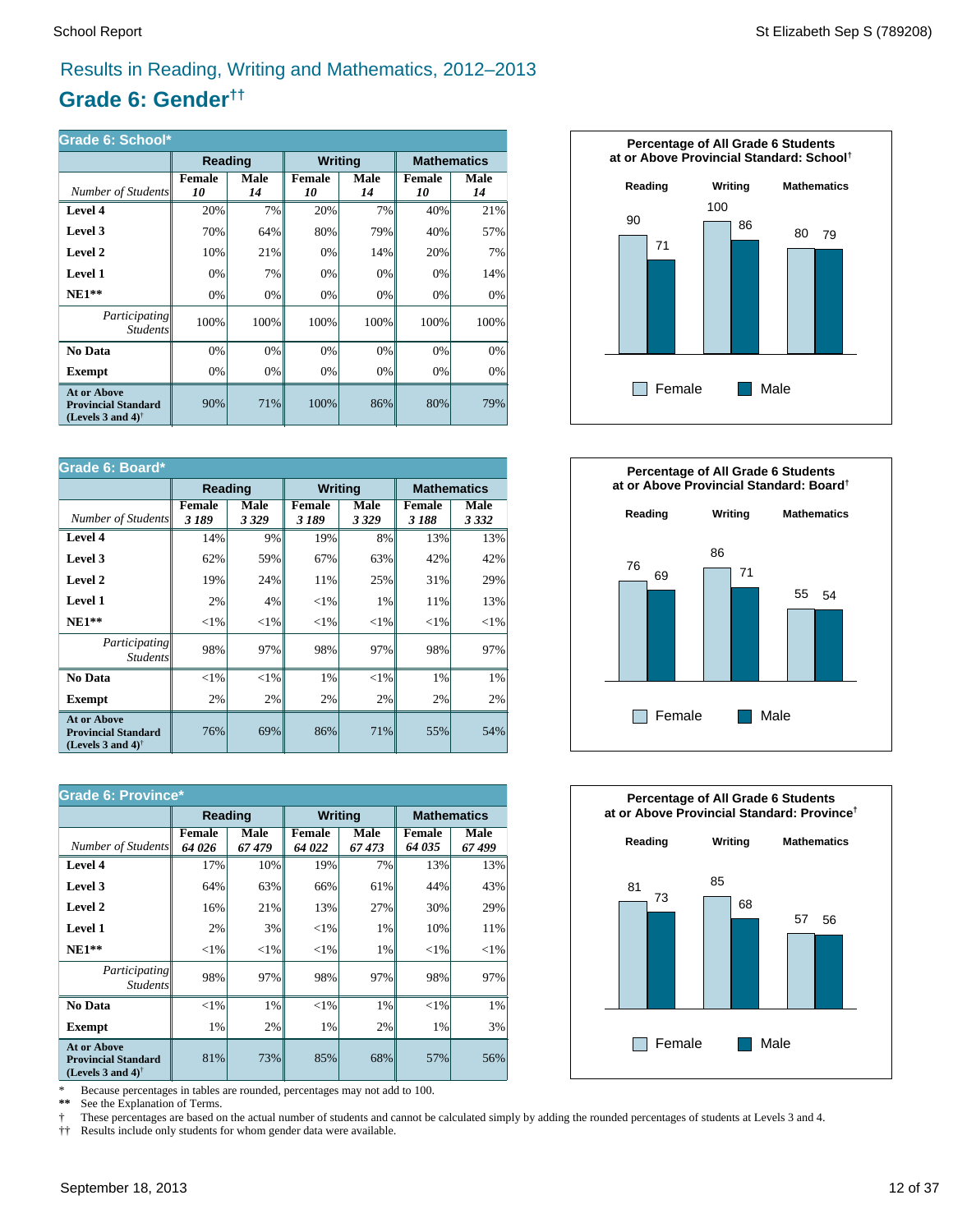# **Contextual Information over Time: Grade 3\***

This information provides a context for interpreting the school's results of the current and previous administrations.

| <b>Grade 3</b>                                                | 2008-2009 | 2009-2010 | 2010-2011 | 2011-2012 | 2012-2013 |
|---------------------------------------------------------------|-----------|-----------|-----------|-----------|-----------|
| <b>Enrolment</b>                                              |           |           |           |           |           |
| Number of students                                            | 24        | 23        | 25        | 28        | 26        |
| <b>Participation in the Assessment</b>                        |           |           |           |           |           |
| Reading <sup>†</sup>                                          | 100%      | 96%       | 96%       | 96%       | 100%      |
| Writing <sup>†</sup>                                          | 100%      | 96%       | 96%       | 96%       | 100%      |
| Mathematics <sup>†</sup>                                      | 100%      | 96%       | 96%       | 96%       | 100%      |
| <b>Gender</b>                                                 |           |           |           |           |           |
| Female                                                        | 58%       | 48%       | 64%       | 32%       | 62%       |
| Male                                                          | 42%       | 52%       | 36%       | 68%       | 38%       |
| <b>Student Status</b>                                         |           |           |           |           |           |
| English language learners**                                   | 4%        | 17%       | 0%        | 21%       | 23%       |
| Students with special education needs (excluding<br>gifted)** | 21%       | 17%       | 20%       | 21%       | 4%        |
| <b>Place of Birth</b>                                         |           |           |           |           |           |
| Born in Canada                                                | 83%       | 70%       | 84%       | 68%       | 62%       |
| Born outside Canada                                           | 17%       | 30%       | 16%       | 32%       | 38%       |
| In Canada less than one year                                  | 0%        | 4%        | 4%        | 0%        | 0%        |
| In Canada one year or more but less than three years          | 4%        | 9%        | 4%        | 14%       | 15%       |
| In Canada three years or more                                 | 12%       | 17%       | 8%        | 18%       | 23%       |
| Language                                                      |           |           |           |           |           |
| First language learned at home was other than English         | 8%        | 35%       | 16%       | 39%       | 46%       |
| <b>Year Student Entered Current School</b>                    |           |           |           |           |           |
| Year of the assessment                                        | 12%       | 13%       | 12%       | 14%       | 15%       |
| Year prior to the assessment                                  | 8%        | 13%       | 8%        | 29%       | 15%       |
| 2 years prior to the assessment                               | 12%       | 13%       | 16%       | 4%        | 15%       |
| 3 or more years prior to the assessment                       | 67%       | 61%       | 64%       | 54%       | 54%       |
| Data not available                                            | 0%        | 0%        | 0%        | 0%        | $0\%$     |

Contextual data pertaining to gender, student status, place of birth, language learned at home and year entered school are provided by schools and/or boards through the Student Data Collection process. Some data may be missing because they were not provided by the school or the board.

† Some French Immersion students do not write all components of the assessment in Grade 3; the numbers shown reflect those students who were expected to write each component as determined by the French Immersion participation option selected by boards.

\*\* See the Explanation of Terms.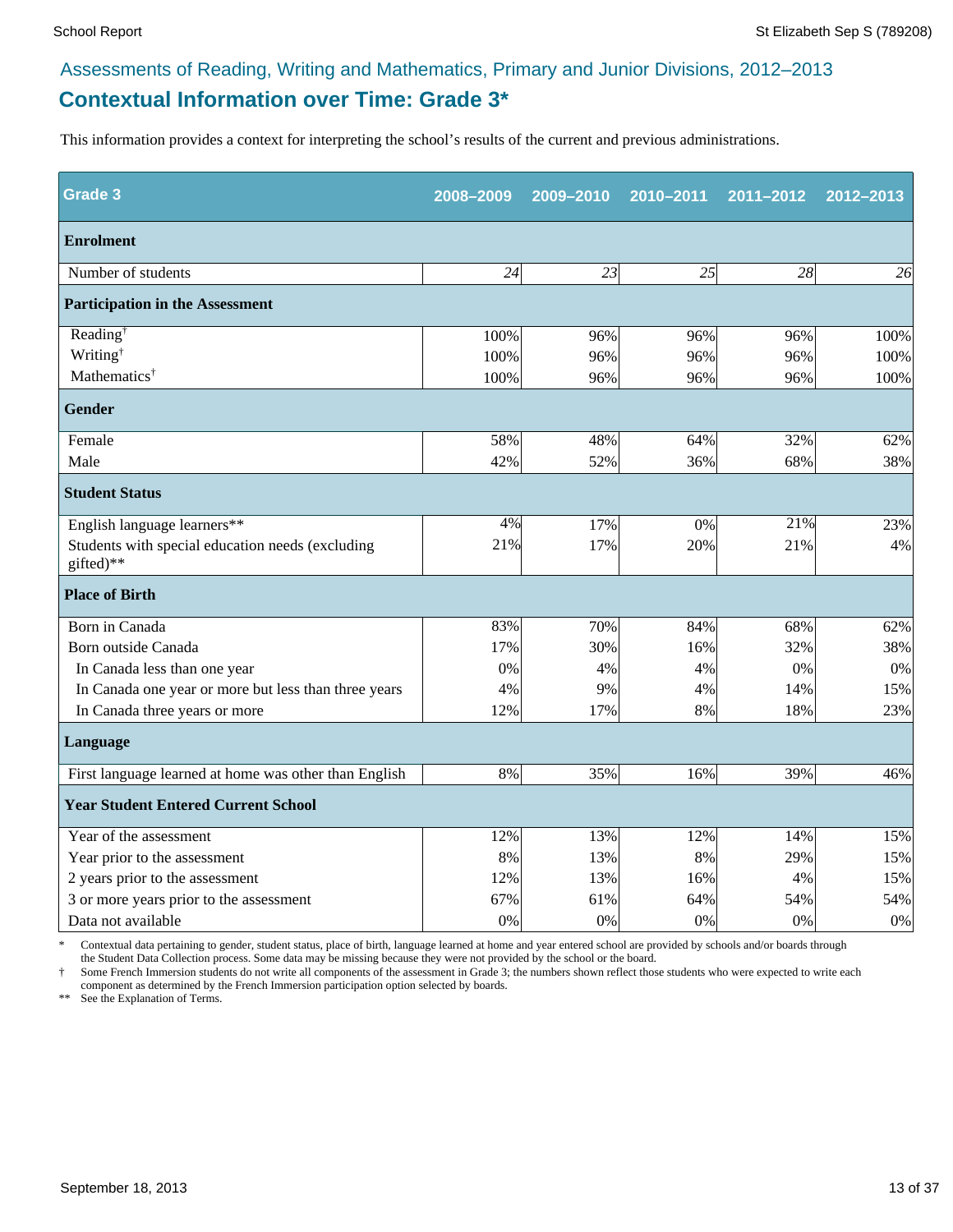# **Grade 3: Reading** Results over Time, 2009–2010 to 2012–2013®

| <b>Grade 3 Reading: School*</b>                                  |             |             |           |           |  |  |  |  |
|------------------------------------------------------------------|-------------|-------------|-----------|-----------|--|--|--|--|
| Year                                                             | $'09 - '10$ | $'10 - '11$ | $11 - 12$ | $12 - 13$ |  |  |  |  |
| Number of<br><b>Students</b>                                     | 23          | 25          | 28        | 26        |  |  |  |  |
| Level 4                                                          | 9%          | 4%          | 0%        | 12%       |  |  |  |  |
| Level 3                                                          | 61%         | 56%         | 43%       | 38%       |  |  |  |  |
| Level 2                                                          | 26%         | 32%         | 43%       | 42%       |  |  |  |  |
| Level 1                                                          | 0%          | 0%          | 11%       | 8%        |  |  |  |  |
| <b>NE1**</b>                                                     | 0%          | 4%          | 0%        | 0%        |  |  |  |  |
| Participating<br><b>Students</b>                                 | 96%         | 96%         | 96%       | 100%      |  |  |  |  |
| No Data                                                          | 4%          | 0%          | 0%        | 0%        |  |  |  |  |
| <b>Exempt</b>                                                    | 0%          | 4%          | 4%        | 0%        |  |  |  |  |
| At or Above<br><b>Provincial</b><br><b>Standard</b> <sup>†</sup> | 70%         | 60%         | 43%       | 50%       |  |  |  |  |

### **Grade 3 Reading: Board\***

| Year                                                                    | $'09 - '10$ | $'10 - '11$ | $11 - 12$ | $12 - 13$ |
|-------------------------------------------------------------------------|-------------|-------------|-----------|-----------|
| Number of<br><b>Students</b>                                            | 6 100       | 5693        | 5863      | 5692      |
| Level 4                                                                 | 9%          | 8%          | 11%       | 12%       |
| Level 3                                                                 | 51%         | 56%         | 54%       | 55%       |
| Level 2                                                                 | 27%         | 25%         | 24%       | 24%       |
| Level 1                                                                 | 8%          | 6%          | 6%        | 5%        |
| $NE1**$                                                                 | 2%          | 1%          | $1\%$     | 1%        |
| Participating<br><b>Students</b>                                        | 96%         | 96%         | 97%       | 96%       |
| No Data                                                                 | 1%          | 1%          | 1%        | $< 1\%$   |
| <b>Exempt</b>                                                           | 3%          | 3%          | 3%        | 3%        |
| <b>At or Above</b><br><b>Provincial</b><br><b>Standard</b> <sup>†</sup> | 60%         | 64%         | 66%       | 67%       |

# **Grade 3 Reading: Province\***

| Year                                                         | $'09 - '10$ | $'10 - '11$ | $11 - 12$ | $12 - 13$ |
|--------------------------------------------------------------|-------------|-------------|-----------|-----------|
| Number of<br><b>Students</b>                                 | 123 813     | 119914      | 121727    | 122 450   |
| Level 4                                                      | 8%          | 8%          | 10%       | 12%       |
| Level 3                                                      | 54%         | 57%         | 56%       | 55%       |
| Level 2                                                      | 25%         | 24%         | 23%       | 23%       |
| Level 1                                                      | 7%          | 6%          | 6%        | 5%        |
| <b>NE1**</b>                                                 | 2%          | 1%          | 1%        | 1%        |
| Participating<br><b>Students</b>                             | 96%         | 97%         | 97%       | 97%       |
| No Data                                                      | 1%          | 1%          | $<$ 1%    | 1%        |
| <b>Exempt</b>                                                | 3%          | 3%          | 3%        | 3%        |
| <b>At or Above</b><br><b>Provincial</b><br><b>Standard</b> † | 62%         | 65%         | 66%       | 68%       |







2009–2010 2010–2011 2011–2012 2012–2013



Refer to the EQAO Web site (www.eqao.com) for data from previous years.

\* Because percentages in tables and graphs are rounded, and because graphs do not show all reporting categories, percentages may not add to 100.

\*\* See the Explanation of Terms.<br><sup>†</sup> These percentages are based of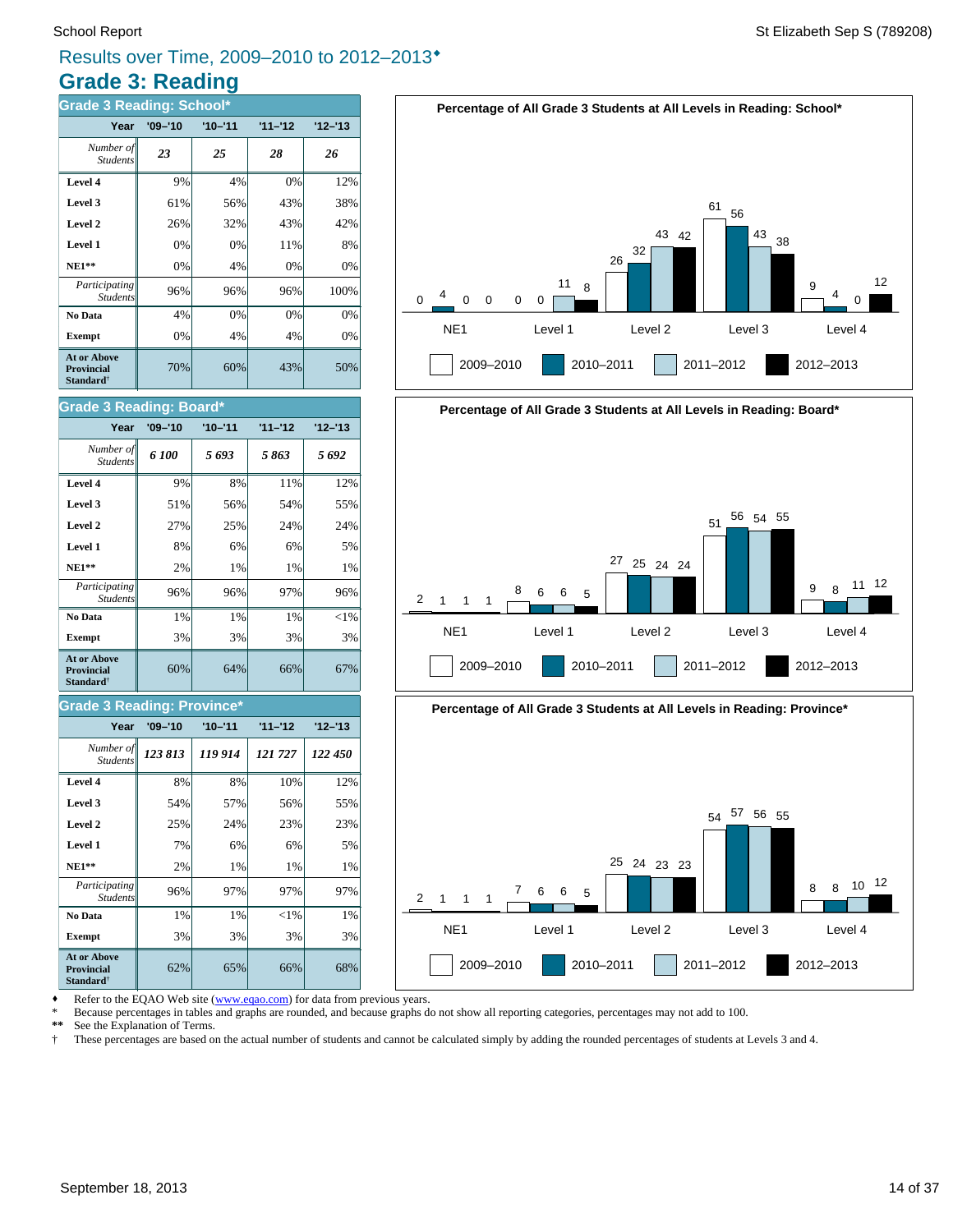# **Grade 3: Writing** Results over Time, 2009–2010 to 2012–2013®

| <b>Grade 3 Writing: School*</b>                                         |             |             |           |           |  |  |  |  |
|-------------------------------------------------------------------------|-------------|-------------|-----------|-----------|--|--|--|--|
| Year                                                                    | $'09 - '10$ | $'10 - '11$ | $11 - 12$ | $12 - 13$ |  |  |  |  |
| Number of<br><b>Students</b>                                            | 23          | 25          | 28        | 26        |  |  |  |  |
| Level 4                                                                 | 0%          | 20%         | 7%        | 12%       |  |  |  |  |
| Level 3                                                                 | 74%         | 56%         | 71%       | 50%       |  |  |  |  |
| Level 2                                                                 | 22%         | 20%         | 18%       | 38%       |  |  |  |  |
| Level 1                                                                 | 0%          | 0%          | 0%        | 0%        |  |  |  |  |
| $NE1**$                                                                 | 0%          | 0%          | 0%        | 0%        |  |  |  |  |
| Participating<br><b>Students</b>                                        | 96%         | 96%         | 96%       | 100%      |  |  |  |  |
| No Data                                                                 | 4%          | 0%          | 0%        | 0%        |  |  |  |  |
| <b>Exempt</b>                                                           | 0%          | 4%          | 4%        | 0%        |  |  |  |  |
| <b>At or Above</b><br><b>Provincial</b><br><b>Standard</b> <sup>†</sup> | 74%         | 76%         | 79%       | 62%       |  |  |  |  |

### **Grade 3 Writing: Board\***

| Year                                                             | $'09 - '10$ | $'10 - '11$ | $11 - 12$ | $12 - 13$ |
|------------------------------------------------------------------|-------------|-------------|-----------|-----------|
| Number of<br><b>Students</b>                                     | 6 100       | 5693        | 5863      | 5693      |
| Level 4                                                          | 5%          | 5%          | 8%        | 8%        |
| Level 3                                                          | 67%         | 70%         | 71%       | 72%       |
| Level 2                                                          | 24%         | 21%         | 18%       | 16%       |
| Level 1                                                          | ${<}1\%$    | ${<}1\%$    | ${<}1\%$  | 1%        |
| $NE1**$                                                          | ${<}1\%$    | ${<}1\%$    | ${<}1\%$  | ${<}1\%$  |
| Participating<br><b>Students</b>                                 | 97%         | 96%         | 97%       | 97%       |
| No Data                                                          | $1\%$       | $1\%$       | $1\%$     | 1%        |
| <b>Exempt</b>                                                    | 3%          | 3%          | 3%        | 3%        |
| <b>At or Above</b><br><b>Provincial</b><br>Standard <sup>†</sup> | 72%         | 75%         | 79%       | 79%       |

### **Grade 3 Writing: Province\***

| Year                                                             | $'09 - '10$ | $'10 - '11$ | $11 - 12$ | $'12 - 13$ |
|------------------------------------------------------------------|-------------|-------------|-----------|------------|
| Number of<br><b>Students</b>                                     | 123 800     | 119873      | 121 727   | 122 447    |
| Level 4                                                          | 4%          | 5%          | 6%        | 7%         |
| Level 3                                                          | 66%         | 68%         | 69%       | 70%        |
| Level 2                                                          | 26%         | 24%         | 21%       | 19%        |
| Level 1                                                          | $<$ 1%      | ${<}1\%$    | ${<}1\%$  | 1%         |
| <b>NE1**</b>                                                     | $<$ 1%      | $<$ 1%      | $<$ 1%    | $<$ 1%     |
| <i>Participating</i><br><b>Students</b>                          | 97%         | 97%         | 97%       | 97%        |
| No Data                                                          | 1%          | 1%          | 1%        | 1%         |
| <b>Exempt</b>                                                    | 3%          | 2%          | 2%        | 2%         |
| At or Above<br><b>Provincial</b><br><b>Standard</b> <sup>†</sup> | 70%         | 73%         | 76%       | 77%        |









Refer to the EQAO Web site (www.eqao.com) for data from previous years.

\* Because percentages in tables and graphs are rounded, and because graphs do not show all reporting categories, percentages may not add to 100.

\*\* See the Explanation of Terms.<br><sup>†</sup> These percentages are based o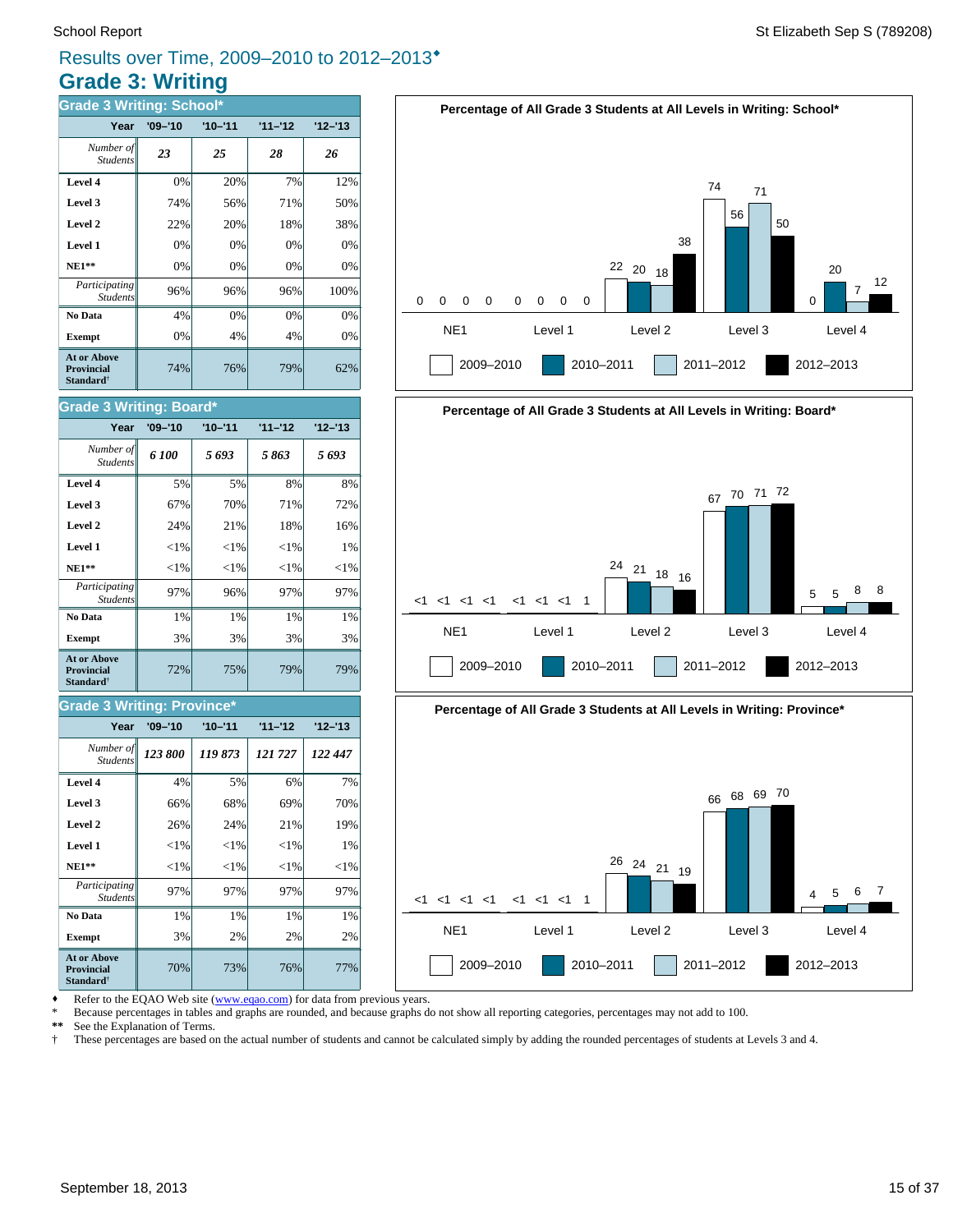# **Grade 3: Mathematics** Results over Time, 2009–2010 to 2012–2013®

| <b>Grade 3 Mathematics: School*</b>                       |             |             |           |           |  |
|-----------------------------------------------------------|-------------|-------------|-----------|-----------|--|
| Year                                                      | $'09 - '10$ | $'10 - '11$ | $11 - 12$ | $12 - 13$ |  |
| Number of<br><b>Students</b>                              | 23          | 25          | 28        | 26        |  |
| Level 4                                                   | 9%          | 12%         | 21%       | 12%       |  |
| Level 3                                                   | 65%         | 60%         | 64%       | 35%       |  |
| Level 2                                                   | 22%         | 20%         | 11%       | 46%       |  |
| Level 1                                                   | 0%          | 4%          | 0%        | 8%        |  |
| $NE1**$                                                   | 0%          | 0%          | 0%        | $0\%$     |  |
| Participating<br><b>Students</b>                          | 96%         | 96%         | 96%       | 100%      |  |
| No Data                                                   | 4%          | 0%          | 0%        | $0\%$     |  |
| <b>Exempt</b>                                             | 0%          | 4%          | 4%        | 0%        |  |
| At or Above<br><b>Provincial</b><br>Standard <sup>†</sup> | 74%         | 72%         | 86%       | 46%       |  |

68% 67% 68% 67% **Exempt**  $\begin{vmatrix} 3\% & 3\% \end{vmatrix}$  3% 3% 3% **No Data**  $\begin{array}{|c|c|c|c|} \hline \textbf{No Data} & 1\% & 1\% & 1\% \hline \end{array}$ *Participating* 97% 96% 97% 97% *StudentsX* **NE1\*\***  $|\hspace{-.1cm}1\%| \hspace{-.1cm}|\hspace{-.1cm}|\hspace{-.1cm}|\hspace{-.1cm}|\hspace{-.1cm}|\hspace{-.1cm}|\hspace{-.1cm}|\hspace{-.1cm}|\hspace{-.1cm}|\hspace{-.1cm}|\hspace{-.1cm}|\hspace{-.1cm}|\hspace{-.1cm}|\hspace{-.1cm}|\hspace{-.1cm}|\hspace{-.1cm}|\hspace{-.1cm}|\hspace{-.1cm}|\hspace{-.1cm}|\hspace{-.1cm}|\hspace{-.1cm}|\hspace{-.1cm}|\hspace{-.1cm}|\hspace{-.1cm}|\hspace{-.1cm}|\$ **Level 1** 3% 3% 4% 2% **Level 2**  $\begin{array}{|c|c|c|c|} \hline \end{array}$  25% 25% 28% **Level 3**  $\begin{vmatrix} 56\% & 54\% \end{vmatrix}$  54% 54% 54% **Level 4** 13% 13% 14% 14% 13% *6 292 5 857 6 059 5 903 Number of* Student. **Year '09–'10 '10–'11 '11–'12 '12–'13 Grade 3 Mathematics: Board\* At or Above Provincial Standard**†

### **Grade 3 Mathematics: Province\***

| Year                                                                    | $'09 - '10$ | $'10 - '11$ | $11 - 12$ | $12 - 13$ |
|-------------------------------------------------------------------------|-------------|-------------|-----------|-----------|
| Number of<br><b>Students</b>                                            | 127 726     | 124 104     | 126 439   | 127 633   |
| Level 4                                                                 | 12%         | 12%         | 12%       | 12%       |
| Level 3                                                                 | 58%         | 57%         | 56%       | 55%       |
| Level 2                                                                 | 23%         | 25%         | 25%       | 27%       |
| Level 1                                                                 | 3%          | 3%          | 3%        | 3%        |
| <b>NE1**</b>                                                            | ${<}1\%$    | ${<}1\%$    | 1%        | ${<}1\%$  |
| Participating<br><b>Students</b>                                        | 97%         | 97%         | 97%       | 97%       |
| No Data                                                                 | 1%          | 1%          | 1%        | 1%        |
| <b>Exempt</b>                                                           | 3%          | 2%          | 2%        | 2%        |
| <b>At or Above</b><br><b>Provincial</b><br><b>Standard</b> <sup>†</sup> | 71%         | 69%         | 68%       | 67%       |









Refer to the EQAO Web site (www.eqao.com) for data from previous years.

\* Because percentages in tables and graphs are rounded, and because graphs do not show all reporting categories, percentages may not add to 100.

\*\* See the Explanation of Terms.<br>
<sup>†</sup> These percentages are based on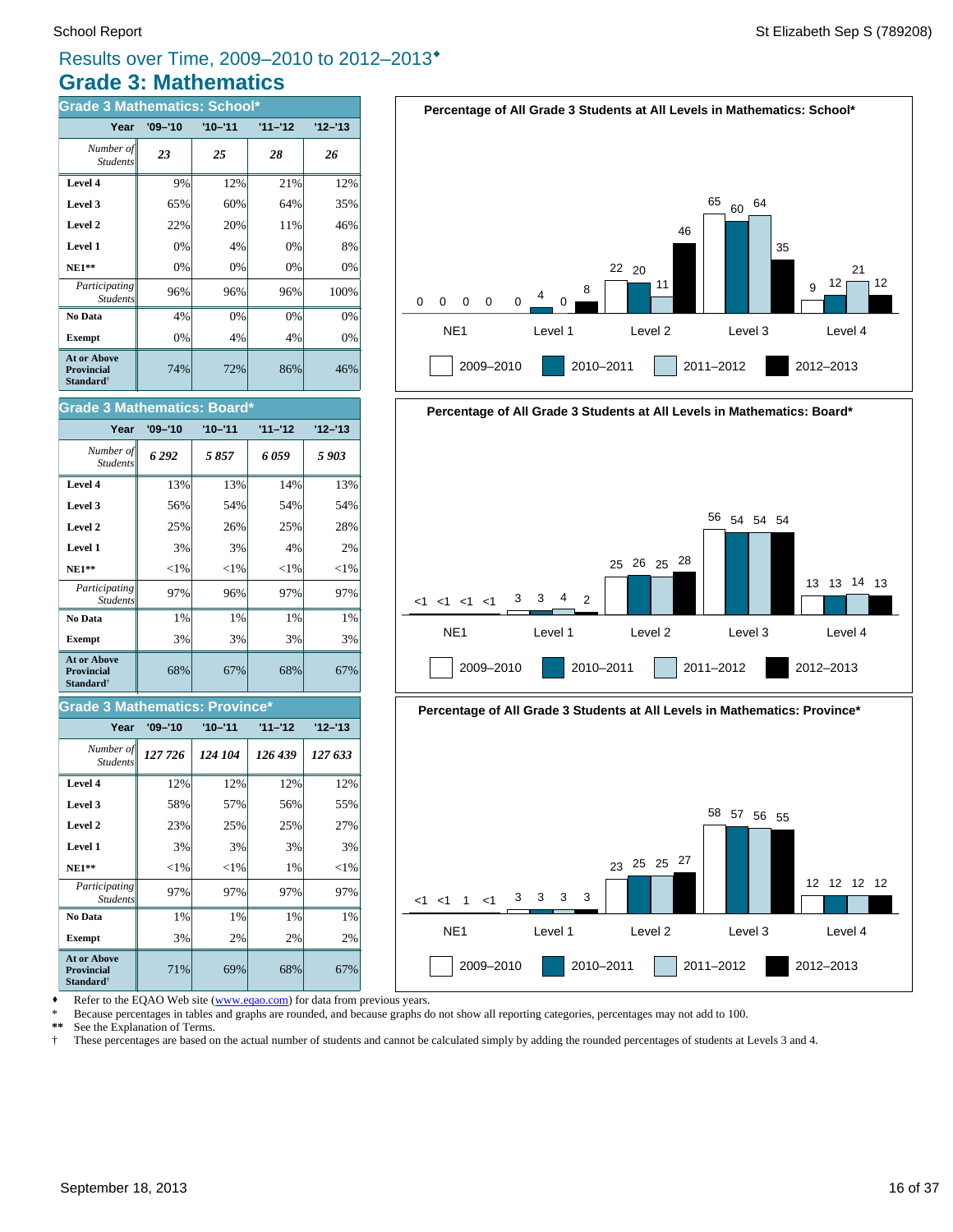# **Contextual Information over Time: Grade 6\***

This information provides a context for interpreting the school's results of the current and previous administrations.

| <b>Grade 6</b>                                                | 2008-2009 | 2009-2010 | 2010-2011 | 2011-2012 | 2012-2013 |
|---------------------------------------------------------------|-----------|-----------|-----------|-----------|-----------|
| <b>Enrolment</b>                                              |           |           |           |           |           |
| Number of students                                            | 21        | 21        | 19        | 27        | 24        |
| <b>Participation in the Assessment</b>                        |           |           |           |           |           |
| Reading                                                       | 100%      | 100%      | 100%      | 100%      | 100%      |
| Writing                                                       | 100%      | 100%      | 100%      | 100%      | 100%      |
| Mathematics                                                   | 100%      | 100%      | 100%      | 100%      | 100%      |
| Gender                                                        |           |           |           |           |           |
| Female                                                        | 52%       | 52%       | 42%       | 41%       | 42%       |
| Male                                                          | 48%       | 48%       | 58%       | 59%       | 58%       |
| <b>Student Status</b>                                         |           |           |           |           |           |
| English language learners**                                   | 14%       | 14%       | 21%       | 11%       | 12%       |
| Students with special education needs (excluding<br>gifted)** | 19%       | 24%       | 16%       | 44%       | 33%       |
| <b>Place of Birth</b>                                         |           |           |           |           |           |
| Born in Canada                                                | 67%       | 67%       | 74%       | 81%       | 75%       |
| Born outside Canada                                           | 33%       | 33%       | 26%       | 19%       | 25%       |
| In Canada less than one year                                  | 0%        | 0%        | 0%        | 0%        | 0%        |
| In Canada one year or more but less than three years          | 5%        | 19%       | 16%       | 7%        | 0%        |
| In Canada three years or more                                 | 29%       | 14%       | 11%       | 11%       | 25%       |
| Language                                                      |           |           |           |           |           |
| First language learned at home was other than English         | 19%       | 19%       | 26%       | 22%       | 33%       |
| <b>Year Student Entered Current School</b>                    |           |           |           |           |           |
| Year of the assessment                                        | 14%       | 14%       | 21%       | 19%       | 4%        |
| Year prior to the assessment                                  | 5%        | 14%       | 21%       | 19%       | $8\%$     |
| 2 years prior to the assessment                               | 10%       | 5%        | 5%        | 4%        | 8%        |
| 3 or more years prior to the assessment                       | 71%       | 67%       | 53%       | 59%       | 79%       |
| Data not available                                            | 0%        | 0%        | 0%        | 0%        | 0%        |

\* Contextual data pertaining to gender, student status, place of birth, language learned at home and year entered school are provided by schools and/or boards through the Student Data Collection process. Some data may be missing because they were not provided by the school or the board.

\*\* See the Explanation of Terms.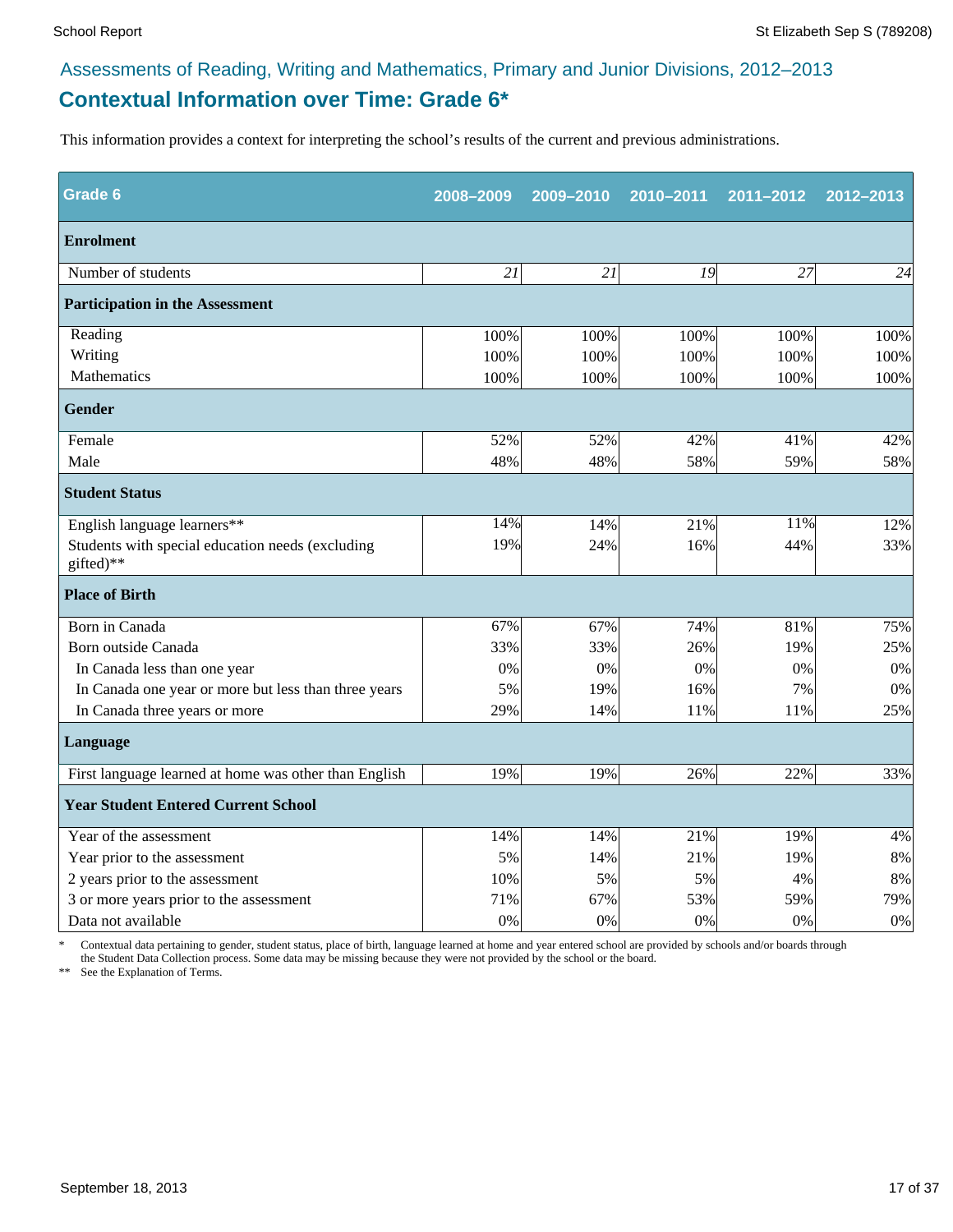# **Grade 6: Reading** Results over Time, 2009–2010 to 2012–2013®

| <b>Grade 6 Reading: School*</b>                                  |             |             |           |           |  |
|------------------------------------------------------------------|-------------|-------------|-----------|-----------|--|
| Year                                                             | $'09 - '10$ | $'10 - '11$ | $11 - 12$ | $12 - 13$ |  |
| Number of<br><b>Students</b>                                     | 21          | 19          | 27        | 24        |  |
| Level 4                                                          | 5%          | 21%         | 22%       | 12%       |  |
| Level 3                                                          | 62%         | 58%         | 56%       | 67%       |  |
| Level 2                                                          | 29%         | 21%         | 22%       | 17%       |  |
| Level 1                                                          | 5%          | 0%          | 0%        | 4%        |  |
| $NE1**$                                                          | 0%          | 0%          | 0%        | 0%        |  |
| Participating<br><b>Students</b>                                 | 100%        | 100%        | 100%      | 100%      |  |
| No Data                                                          | 0%          | 0%          | 0%        | 0%        |  |
| <b>Exempt</b>                                                    | 0%          | 0%          | 0%        | 0%        |  |
| At or Above<br><b>Provincial</b><br><b>Standard</b> <sup>†</sup> | 67%         | 79%         | 78%       | 79%       |  |

| Grade 6 Reading: Board*                                          |             |             |           |           |  |
|------------------------------------------------------------------|-------------|-------------|-----------|-----------|--|
| Year                                                             | $'09 - '10$ | $'10 - '11$ | $11 - 12$ | $12 - 13$ |  |
| Number of<br><b>Students</b>                                     | 6507        | 6 652       | 6384      | 6 5 19    |  |
| Level 4                                                          | 10%         | 10%         | 12%       | 12%       |  |
| Level 3                                                          | 57%         | 60%         | 58%       | 61%       |  |
| Level 2                                                          | 23%         | 22%         | 22%       | 22%       |  |
| Level 1                                                          | 7%          | 5%          | 4%        | 3%        |  |
| $NE1**$                                                          | 1%          | ${<}1\%$    | ${<}1\%$  | ${<}1\%$  |  |
| Participating<br><b>Students</b>                                 | 97%         | 98%         | 97%       | 97%       |  |
| No Data                                                          | 1%          | 1%          | ${<}1\%$  | ${<}1\%$  |  |
| <b>Exempt</b>                                                    | 2%          | 2%          | 3%        | 2%        |  |
| <b>At or Above</b><br><b>Provincial</b><br>Standard <sup>†</sup> | 67%         | 70%         | 71%       | 72%       |  |

### **Grade 6 Reading: Province\***

| Year                                                                    | $'09 - '10$ | $'10 - '11$ | $11 - 12$ | $12 - 13$ |
|-------------------------------------------------------------------------|-------------|-------------|-----------|-----------|
| Number of<br><b>Students</b>                                            | 134 201     | 132 283     | 129 420   | 131 514   |
| Level 4                                                                 | 11%         | 11%         | 13%       | 13%       |
| Level 3                                                                 | 61%         | 63%         | 62%       | 64%       |
| Level 2                                                                 | 20%         | 19%         | 19%       | 18%       |
| Level 1                                                                 | 5%          | 4%          | 3%        | 2%        |
| <b>NE1**</b>                                                            | ${<}1\%$    | $<$ 1%      | ${<}1\%$  | ${<}1\%$  |
| Participating<br><b>Students</b>                                        | 97%         | 97%         | 97%       | 98%       |
| No Data                                                                 | 1%          | 1%          | 1%        | $<$ 1%    |
| <b>Exempt</b>                                                           | 2%          | 2%          | 2%        | 2%        |
| <b>At or Above</b><br><b>Provincial</b><br><b>Standard</b> <sup>†</sup> | 72%         | 74%         | 75%       | 77%       |





![](_page_17_Figure_9.jpeg)

• Refer to the EQAO Web site (www.eqao.com) for data from previous years.

\* Because percentages in tables and graphs are rounded, and because graphs do not show all reporting categories, percentages may not add to 100.

\*\* See the Explanation of Terms.<br><sup>†</sup> These percentages are based on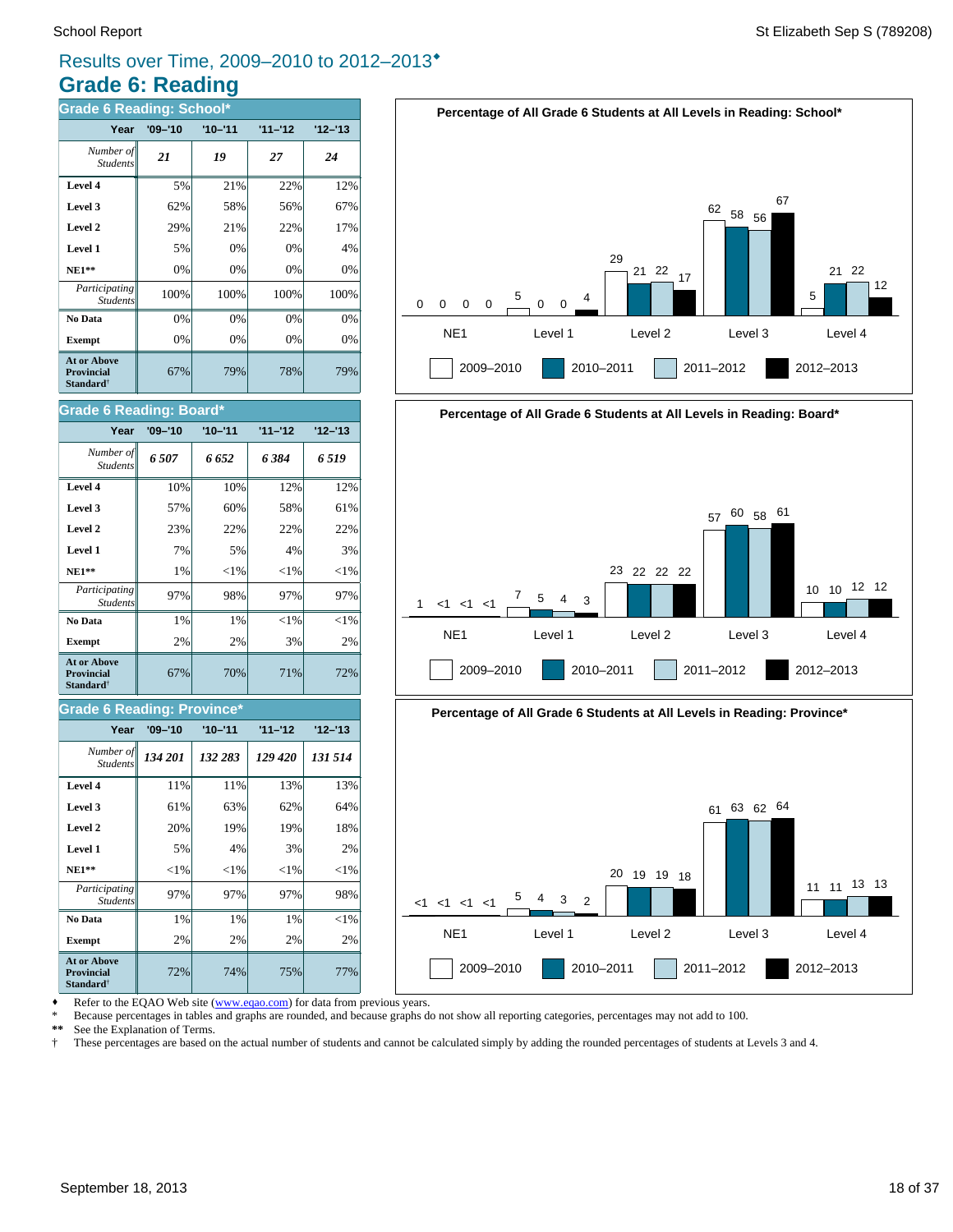# **Grade 6: Writing** Results over Time, 2009–2010 to 2012–2013<sup>\*</sup>

| <b>Grade 6 Writing: School*</b>                                         |             |             |           |           |  |
|-------------------------------------------------------------------------|-------------|-------------|-----------|-----------|--|
| Year                                                                    | $'09 - '10$ | $'10 - '11$ | $11 - 12$ | $12 - 13$ |  |
| Number of<br><b>Students</b>                                            | 21          | 19          | 27        | 24        |  |
| Level 4                                                                 | 14%         | 11%         | 26%       | 12%       |  |
| Level 3                                                                 | 86%         | 63%         | 44%       | 79%       |  |
| Level 2                                                                 | 0%          | 26%         | 30%       | 8%        |  |
| Level 1                                                                 | 0%          | 0%          | 0%        | 0%        |  |
| $NE1**$                                                                 | 0%          | 0%          | 0%        | 0%        |  |
| Participating<br><b>Students</b>                                        | 100%        | 100%        | 100%      | 100%      |  |
| No Data                                                                 | 0%          | 0%          | 0%        | 0%        |  |
| <b>Exempt</b>                                                           | 0%          | 0%          | 0%        | 0%        |  |
| <b>At or Above</b><br><b>Provincial</b><br><b>Standard</b> <sup>†</sup> | 100%        | 74%         | 70%       | 92%       |  |

### **Grade 6 Writing: Board\***

| Year                                                                    | $'09 - '10$ | $'10 - '11$ | $11 - 12$ | $12 - 13$ |
|-------------------------------------------------------------------------|-------------|-------------|-----------|-----------|
| Number of<br><b>Students</b>                                            | 6507        | 6 652       | 6384      | 6 5 19    |
| Level 4                                                                 | 10%         | 11%         | 13%       | 14%       |
| Level 3                                                                 | 62%         | 64%         | 63%       | 65%       |
| Level 2                                                                 | 25%         | 22%         | 21%       | 18%       |
| Level 1                                                                 | 1%          | ${<}1\%$    | ${<}1\%$  | 1%        |
| $NE1**$                                                                 | ${<}1\%$    | ${<}1\%$    | ${<}1\%$  | ${<}1\%$  |
| Participating<br><b>Students</b>                                        | 97%         | 98%         | 97%       | 97%       |
| No Data                                                                 | 1%          | 1%          | ${<}1\%$  | ${<}1\%$  |
| <b>Exempt</b>                                                           | 2%          | 2%          | 2%        | 2%        |
| <b>At or Above</b><br><b>Provincial</b><br><b>Standard</b> <sup>†</sup> | 71%         | 75%         | 76%       | 78%       |

### **Grade 6 Writing: Province\***

| Year                             | $'09 - '10$ | $'10 - '11$ | $11 - 12$ | $'12 - 13$ |
|----------------------------------|-------------|-------------|-----------|------------|
| Number of<br><b>Students</b>     | 134 288     | 132 266     | 129 420   | 131 504    |
| Level 4                          | 9%          | 10%         | 12%       | 13%        |
| Level 3                          | 61%         | 63%         | 63%       | 64%        |
| Level 2                          | 26%         | 24%         | 23%       | 20%        |
| Level 1                          | ${<}1\%$    | ${<}1\%$    | $< 1\%$   | 1%         |
| $NE1**$                          | ${<}1\%$    | ${<}1\%$    | ${<}1\%$  | ${<}1\%$   |
| Participating<br><b>Students</b> | 97%         | 97%         | 97%       | 98%        |
| No Data                          | 1%          | 1%          | 1%        | $<$ 1%     |
| <b>Exempt</b>                    | 2%          | 2%          | 2%        | 2%         |
| At or Above<br><b>Provincial</b> | 70%         | 73%         | 74%       | 76%        |

![](_page_18_Figure_8.jpeg)

![](_page_18_Figure_9.jpeg)

![](_page_18_Figure_10.jpeg)

NE1 Level 1 Level 2 Level 3 Level 4

2009–2010 2010–2011 2011–2012 2012–2013

2009–2010 2010–2011 2011–2012 2012–2013

**Standard**†

• Refer to the EQAO Web site (www.eqao.com) for data from previous years.

\* Because percentages in tables and graphs are rounded, and because graphs do not show all reporting categories, percentages may not add to 100.

\*\* See the Explanation of Terms.<br><sup>†</sup> These percentages are based on † These percentages are based on the actual number of students and cannot be calculated simply by adding the rounded percentages of students at Levels 3 and 4.

 $<1 < 1 < 1 < 1$ 

<1 <1 <1 <1 <1 <1 1

<sup>9</sup> <sup>10</sup> <sup>12</sup> <sup>13</sup>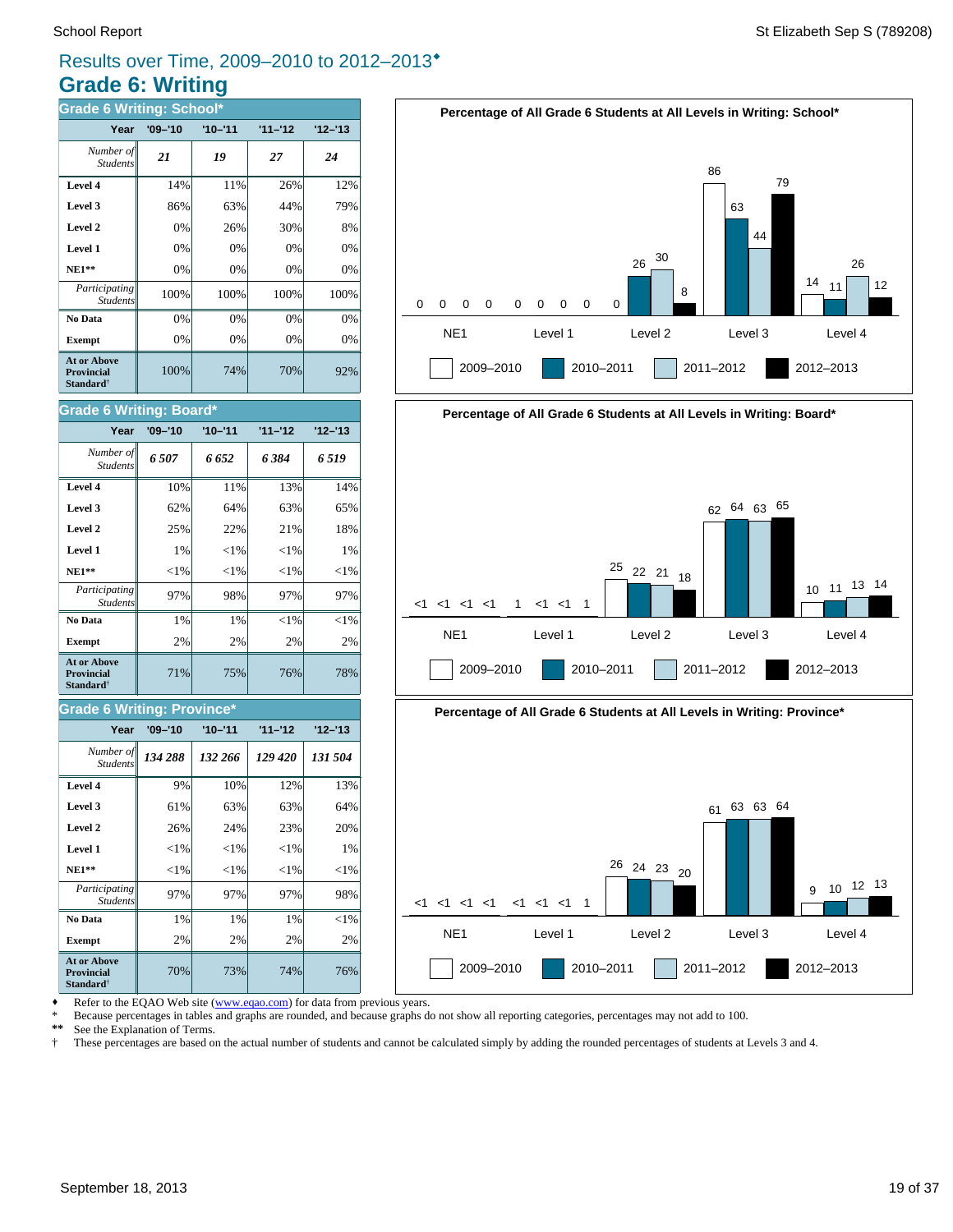# **Grade 6: Mathematics** Results over Time, 2009–2010 to 2012–2013<sup>\*</sup>

| <b>Grade 6 Mathematics: School*</b>                              |             |             |           |           |  |
|------------------------------------------------------------------|-------------|-------------|-----------|-----------|--|
| Year                                                             | $'09 - '10$ | $'10 - '11$ | $11 - 12$ | $12 - 13$ |  |
| Number of<br><b>Students</b>                                     | 21          | 19          | 27        | 24        |  |
| Level 4                                                          | 14%         | 32%         | 22%       | 29%       |  |
| Level 3                                                          | 43%         | 32%         | 37%       | 50%       |  |
| Level 2                                                          | 38%         | 32%         | 30%       | 12%       |  |
| Level 1                                                          | 5%          | 5%          | 11%       | 8%        |  |
| <b>NE1**</b>                                                     | 0%          | 0%          | 0%        | 0%        |  |
| Participating<br><b>Students</b>                                 | 100%        | 100%        | 100%      | 100%      |  |
| No Data                                                          | 0%          | 0%          | 0%        | 0%        |  |
| <b>Exempt</b>                                                    | 0%          | 0%          | 0%        | 0%        |  |
| At or Above<br><b>Provincial</b><br><b>Standard</b> <sup>†</sup> | 57%         | 63%         | 59%       | 79%       |  |

| Grade 6 Mathematics: Board*                                             |             |             |           |           |  |
|-------------------------------------------------------------------------|-------------|-------------|-----------|-----------|--|
| Year                                                                    | $'09 - '10$ | $'10 - '11$ | $11 - 12$ | $12 - 13$ |  |
| Number of<br><b>Students</b>                                            | 6.502       | 6 648       | 6 371     | 6 521     |  |
| Level 4                                                                 | 13%         | 14%         | 14%       | 13%       |  |
| Level 3                                                                 | 45%         | 44%         | 44%       | 42%       |  |
| Level 2                                                                 | 31%         | 29%         | 29%       | 30%       |  |
| Level 1                                                                 | 8%          | 11%         | 10%       | 12%       |  |
| <b>NE1**</b>                                                            | ${<}1\%$    | ${<}1\%$    | ${<}1\%$  | ${<}1\%$  |  |
| Participating<br><b>Students</b>                                        | 97%         | 98%         | 97%       | 97%       |  |
| No Data                                                                 | 1%          | 1%          | 1%        | 1%        |  |
| <b>Exempt</b>                                                           | 2%          | 2%          | 3%        | 2%        |  |
| <b>At or Above</b><br><b>Provincial</b><br><b>Standard</b> <sup>†</sup> | 58%         | 57%         | 58%       | 55%       |  |

### **Grade 6 Mathematics: Province\***

| Year                                                             | $'09 - '10$ | $'10 - '11$ | $11 - 12$ | $'12 - 13$ |
|------------------------------------------------------------------|-------------|-------------|-----------|------------|
| Number of<br><b>Students</b>                                     | 134 241     | 132 223     | 129 368   | 131 543    |
| Level 4                                                          | 14%         | 12%         | 13%       | 13%        |
| Level 3                                                          | 47%         | 46%         | 45%       | 43%        |
| Level 2                                                          | 30%         | 29%         | 29%       | 30%        |
| Level 1                                                          | 6%          | 9%          | 10%       | 11%        |
| $NE1**$                                                          | $<$ 1%      | ${<}1\%$    | $<$ 1%    | $<$ 1%     |
| <i>Participating</i><br><b>Students</b>                          | 97%         | 97%         | 97%       | 97%        |
| No Data                                                          | 1%          | 1%          | 1%        | 1%         |
| <b>Exempt</b>                                                    | 3%          | 2%          | 2%        | 2%         |
| At or Above<br><b>Provincial</b><br><b>Standard</b> <sup>†</sup> | 61%         | 58%         | 58%       | 57%        |

![](_page_19_Figure_7.jpeg)

![](_page_19_Figure_8.jpeg)

**Percentage of All Grade 6 Students at All Levels in Mathematics: Province\***

![](_page_19_Figure_10.jpeg)

Refer to the EQAO Web site (www.eqao.com) for data from previous years.

\* Because percentages in tables and graphs are rounded, and because graphs do not show all reporting categories, percentages may not add to 100.

**\*\*** See the Explanation of Terms.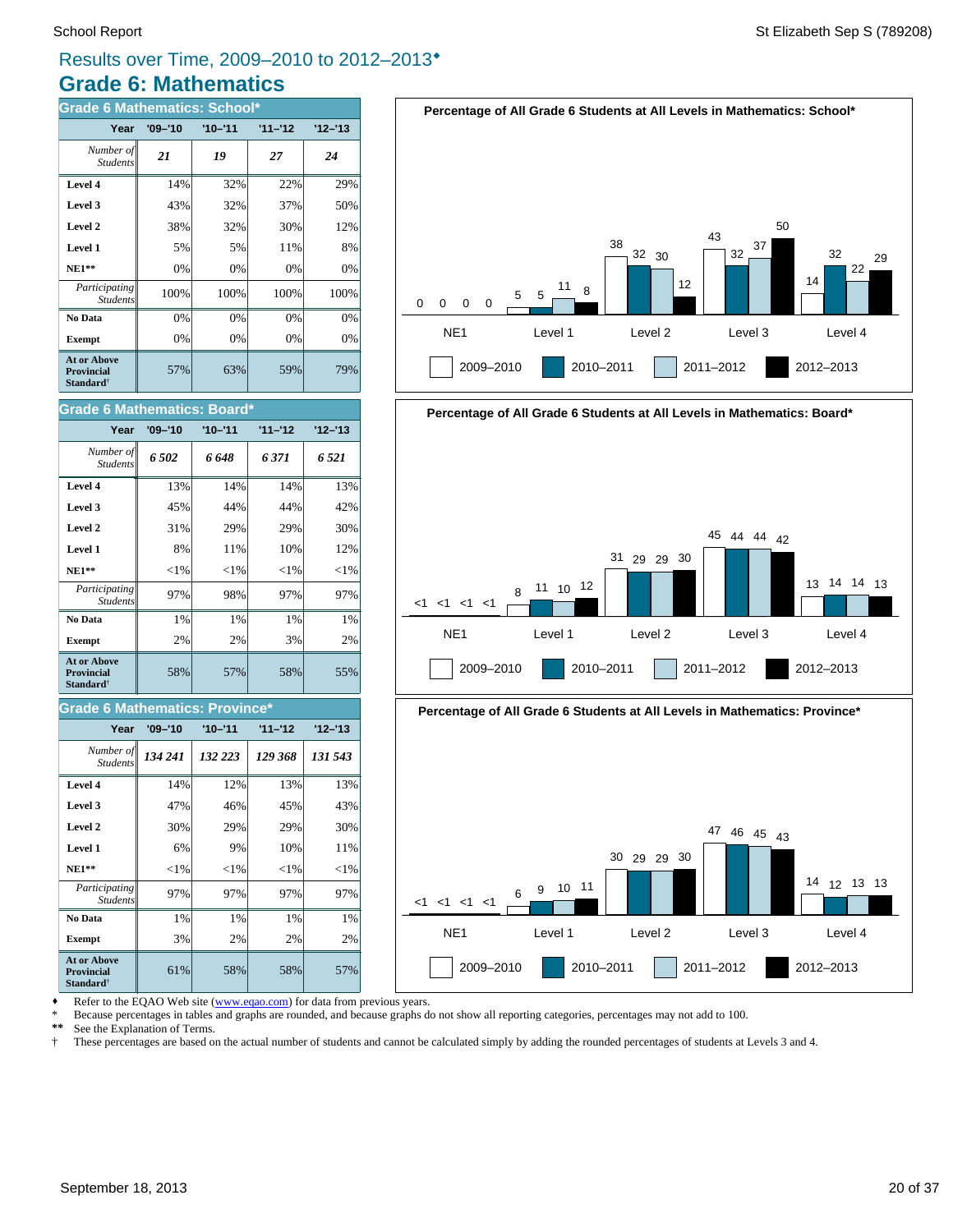![](_page_20_Figure_2.jpeg)

\* Includes only students for whom gender data were available.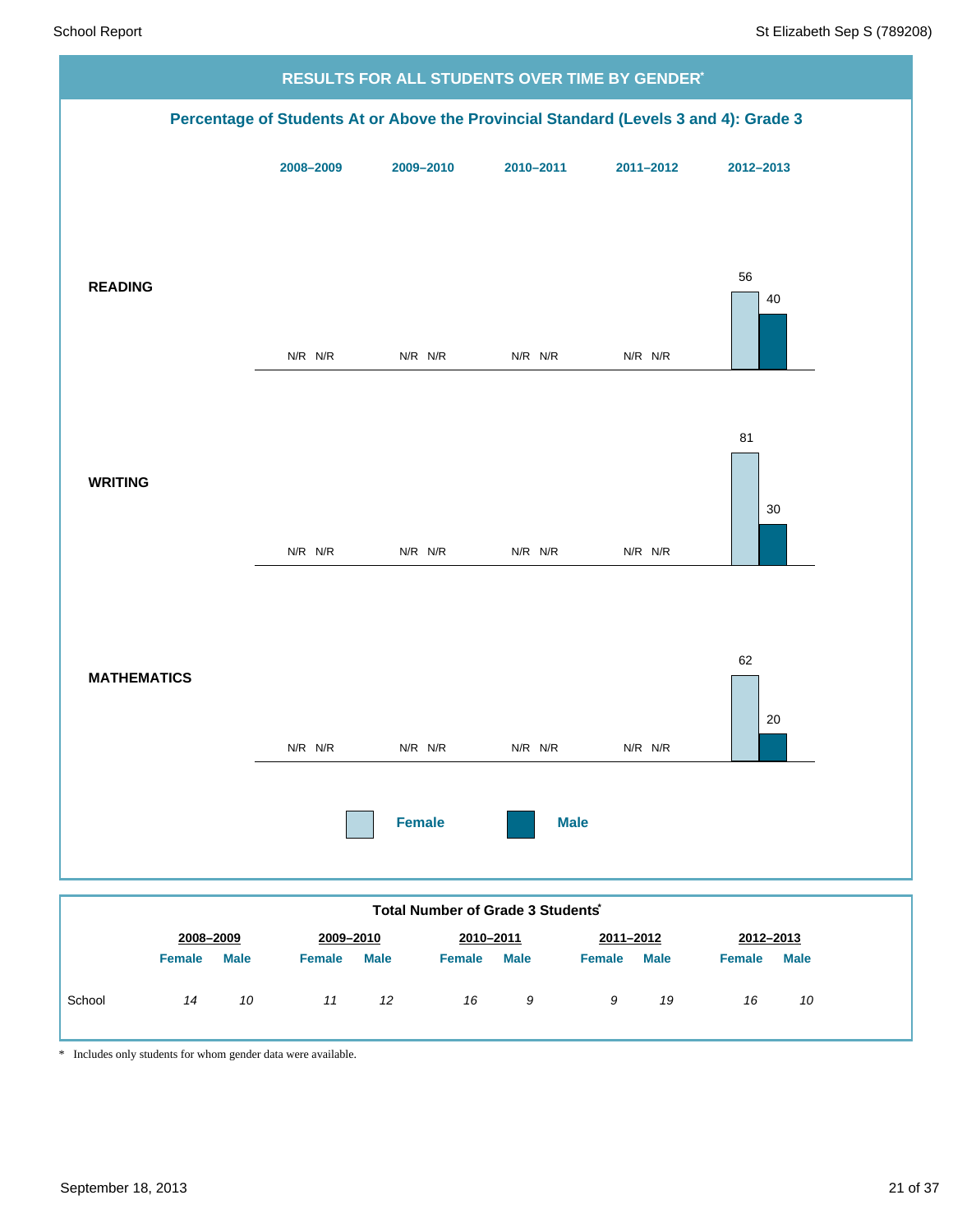![](_page_21_Figure_2.jpeg)

|        |               |             |               |             | TULAI NUTTIVEL UL OTAUG U JUUGITUS |             |               |             |               |             |
|--------|---------------|-------------|---------------|-------------|------------------------------------|-------------|---------------|-------------|---------------|-------------|
|        | 2008-2009     |             | 2009-2010     |             | 2010-2011                          |             | 2011-2012     |             | 2012-2013     |             |
|        | <b>Female</b> | <b>Male</b> | <b>Female</b> | <b>Male</b> | <b>Female</b>                      | <b>Male</b> | <b>Female</b> | <b>Male</b> | <b>Female</b> | <b>Male</b> |
| School | 11            | 10          | 11            | 10          | 8                                  | 11          | 11            | 16          | 10            | 14          |

\* Includes only students for whom gender data were available.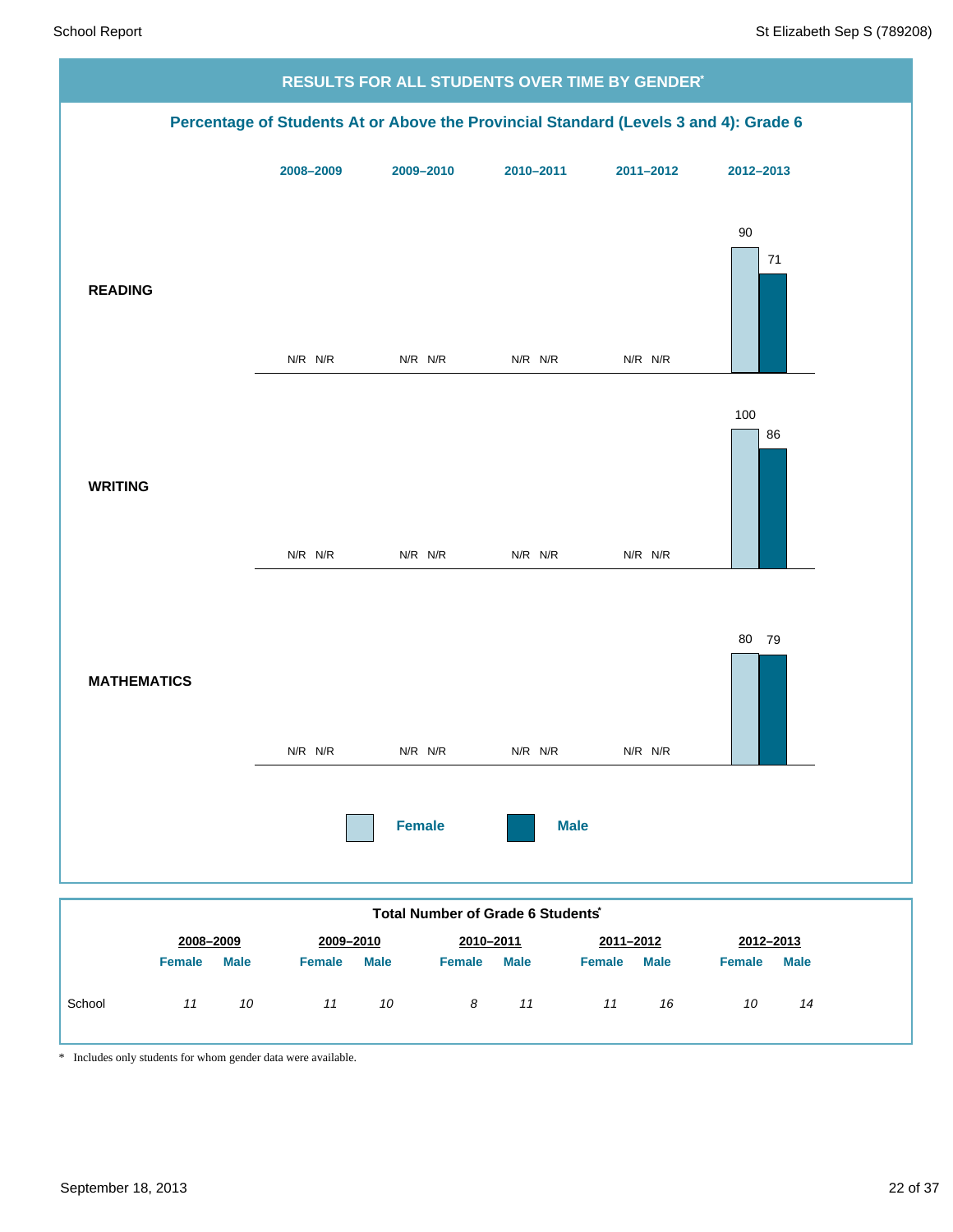| recocomonto or reading; rriting and mathematics; r innary and cannot binolone; Lond Lord | <b>STUDENT QUESTIONNAIRE RESULTS FOR SCHOOL: GRADE 3 (# = 26)</b> |                                                          |  |  |  |  |  |  |  |
|------------------------------------------------------------------------------------------|-------------------------------------------------------------------|----------------------------------------------------------|--|--|--|--|--|--|--|
| <b>Never</b>                                                                             | <b>Sometimes</b><br>Most of the time                              |                                                          |  |  |  |  |  |  |  |
| <b>STUDENT ENGAGEMENT</b><br>About reading:                                              | Percentage of Students*                                           | Number of students<br>who answered<br>"most of the time" |  |  |  |  |  |  |  |
| I like to read.                                                                          | 50<br>46                                                          | 12                                                       |  |  |  |  |  |  |  |
| I am a good reader.                                                                      | 42<br>50                                                          | 13                                                       |  |  |  |  |  |  |  |
| I can understand difficult reading passages.                                             | 65<br>12<br>23                                                    | 6                                                        |  |  |  |  |  |  |  |
| I do my best on reading activities<br>in class.                                          | 23<br>77                                                          | 20                                                       |  |  |  |  |  |  |  |
| <b>STUDENT ENGAGEMENT</b><br>About writing:                                              |                                                                   |                                                          |  |  |  |  |  |  |  |
| I like to write.                                                                         | 46<br>$\overline{\mathbf{4}}$<br>46                               | 12                                                       |  |  |  |  |  |  |  |
| I am a good writer.                                                                      | 62<br>31<br>$\vert 4$                                             | 8                                                        |  |  |  |  |  |  |  |
| I can communicate my ideas in writing.                                                   | 69<br>27                                                          | 7                                                        |  |  |  |  |  |  |  |
| I do my best when I do writing activities in class.                                      | 23<br>65                                                          | 17                                                       |  |  |  |  |  |  |  |
| COGNITIVE STRATEGIES USED IN LANGUAGE                                                    |                                                                   |                                                          |  |  |  |  |  |  |  |
| I make sure I understand what I am reading.                                              | 42<br>54                                                          | 14                                                       |  |  |  |  |  |  |  |
| I organize my ideas before I start to write.                                             | 23<br>65                                                          | $17$                                                     |  |  |  |  |  |  |  |
| I edit my writing to make it better.                                                     | 46<br>38<br>$\vert$ 4                                             | ${\it 10}$                                               |  |  |  |  |  |  |  |
| I check my writing for spelling and grammar.                                             | 38<br>54                                                          | 14                                                       |  |  |  |  |  |  |  |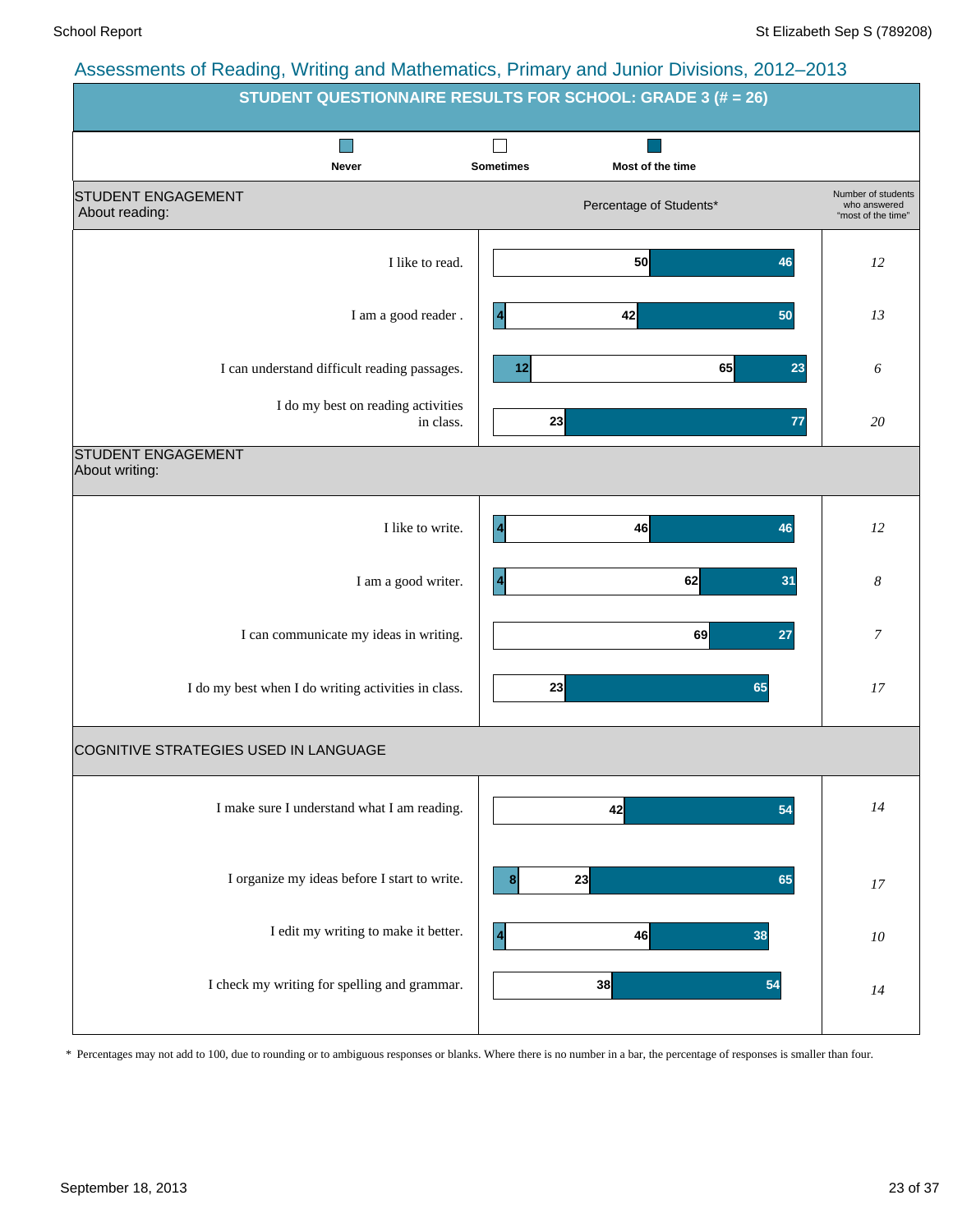![](_page_23_Figure_3.jpeg)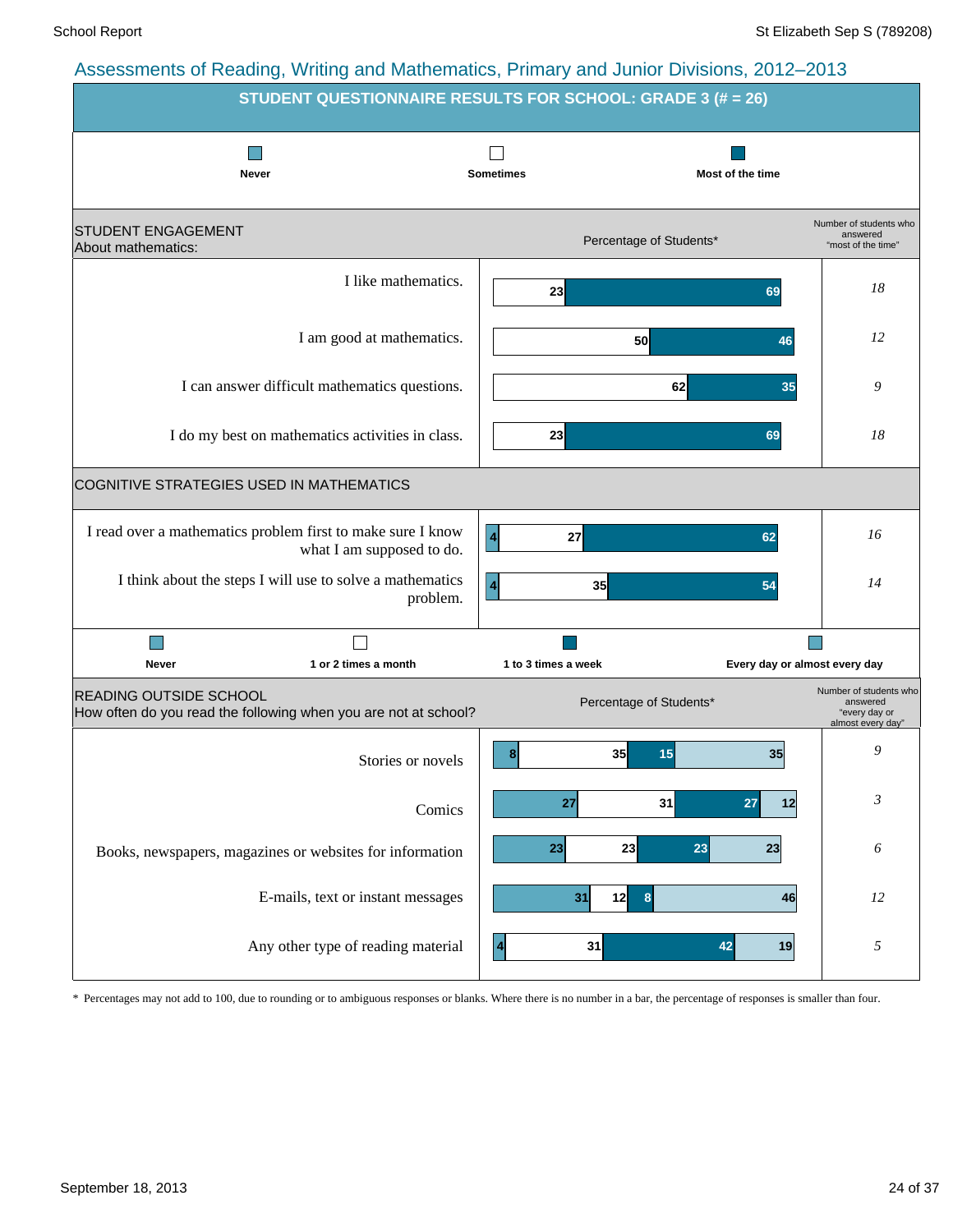|                                                                                                                                  | STUDENT QUESTIONNAIRE RESULTS FOR SCHOOL: GRADE 3 (# = 26)                                          |
|----------------------------------------------------------------------------------------------------------------------------------|-----------------------------------------------------------------------------------------------------|
| 1 or 2 times a month<br><b>Never</b>                                                                                             | 1 to 3 times a week<br>Every day or almost every<br>day                                             |
| <b>WRITING OUTSIDE SCHOOL</b><br>How often do you write the following (using paper or a computer)<br>when you are not at school? | Number of students<br>Percentage of Students*<br>who answered<br>"every day or almost<br>every day" |
| <b>Stories</b>                                                                                                                   | 1<br>42<br>$38$ $4$<br>12                                                                           |
| Journal entries                                                                                                                  | 5<br>50<br>12<br>19<br>19                                                                           |
| E-mail, text or instant messages                                                                                                 | 9<br>35<br>12<br>12<br>35                                                                           |
| Letters                                                                                                                          | 2<br>31<br>38<br>19<br> 8                                                                           |
| OUT-OF-SCHOOL ACTIVITIES<br>How often do you do the following when you are not at school?                                        |                                                                                                     |
| I take part in art, music or drama activities.                                                                                   | 54<br>$23 \mid 4$<br>12<br>3                                                                        |
| I take part in after-school clubs.                                                                                               | $\theta$<br>77<br>$\boldsymbol{4}$<br>15                                                            |
| I take part in sports or other physical activities.                                                                              | 23<br>15<br>27<br>31<br>8                                                                           |
| PARENTAL ENGAGEMENT<br>How often do you and a parent, a guardian or another adult who<br>lives with you do the following?        |                                                                                                     |
| We talk about the activities I do in school.                                                                                     | 13<br>35<br>$\vert$<br>8<br>50                                                                      |
| We talk about the reading and writing work I do in school.                                                                       | $\overline{7}$<br>35<br>23<br>27<br> 8                                                              |
| We talk about the mathematics I do in school.                                                                                    | $\boldsymbol{8}$<br>$\overline{\mathbf{4}}$<br>35<br>23<br>31                                       |
| We read together.                                                                                                                | 7<br>31<br>15<br>19<br>27                                                                           |
| We look at my school agenda.                                                                                                     | 20<br>15<br>77<br>$\frac{4}{ }$                                                                     |
| We use a computer together.                                                                                                      | 6<br>38<br>23<br>23<br>8                                                                            |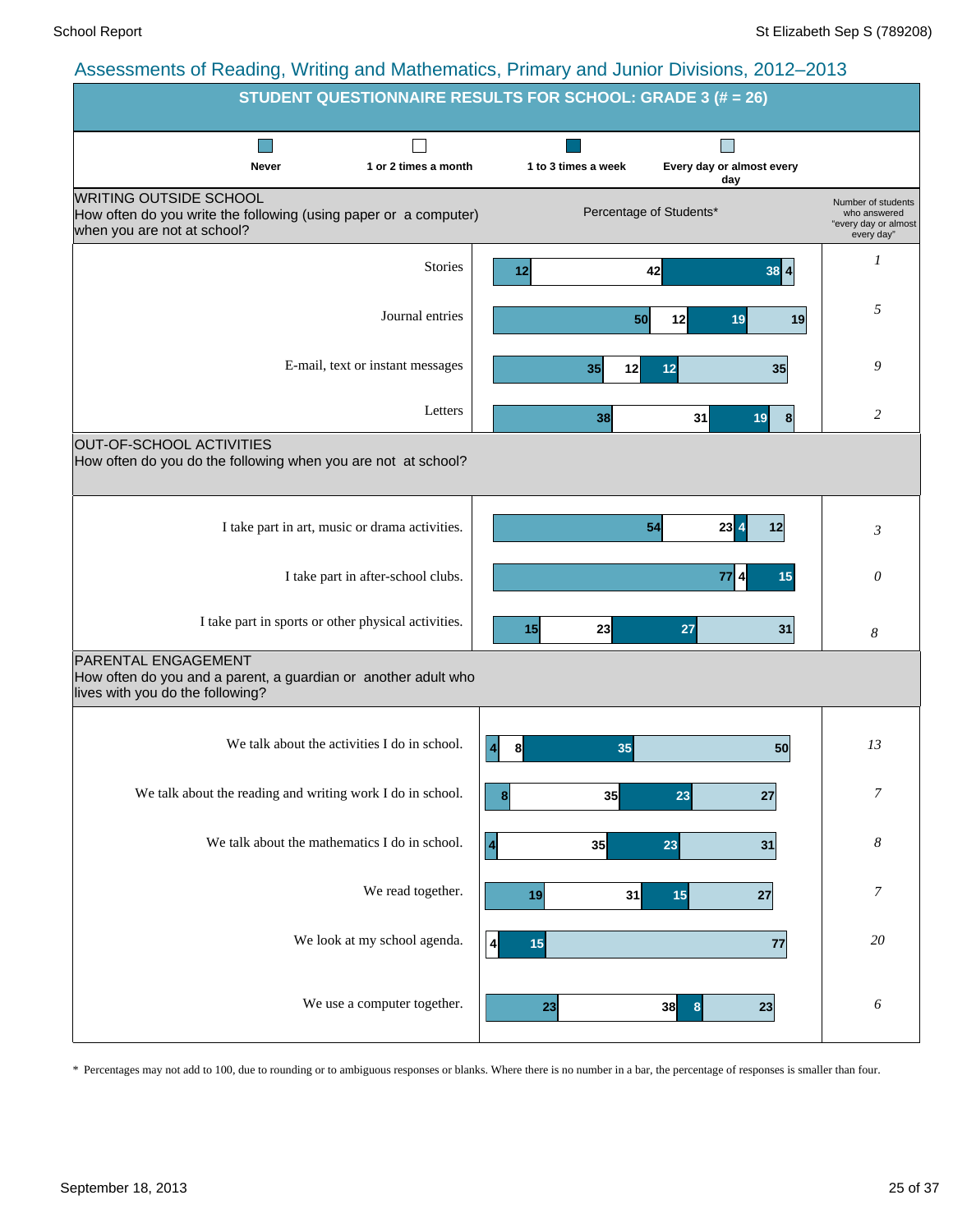![](_page_25_Figure_3.jpeg)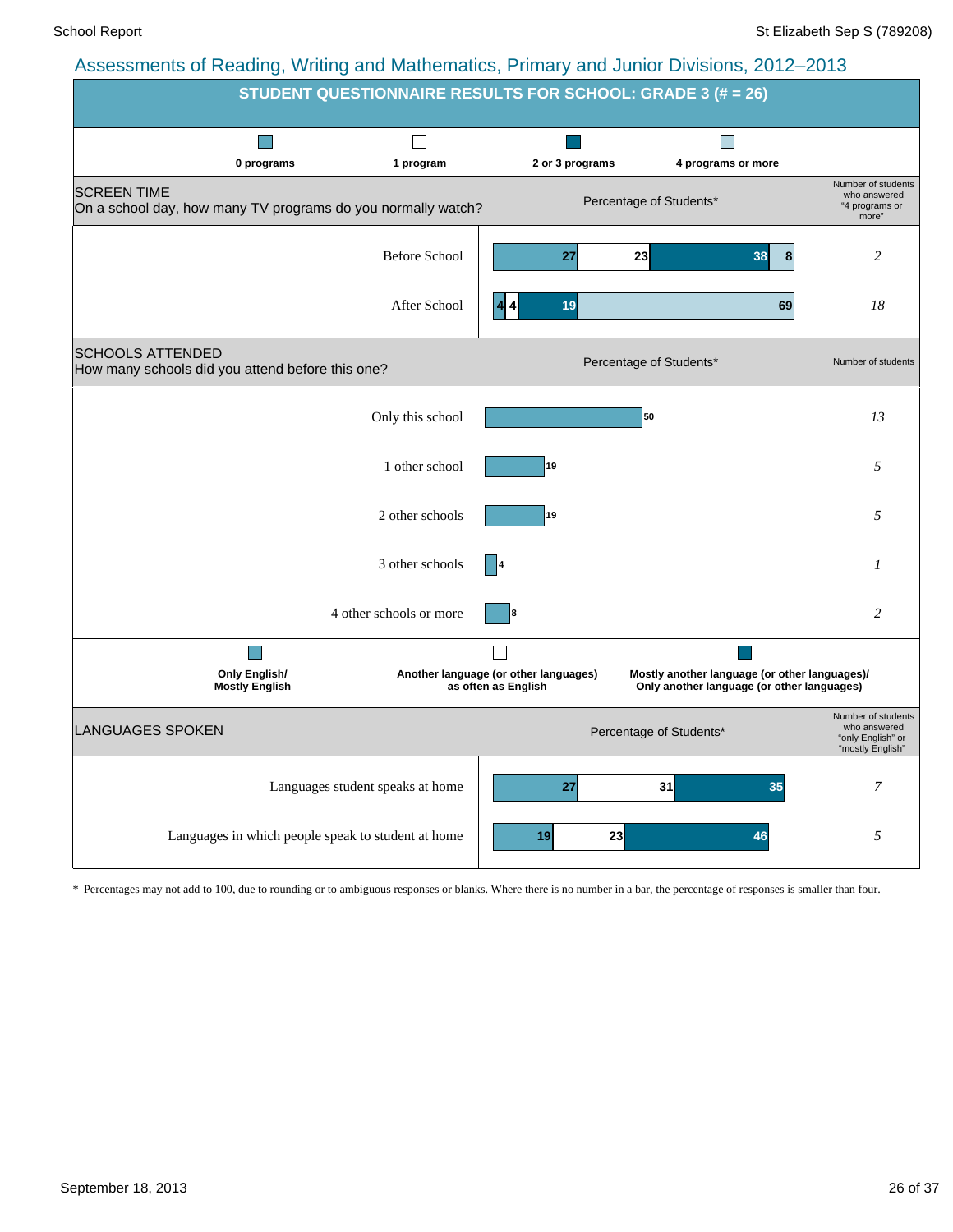| <b>GRADE 3: STUDENT QUESTIONNAIRE RESULTS</b><br>FOR SCHOOL, BOARD AND PROVINCE (all students,                     |                                                                     | <b>School</b>                             |                             | <b>Board</b>                                  |                                                 |                          | <b>Province</b>                                                     |                                           |                                          |
|--------------------------------------------------------------------------------------------------------------------|---------------------------------------------------------------------|-------------------------------------------|-----------------------------|-----------------------------------------------|-------------------------------------------------|--------------------------|---------------------------------------------------------------------|-------------------------------------------|------------------------------------------|
| female, male)                                                                                                      | <b>Students</b><br>$= 26$<br>#                                      | Female*<br>$\overline{16}$<br>$\,$ H<br>违 | $= 10$<br><b>Male*</b><br># | <b>Students</b><br>$= 5679$<br>$\bar{a}$<br>违 | 2756)<br>Female*<br>$\mathbf{I}\mathbf{I}$<br>巷 | $= 2.923$<br>Male*<br>¥, | $= 123251$<br><b>Students</b><br>#                                  | 268)<br>Female*<br>8<br>$\mathbf{u}$<br>违 | 983)<br>$= 62$<br>Male <sup>®</sup><br>进 |
| <b>STUDENT ENGAGEMENT</b><br>About reading:                                                                        |                                                                     |                                           |                             |                                               |                                                 |                          | Percentage of students who answered "most of the time" <sup>†</sup> |                                           |                                          |
| I like to read.                                                                                                    | 46%                                                                 | 44%                                       | 50%                         | 45%                                           | 52%                                             | 40%                      | 49%                                                                 | 56%                                       | 42%                                      |
| I am a good reader.                                                                                                | 50%                                                                 | 44%                                       | 60%                         | 62%                                           | 65%                                             | 59%                      | 64%                                                                 | 66%                                       | 62%                                      |
| I can understand difficult reading passages.                                                                       | 23%                                                                 | 31%                                       | 10%                         | 27%                                           | 24%                                             | 29%                      | 28%                                                                 | 27%                                       | 30%                                      |
| I do my best on reading activities in class.                                                                       | 77%                                                                 | 94%                                       | 50%                         | 69%                                           | 73%                                             | 65%                      | 73%                                                                 | 78%                                       | 69%                                      |
| <b>STUDENT ENGAGEMENT</b><br>Percentage of students who answered "most of the time" <sup>†</sup><br>About writing: |                                                                     |                                           |                             |                                               |                                                 |                          |                                                                     |                                           |                                          |
| I like to write.                                                                                                   | 46%                                                                 | 56%                                       | 30%                         | 47%                                           | 53%                                             | 42%                      | 48%                                                                 | 55%                                       | 40%                                      |
| I am a good writer.                                                                                                | 31%                                                                 | 25%                                       | 40%                         | 45%                                           | 51%                                             | 39%                      | 49%                                                                 | 55%                                       | 42%                                      |
| I can communicate my ideas in writing.                                                                             | 27%                                                                 | 38%                                       | 10%                         | 38%                                           | 40%                                             | 36%                      | 41%                                                                 | 42%                                       | 39%                                      |
| I do my best on writing activities in class.                                                                       | 65%                                                                 | 88%                                       | 30%                         | 65%                                           | 70%                                             | 60%                      | 69%                                                                 | 73%                                       | 64%                                      |
| COGNITIVE STRATEGIES USED IN LANGUAGE                                                                              | Percentage of students who answered "most of the time" <sup>†</sup> |                                           |                             |                                               |                                                 |                          |                                                                     |                                           |                                          |
| I make sure I understand what I am reading.                                                                        | 54%                                                                 | 50%                                       | 60%                         | 63%                                           | 66%                                             | 60%                      | 65%                                                                 | 68%                                       | 62%                                      |
| I organize my ideas before I start to write.                                                                       | 65%                                                                 | 75%                                       | 50%                         | 43%                                           | 48%                                             | 39%                      | 41%                                                                 | 45%                                       | 38%                                      |
| I edit my writing to make it better.                                                                               | 38%                                                                 | 44%                                       | 30%                         | 40%                                           | 45%                                             | 36%                      | 43%                                                                 | 47%                                       | 38%                                      |
| I check my writing for spelling and grammar.                                                                       | 54%                                                                 | 50%                                       | 60%                         | 44%                                           | 48%                                             | 40%                      | 45%                                                                 | 49%                                       | 41%                                      |
| <b>STUDENT ENGAGEMENT</b><br>About mathematics:                                                                    |                                                                     |                                           |                             |                                               |                                                 |                          | Percentage of students who answered "most of the time" <sup>†</sup> |                                           |                                          |
| I like mathematics.                                                                                                | 69%                                                                 | 75%                                       | 60%                         | 55%                                           | 50%                                             | 60%                      | 56%                                                                 | 51%                                       | 60%                                      |
| I am good at mathematics.                                                                                          | 46%                                                                 | 62%                                       | 20%                         | 50%                                           | 44%                                             | 55%                      | 54%                                                                 | 47%                                       | 60%                                      |
| I can answer difficult mathematics questions.                                                                      | 35%                                                                 | 31%                                       | 40%                         | 31%                                           | 26%                                             | 36%                      | 35%                                                                 | 28%                                       | 42%                                      |
| I do my best on mathematics activities in class.                                                                   | 69%                                                                 | 94%                                       | 30%                         | 70%                                           | 71%                                             | 70%                      | 75%                                                                 | 76%                                       | 74%                                      |
| <b>COGNITIVE STRATEGIES USED IN</b><br><b>MATHEMATICS</b>                                                          |                                                                     |                                           |                             |                                               |                                                 |                          | Percentage of students who answered "most of the time" <sup>†</sup> |                                           |                                          |
| I read over a mathematics problem first to make sure I<br>know what I am supposed to do.                           | 62%                                                                 | 69%                                       | 50%                         | 61%                                           | 65%                                             | 56%                      | 65%                                                                 | 69%                                       | 61%                                      |
| I think about the steps I will use to solve a mathematics<br>problem.                                              | 54%                                                                 | 56%                                       | 50%                         | 44%                                           | 44%                                             | 44%                      | 47%                                                                 | 48%                                       | 47%                                      |

\* Only includes students for whom gender data were available.

† Other response options were "never" and "sometimes."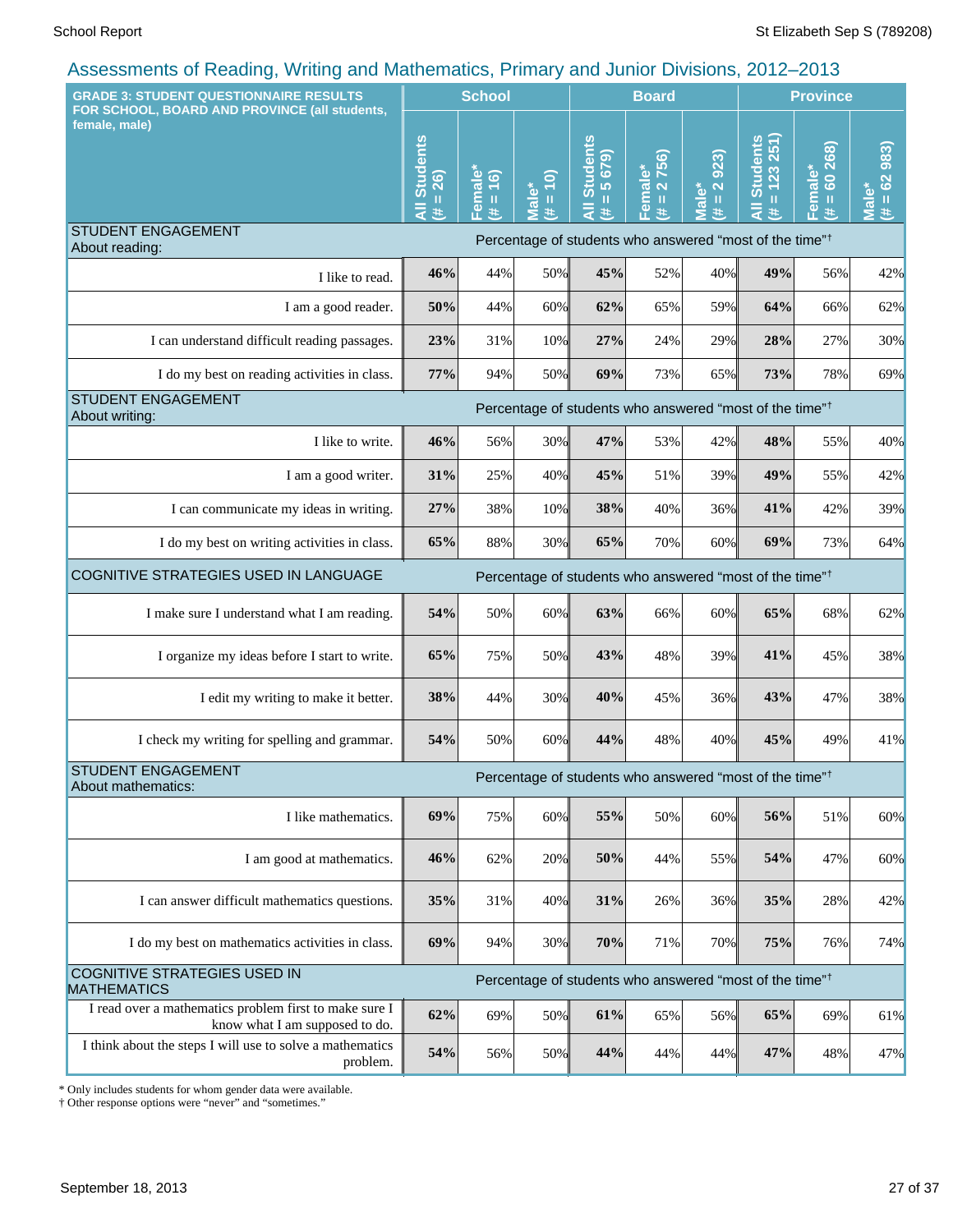| 1.1.1.1.1.1.9<br><b>GRADE 3: STUDENT QUESTIONNAIRE RESULTS</b>                                                                                                                                                       | <b>School</b>               |                                     |                                               |                                           | <b>Board</b>                                                                |                                             | <b>Province</b>                                                                                                                                                                                                     |                                                                                  |                                      |
|----------------------------------------------------------------------------------------------------------------------------------------------------------------------------------------------------------------------|-----------------------------|-------------------------------------|-----------------------------------------------|-------------------------------------------|-----------------------------------------------------------------------------|---------------------------------------------|---------------------------------------------------------------------------------------------------------------------------------------------------------------------------------------------------------------------|----------------------------------------------------------------------------------|--------------------------------------|
| FOR SCHOOL, BOARD AND PROVINCE (all students,<br>female, male)                                                                                                                                                       | <b>Students</b><br>26)<br>Ш | $\bullet$<br>(91)<br>emal<br>Ш<br>共 | ට<br>$\omega$<br>Ш<br>$\overline{\mathbf{c}}$ | <b>Students</b><br>(675)<br>lo.<br>Ш<br>共 | 756<br>$\overset{*}{\bullet}$<br>Femal<br>$\overline{\mathbf{N}}$<br>Ш<br>违 | 923)<br>$\overline{2}$<br><b>Male*</b><br>进 | <b>Students</b><br>$\frac{123251}{251}$<br>$\mathbf{H}% =\mathbf{H}^{T}\mathbf{v}^{T}\mathbf{v}^{T}\mathbf{v}^{T}+\mathbf{H}^{T}\mathbf{v}^{T}\mathbf{v}^{T}+\mathbf{H}^{T}\mathbf{v}^{T}\mathbf{v}^{T}$<br>ਵੰ<br>违 | 60268)<br>Female*<br>$\mathbf H$<br>违                                            | 983<br>$= 62$<br>řφ<br><u>π</u><br>违 |
| <b>READING OUTSIDE SCHOOL</b><br>How often do you read the following when you are<br>not at school?                                                                                                                  | ⋖                           | Œ.                                  |                                               |                                           |                                                                             |                                             |                                                                                                                                                                                                                     | Percentage of students who answered "every day or almost every day" <sup>†</sup> |                                      |
| Stories or novels                                                                                                                                                                                                    | 35%                         | 38%                                 | 30%                                           | 37%                                       | 42%                                                                         | 33%                                         | 40%                                                                                                                                                                                                                 | 46%                                                                              | 35%                                  |
| Comics                                                                                                                                                                                                               | 12%                         | 6%                                  | 20%                                           | 22%                                       | 16%                                                                         | 27%                                         | 19%                                                                                                                                                                                                                 | 13%                                                                              | 26%                                  |
| Books, newspapers, magazines or websites for<br>information                                                                                                                                                          | 23%                         | 31%                                 | 10%                                           | 27%                                       | 30%                                                                         | 24%                                         | 25%                                                                                                                                                                                                                 | 27%                                                                              | 23%                                  |
| E-mails, text or instant messages                                                                                                                                                                                    | 46%                         | 56%                                 | 30%                                           | 22%                                       | 24%                                                                         | 20%                                         | 23%                                                                                                                                                                                                                 | 25%                                                                              | 22%                                  |
| Any other type of reading material                                                                                                                                                                                   | 19%                         | 19%                                 | 20%                                           | 34%                                       | 38%                                                                         | 31%                                         | 34%                                                                                                                                                                                                                 | 38%                                                                              | 31%                                  |
| <b>WRITING OUTSIDE SCHOOL</b><br>Percentage of students who answered "every day or almost every day" <sup>†</sup><br>How often do you write the following (using paper or<br>a computer) when you are not at school? |                             |                                     |                                               |                                           |                                                                             |                                             |                                                                                                                                                                                                                     |                                                                                  |                                      |
| <b>Stories</b>                                                                                                                                                                                                       | 4%                          | 6%                                  | 0%                                            | 17%                                       | 18%                                                                         | 15%                                         | 16%                                                                                                                                                                                                                 | 18%                                                                              | 13%                                  |
| Journal entries                                                                                                                                                                                                      | 19%                         | 31%                                 | $0\%$                                         | 16%                                       | 20%                                                                         | 11%                                         | 14%                                                                                                                                                                                                                 | 18%                                                                              | 9%                                   |
| E-mails, text or instant messages                                                                                                                                                                                    | 35%                         | 50%                                 | 10%                                           | 21%                                       | 23%                                                                         | 20%                                         | 22%                                                                                                                                                                                                                 | 24%                                                                              | 21%                                  |
| Letters                                                                                                                                                                                                              | 8%                          | 12%                                 | $0\%$                                         | 14%                                       | 15%                                                                         | 12%                                         | 12%                                                                                                                                                                                                                 | 14%                                                                              | 10%                                  |
| PARENTAL ENGAGEMENT<br>How often do you and a parent, a guardian or<br>another adult who lives with you do the following?                                                                                            |                             |                                     |                                               |                                           |                                                                             |                                             |                                                                                                                                                                                                                     | Percentage of students who answered "every day or almost every day" <sup>†</sup> |                                      |
| We talk about the activities I do in school.                                                                                                                                                                         | 50%                         | 56%                                 | 40%                                           | 53%                                       | 58%                                                                         | 48%                                         | 53%                                                                                                                                                                                                                 | 58%                                                                              | 48%                                  |
| We talk about the reading and writing work I do in<br>school.                                                                                                                                                        | 27%                         | 31%                                 | 20%                                           | 34%                                       | 37%                                                                         | 31%                                         | 32%                                                                                                                                                                                                                 | 36%                                                                              | 29%                                  |
| We talk about the mathematics I do in school.                                                                                                                                                                        | 31%                         | 38%                                 | 20%                                           | 39%                                       | 42%                                                                         | 37%                                         | 36%                                                                                                                                                                                                                 | 38%                                                                              | 34%                                  |
| We read together.                                                                                                                                                                                                    | 27%                         | 19%                                 | 40%                                           | 27%                                       | 30%                                                                         | 24%                                         | 28%                                                                                                                                                                                                                 | 30%                                                                              | 25%                                  |
| We look at my school agenda.                                                                                                                                                                                         | 77%                         | 81%                                 | 70%                                           | 50%                                       | 51%                                                                         | 49%                                         | 53%                                                                                                                                                                                                                 | 54%                                                                              | 52%                                  |
| We use a computer together.                                                                                                                                                                                          | 23%                         | 25%                                 | 20%                                           | 20%                                       | 21%                                                                         | 19%                                         | 17%                                                                                                                                                                                                                 | 17%                                                                              | 18%                                  |
| OUT-OF-SCHOOL ACTIVITIES<br>How often do you do the following when you are not<br>at school?                                                                                                                         |                             |                                     |                                               |                                           |                                                                             |                                             |                                                                                                                                                                                                                     | Percentage of students who answered "every day or almost every day" <sup>†</sup> |                                      |
| I take part in art, music or drama activities.                                                                                                                                                                       | 12%                         | 19%                                 | 0%                                            | 18%                                       | 22%                                                                         | 13%                                         | 18%                                                                                                                                                                                                                 | 23%                                                                              | 13%                                  |
| I take part in after-school clubs.                                                                                                                                                                                   | $0\%$                       | 0%                                  | 0%                                            | 13%                                       | 13%                                                                         | 13%                                         | 11%                                                                                                                                                                                                                 | 11%                                                                              | 10%                                  |
| I take part in sports or other physical activities.                                                                                                                                                                  | 31%                         | 25%                                 | 40%                                           | 36%                                       | 31%                                                                         | 40%                                         | 38%                                                                                                                                                                                                                 | 33%                                                                              | 43%                                  |

\* Only includes students for whom gender data were available.

† Other response options were "never," "1 or 2 times a month" and "1 to 3 times a week."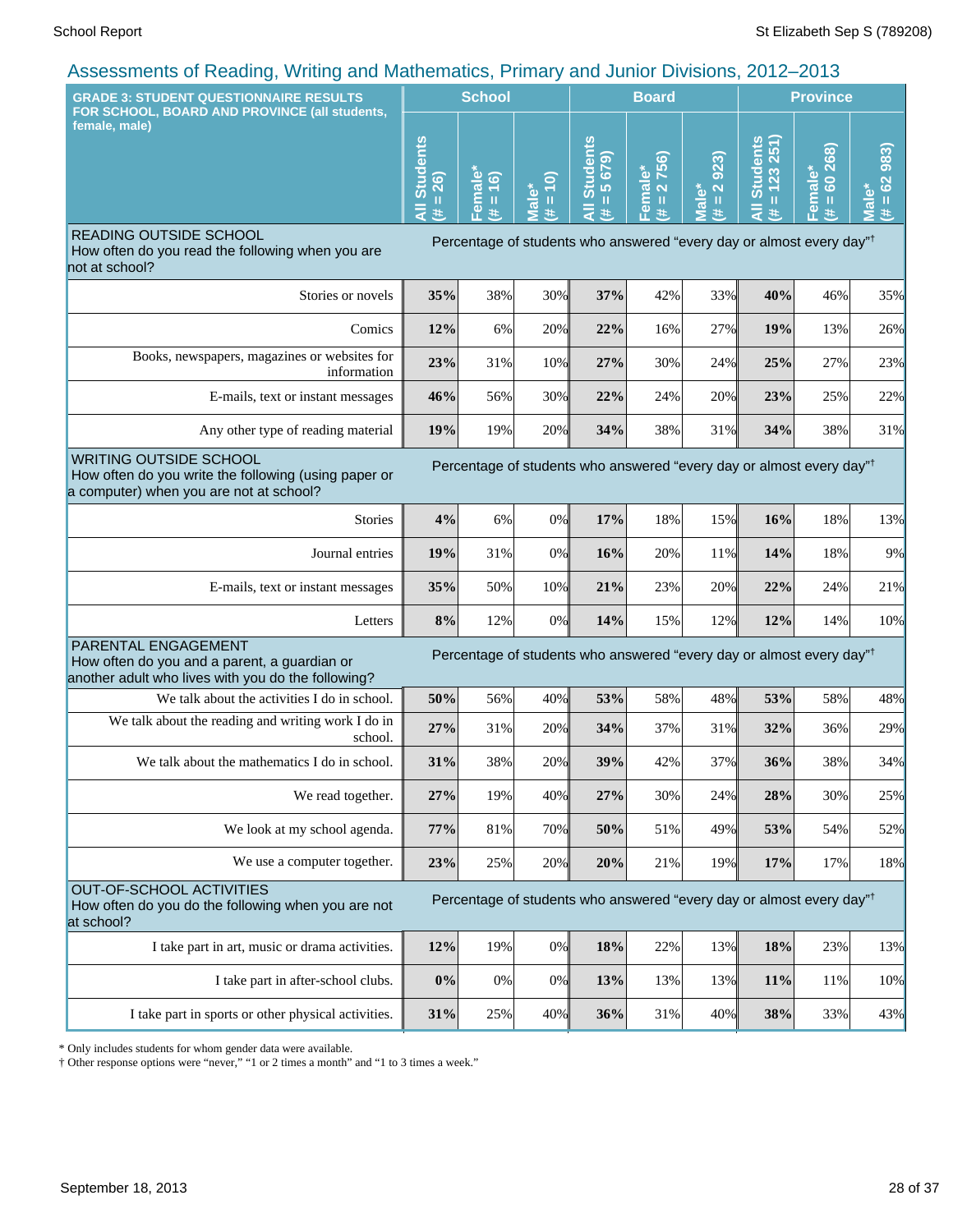| <b>GRADE 3: STUDENT QUESTIONNAIRE RESULTS</b><br>FOR SCHOOL, BOARD AND PROVINCE (all students, |                                                                       | <b>School</b>                                          |                      |                                      | <b>Board</b>                               |                          | <b>Province</b>                        |                                    |                        |
|------------------------------------------------------------------------------------------------|-----------------------------------------------------------------------|--------------------------------------------------------|----------------------|--------------------------------------|--------------------------------------------|--------------------------|----------------------------------------|------------------------------------|------------------------|
| female, male)                                                                                  | <b>All Students</b><br>$# = 26$                                       | Female*<br>(91)<br>$\mathbf{u}$<br>$\ddot{\mathbf{z}}$ | $(\# = 10)$<br>Male* | <b>All Students</b><br>$= 5679$<br>进 | 2756)<br>Female*<br>$\,$ H<br>$\mathbf{H}$ | 923)<br>$# = 2$<br>Male* | <b>All Students</b><br>$= 123251$<br>共 | $= 60268$<br>Female*<br>(# = 60 26 | $(4 = 62983)$<br>Male* |
| SCREEN TIME (TELEVISION) On a school<br>day, how many TV programs do you normally watch?       | Percentage of students who answered "4 programs or more" <sup>†</sup> |                                                        |                      |                                      |                                            |                          |                                        |                                    |                        |
| Before school                                                                                  | 8%                                                                    | 0%                                                     | 20%                  | 9%                                   | 6%                                         | 12%                      | 9%                                     | 6%                                 | 13%                    |
| After school                                                                                   | 69%                                                                   | 69%                                                    | 70%                  | 51%                                  | 47%                                        | 54%                      | 46%                                    | 42%                                | 50%                    |
| <b>SCHOOLS ATTENDED</b><br>How many schools did you attend before this one?                    | Percentage of students <sup>‡</sup>                                   |                                                        |                      |                                      |                                            |                          |                                        |                                    |                        |
| Only this school/1 other school                                                                | 69%                                                                   | 69%                                                    | 70%                  | 81%                                  | 83%                                        | 80%                      | 78%                                    | 78%                                | 77%                    |
| 2 other schools/3 other schools                                                                | 23%                                                                   | 25%                                                    | 20%                  | 13%                                  | 12%                                        | 14%                      | 15%                                    | 15%                                | 16%                    |
| 4 other schools or more                                                                        | 8%                                                                    | 6%                                                     | 10%                  | 3%                                   | 3%                                         | 3%                       | 4%                                     | 4%                                 | 4%                     |
| LANGUAGES STUDENTS SPEAK AT HOME                                                               |                                                                       |                                                        |                      |                                      | Percentage of students <sup>#</sup>        |                          |                                        |                                    |                        |
| Only English/Mostly English                                                                    | 27%                                                                   | 31%                                                    | 20%                  | 60%                                  | 58%                                        | 61%                      | 71%                                    | 71%                                | 72%                    |
| Another language (or other languages) as often<br>as English                                   | 31%                                                                   | 25%                                                    | 40%                  | 22%                                  | 24%                                        | 21%                      | 16%                                    | 17%                                | 15%                    |
| Mostly another language (or other languages)/<br>Only another language (or other languages)    | 35%                                                                   | 38%                                                    | 30%                  | 16%                                  | 16%                                        | 16%                      | 11%                                    | 11%                                | 11%                    |
| LANGUAGES SPOKEN TO STUDENTS AT HOME                                                           |                                                                       |                                                        |                      |                                      | Percentage of students <sup>#</sup>        |                          |                                        |                                    |                        |
| Only English/Mostly English                                                                    | 19%                                                                   | 25%                                                    | 10%                  | 48%                                  | 47%                                        | 50%                      | 66%                                    | 66%                                | 67%                    |
| Another language (or other languages) as often<br>as English                                   | 23%                                                                   | 25%                                                    | 20%                  | 22%                                  | 23%                                        | 21%                      | 14%                                    | 14%                                | 13%                    |
| Mostly another language (or other languages)/<br>Only another language (or other languages)    | 46%                                                                   | 38%                                                    | 60%                  | 27%                                  | 27%                                        | 27%                      | 17%                                    | 17%                                | 17%                    |

\* Only includes students for whom gender data were available.

† Other response options were "0 programs," "1 program" and "2 or 3 programs."

‡ Percentages may not add to 100, due to lack of or ambiguous responses.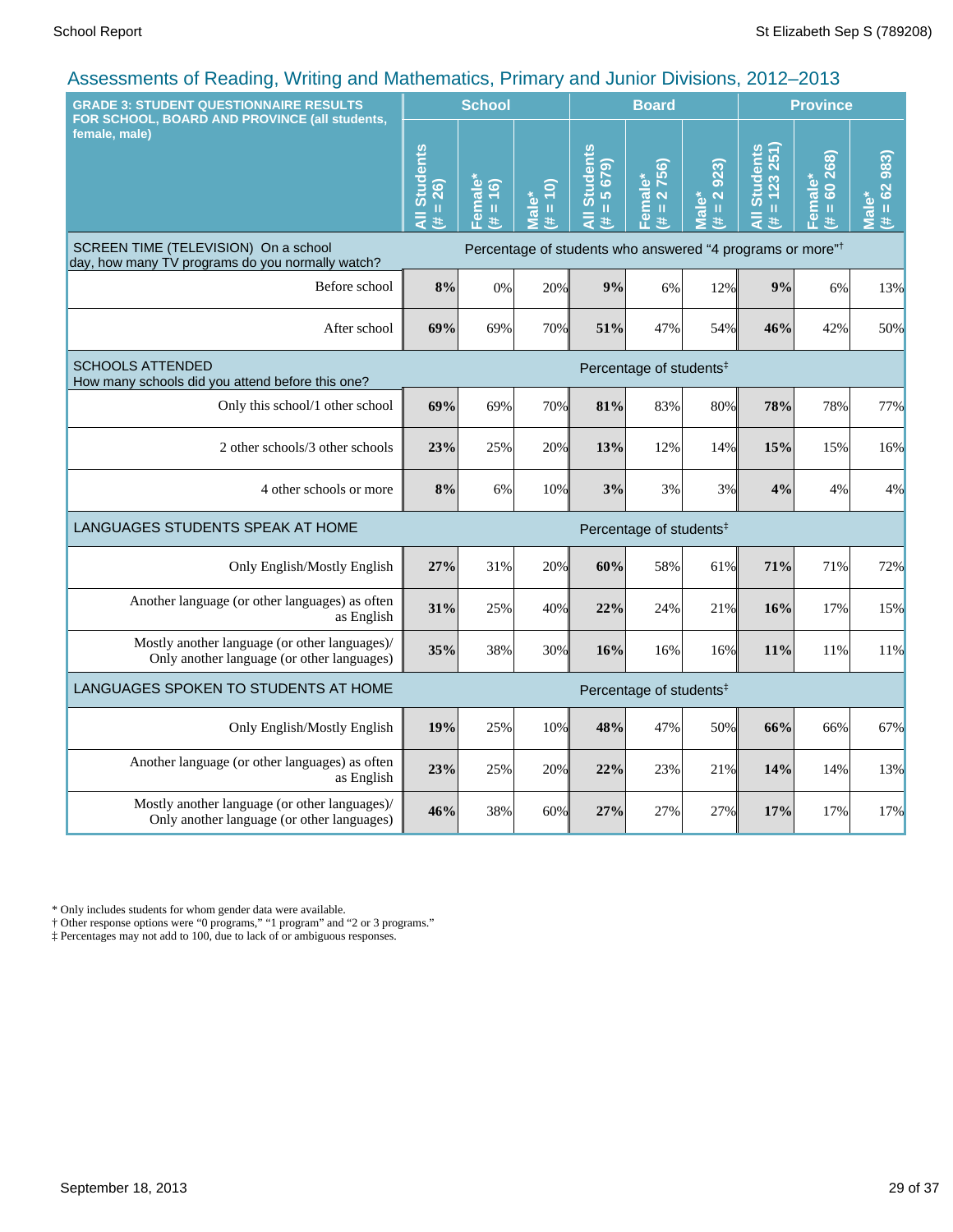| recocomone of redding, rriting and mathematics, rumary and cannot Britishio, Long Ecro | STUDENT QUESTIONNAIRE RESULTS FOR SCHOOL: GRADE 6 (# = 24) |                                                          |  |  |  |  |  |  |  |  |
|----------------------------------------------------------------------------------------|------------------------------------------------------------|----------------------------------------------------------|--|--|--|--|--|--|--|--|
| Never                                                                                  | <b>Sometimes</b><br>Most of the time                       |                                                          |  |  |  |  |  |  |  |  |
| <b>STUDENT ENGAGEMENT</b><br>About reading:                                            | Percentage of Students*                                    | Number of students<br>who answered<br>"most of the time" |  |  |  |  |  |  |  |  |
| I like to read.                                                                        | 67<br>33                                                   | $\boldsymbol{8}$                                         |  |  |  |  |  |  |  |  |
| I am a good reader.                                                                    | 29<br>71                                                   | 17                                                       |  |  |  |  |  |  |  |  |
| I can understand difficult reading passages.                                           | 79<br>$\overline{\mathbf{4}}$<br>17                        | 4                                                        |  |  |  |  |  |  |  |  |
| I do my best on reading activities<br>in class.                                        | 21<br>75<br>$\vert$ 4                                      | $18\,$                                                   |  |  |  |  |  |  |  |  |
| <b>STUDENT ENGAGEMENT</b><br>About writing:                                            |                                                            |                                                          |  |  |  |  |  |  |  |  |
| I like to write.                                                                       | 50<br>42<br>8 <sup>1</sup>                                 | ${\it 10}$                                               |  |  |  |  |  |  |  |  |
| I am a good writer.                                                                    | 46<br>8 <sup>1</sup><br>46                                 | 11                                                       |  |  |  |  |  |  |  |  |
| I can communicate my ideas in writing.                                                 | 71<br>25<br>$\blacktriangleleft$                           | 6                                                        |  |  |  |  |  |  |  |  |
| I do my best when I do writing activities in class.                                    | 29<br>67<br>$\vert$ 4                                      | 16                                                       |  |  |  |  |  |  |  |  |
| COGNITIVE STRATEGIES USED IN LANGUAGE                                                  |                                                            |                                                          |  |  |  |  |  |  |  |  |
| I make sure I understand what I am reading.                                            | 42<br>54                                                   | 13                                                       |  |  |  |  |  |  |  |  |
| I organize my ideas before I start to write.                                           | 38<br>62                                                   | 15                                                       |  |  |  |  |  |  |  |  |
| I edit my writing to make it better.                                                   | 54<br>  4<br>42                                            | ${\it 10}$                                               |  |  |  |  |  |  |  |  |
| I check my writing for spelling and grammar.                                           | $\overline{\mathbf{4}}$<br>50<br>46                        | 11                                                       |  |  |  |  |  |  |  |  |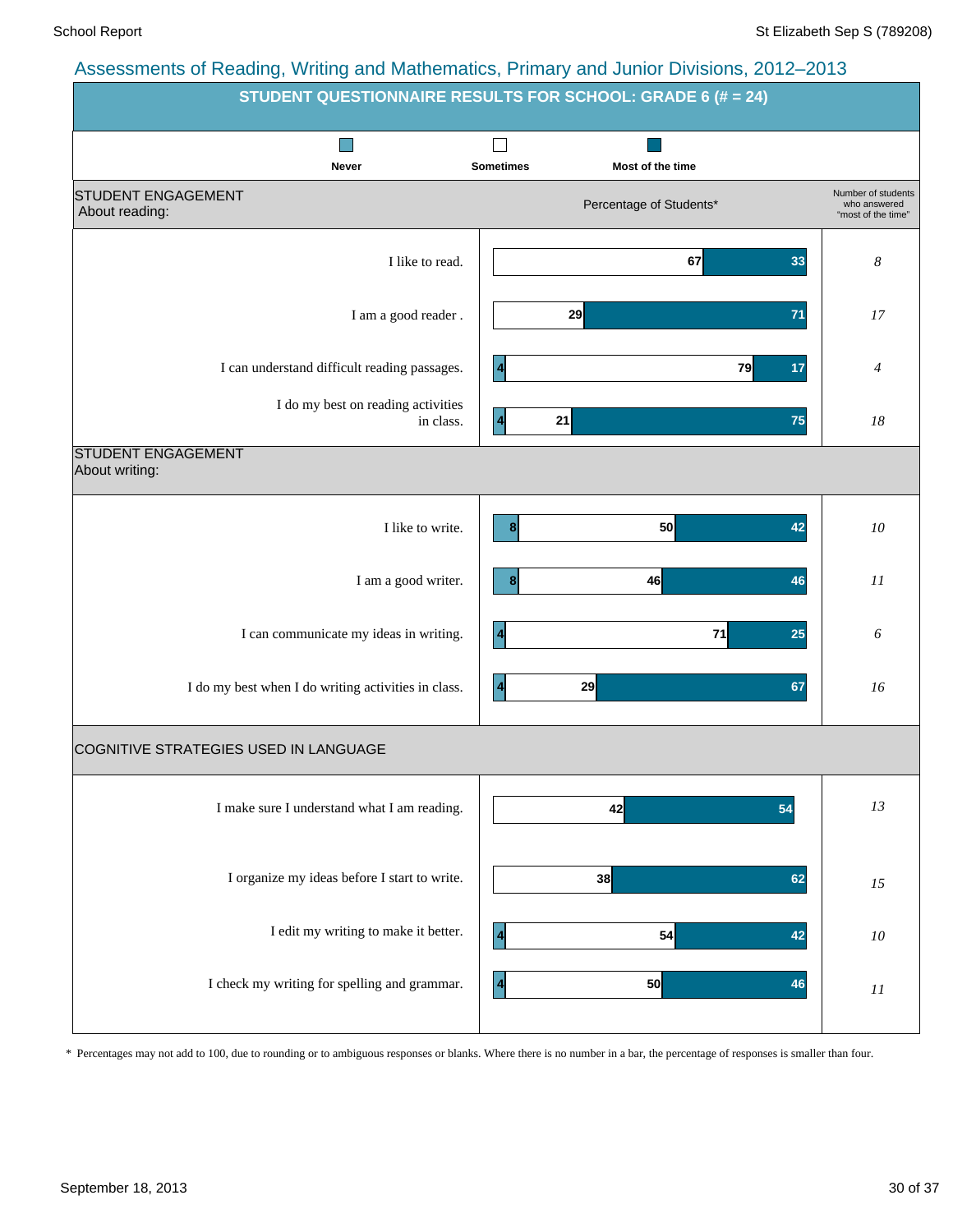![](_page_30_Figure_3.jpeg)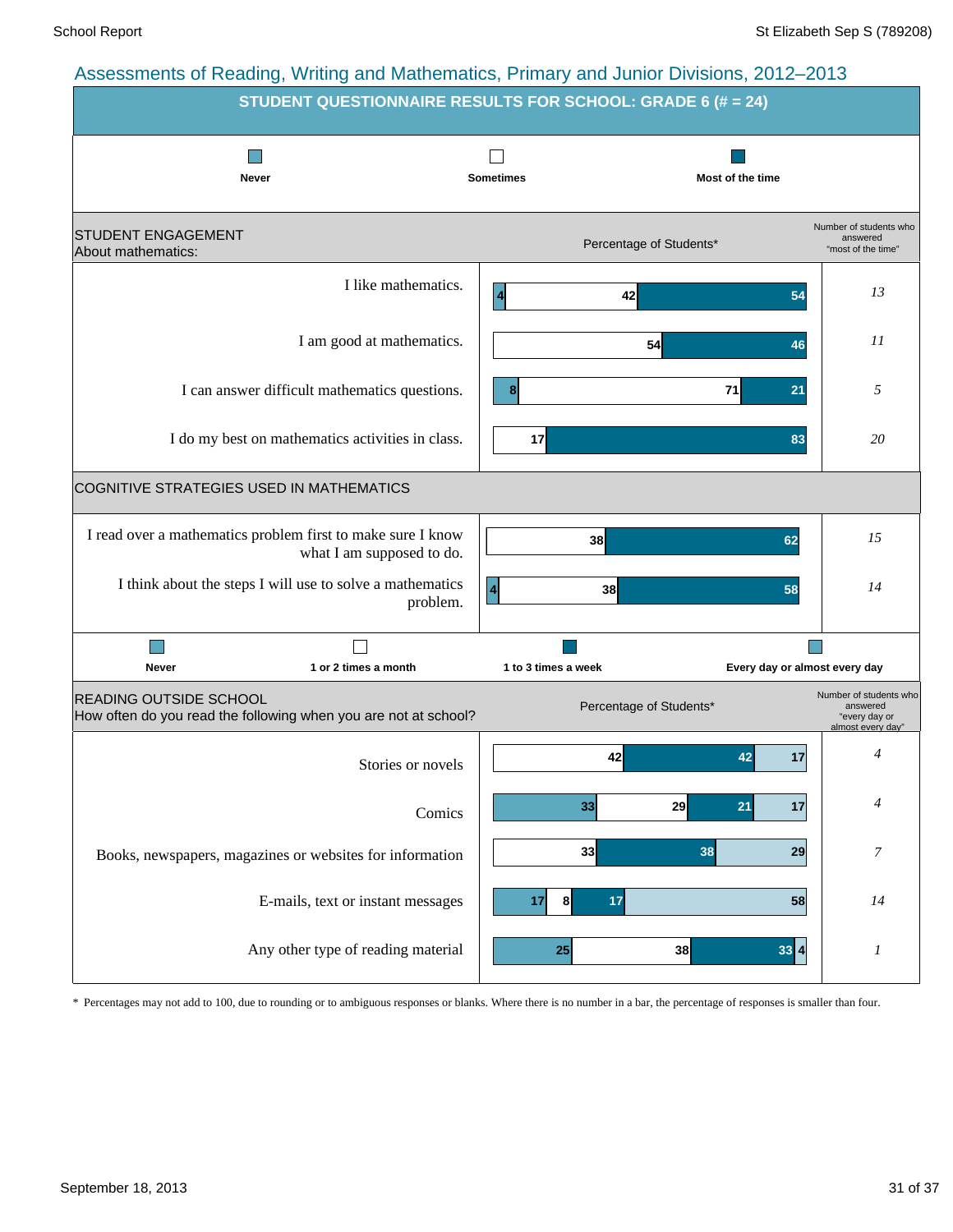|                                                                                                                                  | <b>STUDENT QUESTIONNAIRE RESULTS FOR SCHOOL: GRADE 6 (# = 24)</b>                                   |
|----------------------------------------------------------------------------------------------------------------------------------|-----------------------------------------------------------------------------------------------------|
| 1 or 2 times a month<br>Never                                                                                                    | ×<br>1 to 3 times a week<br>Every day or almost every<br>day                                        |
| <b>WRITING OUTSIDE SCHOOL</b><br>How often do you write the following (using paper or a computer)<br>when you are not at school? | Number of students<br>Percentage of Students*<br>who answered<br>"every day or almost<br>every day" |
| <b>Stories</b>                                                                                                                   | 0<br>33<br>42<br>25                                                                                 |
| Journal entries                                                                                                                  | 2<br>50<br>33<br>8<br>8                                                                             |
| E-mail, text or instant messages                                                                                                 | 14<br>17<br>17<br>8<br>58                                                                           |
| Letters                                                                                                                          | 1<br>25<br>$12$ 4<br>58                                                                             |
| OUT-OF-SCHOOL ACTIVITIES<br>How often do you do the following when you are not at school?                                        |                                                                                                     |
| I take part in art, music or drama activities.                                                                                   | $62$ 4<br>17<br>12<br>4                                                                             |
| I take part in after-school clubs.                                                                                               | 83<br>17<br>0                                                                                       |
| I take part in sports or other physical activities.                                                                              | 8<br>29<br>29<br>33<br>8                                                                            |
| <b>PARENTAL ENGAGEMENT</b><br>How often do you and a parent, a guardian or another adult who<br>lives with you do the following? |                                                                                                     |
| We talk about the activities I do in school.                                                                                     | 12<br>12<br>38<br>50                                                                                |
| We talk about the reading and writing work I do in school.                                                                       | 5<br>42<br>$\boldsymbol{8}$<br>29<br>21                                                             |
| We talk about the mathematics I do in school.                                                                                    | 9<br>25<br>$\blacktriangle$<br>33<br>38                                                             |
| We read together.                                                                                                                | 1<br>58<br>21<br>$17 \mid 4 \mid$                                                                   |
| We look at my school agenda.                                                                                                     | 4<br>42<br>21<br>21<br>17                                                                           |
| We use a computer together.                                                                                                      | 6<br>21<br>21<br>33<br>25                                                                           |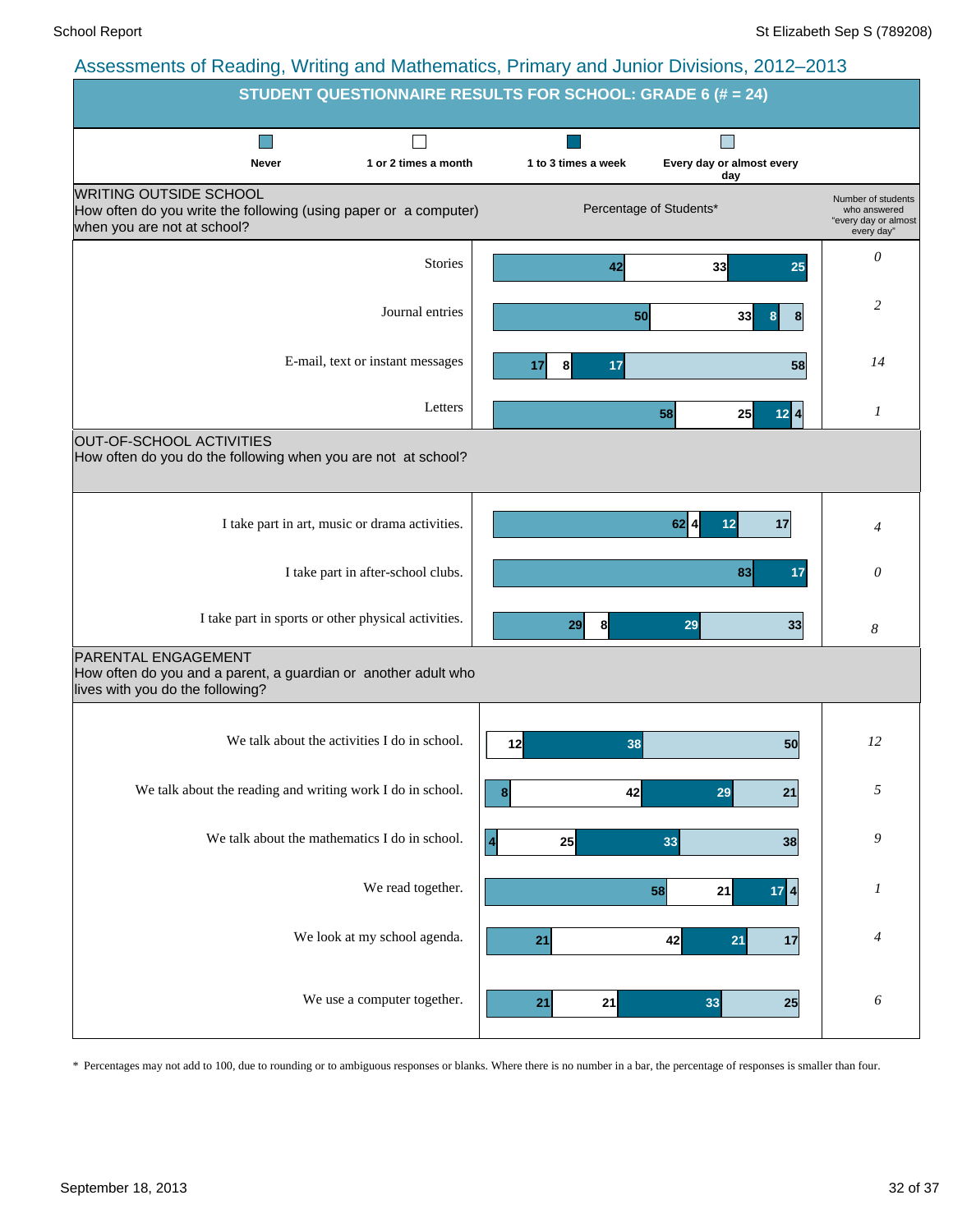![](_page_32_Figure_3.jpeg)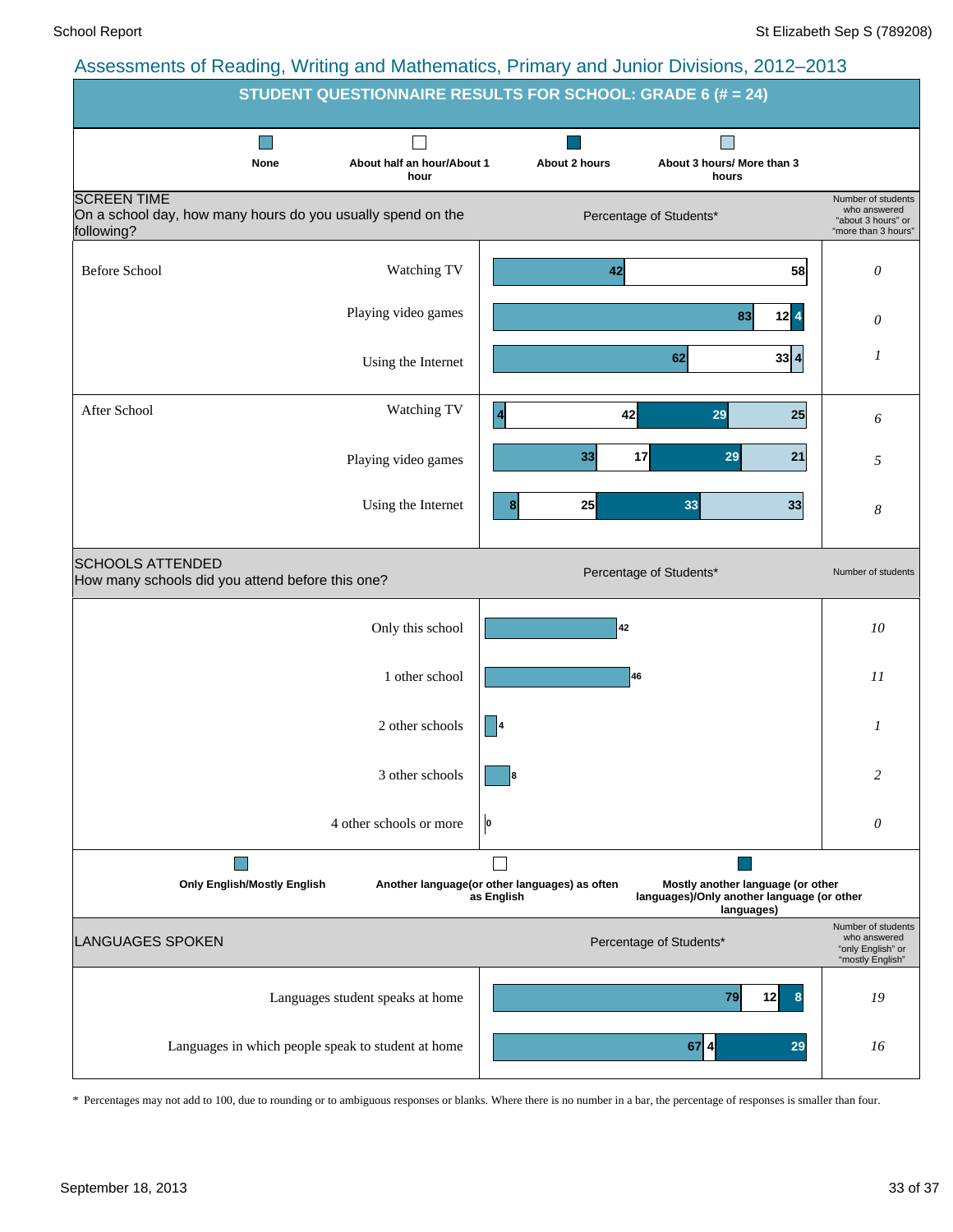| <b>GRADE 6: STUDENT QUESTIONNAIRE RESULTS</b>                                            |                                                                     | <b>School</b>                                        |                      |                                                               | <b>Board</b>                                    |                                     | <b>Province</b>                                                     |                                                 |                             |
|------------------------------------------------------------------------------------------|---------------------------------------------------------------------|------------------------------------------------------|----------------------|---------------------------------------------------------------|-------------------------------------------------|-------------------------------------|---------------------------------------------------------------------|-------------------------------------------------|-----------------------------|
| FOR SCHOOL, BOARD AND PROVINCE (all students,<br>female, male)                           | <b>Students</b><br>$= 24$<br>#                                      | <b>emale</b><br>$\overline{10}$<br>$\mathbf{u}$<br>共 | $= 14$<br>Male*<br>Ħ | <b>Students</b><br>$= 6306$<br>$\bar{\bar{\mathbf{z}}}$<br>y. | 103<br>Female*<br>$\infty$<br>$\mathbf{u}$<br>医 | 202)<br>$\frac{3}{2}$<br>Male*<br>Ħ | <b>Students</b><br>$= 127419$<br>#.                                 | 541<br>Female*<br>62<br>$\mathbf{\bar{u}}$<br>巷 | 869)<br>$= 64$<br>Male<br>进 |
| <b>STUDENT ENGAGEMENT</b><br>About reading:                                              |                                                                     |                                                      |                      |                                                               |                                                 |                                     | Percentage of students who answered "most of the time" <sup>†</sup> |                                                 |                             |
| I like to read.                                                                          | 33%                                                                 | 40%                                                  | 29%                  | 42%                                                           | 50%                                             | 34%                                 | 48%                                                                 | 56%                                             | 40%                         |
| I am a good reader.                                                                      | 71%                                                                 | 80%                                                  | 64%                  | 60%                                                           | 62%                                             | 58%                                 | 66%                                                                 | 70%                                             | 63%                         |
| I can understand difficult reading passages.                                             | 17%                                                                 | 20%                                                  | 14%                  | 35%                                                           | 33%                                             | 37%                                 | 38%                                                                 | 36%                                             | 40%                         |
| I do my best on reading activities in class.                                             | 75%                                                                 | 70%                                                  | 79%                  | 67%                                                           | 70%                                             | 64%                                 | 70%                                                                 | 75%                                             | 65%                         |
| <b>STUDENT ENGAGEMENT</b><br>About writing:                                              | Percentage of students who answered "most of the time" <sup>†</sup> |                                                      |                      |                                                               |                                                 |                                     |                                                                     |                                                 |                             |
| I like to write.                                                                         | 42%                                                                 | 40%                                                  | 43%                  | 39%                                                           | 49%                                             | 30%                                 | 39%                                                                 | 51%                                             | 28%                         |
| I am a good writer.                                                                      | 46%                                                                 | 40%                                                  | 50%                  | 39%                                                           | 44%                                             | 34%                                 | 42%                                                                 | 50%                                             | 35%                         |
| I can communicate my ideas in writing.                                                   | 25%                                                                 | 10%                                                  | 36%                  | 43%                                                           | 45%                                             | 40%                                 | 44%                                                                 | 48%                                             | 40%                         |
| I do my best on writing activities in class.                                             | 67%                                                                 | 60%                                                  | 71%                  | 64%                                                           | 68%                                             | 59%                                 | 67%                                                                 | 73%                                             | 61%                         |
| COGNITIVE STRATEGIES USED IN LANGUAGE                                                    | Percentage of students who answered "most of the time" <sup>†</sup> |                                                      |                      |                                                               |                                                 |                                     |                                                                     |                                                 |                             |
| I make sure I understand what I am reading.                                              | 54%                                                                 | 40%                                                  | 64%                  | 70%                                                           | 72%                                             | 67%                                 | 72%                                                                 | 75%                                             | 68%                         |
| I organize my ideas before I start to write.                                             | 62%                                                                 | 60%                                                  | 64%                  | 35%                                                           | 39%                                             | 32%                                 | 34%                                                                 | 38%                                             | 29%                         |
| I edit my writing to make it better.                                                     | 42%                                                                 | 60%                                                  | 29%                  | 46%                                                           | 53%                                             | 40%                                 | 46%                                                                 | 53%                                             | 40%                         |
| I check my writing for spelling and grammar.                                             | 46%                                                                 | 50%                                                  | 43%                  | 50%                                                           | 54%                                             | 47%                                 | 48%                                                                 | 53%                                             | 44%                         |
| STUDENT ENGAGEMENT<br>About mathematics:                                                 |                                                                     |                                                      |                      |                                                               |                                                 |                                     | Percentage of students who answered "most of the time" <sup>†</sup> |                                                 |                             |
| I like mathematics.                                                                      | 54%                                                                 | 30%                                                  | 71%                  | 47%                                                           | 39%                                             | 55%                                 | 47%                                                                 | 39%                                             | 55%                         |
| I am good at mathematics.                                                                | 46%                                                                 | 30%                                                  | 57%                  | 48%                                                           | 41%                                             | 55%                                 | 52%                                                                 | 44%                                             | 58%                         |
| I can answer difficult mathematics questions.                                            | 21%                                                                 | 0%                                                   | 36%                  | 32%                                                           | 25%                                             | 39%                                 | 36%                                                                 | 28%                                             | 44%                         |
| I do my best on mathematics activities in class.                                         | 83%                                                                 | 80%                                                  | 86%                  | 70%                                                           | 70%                                             | 71%                                 | 74%                                                                 | 74%                                             | 74%                         |
| COGNITIVE STRATEGIES USED IN<br><b>MATHEMATICS</b>                                       |                                                                     |                                                      |                      |                                                               |                                                 |                                     | Percentage of students who answered "most of the time" <sup>†</sup> |                                                 |                             |
| I read over a mathematics problem first to make sure I<br>know what I am supposed to do. | 62%                                                                 | 60%                                                  | 64%                  | 70%                                                           | 73%                                             | 67%                                 | 73%                                                                 | 77%                                             | 69%                         |
| I think about the steps I will use to solve a mathematics<br>problem.                    | $58\%$                                                              | 40%                                                  | 71%                  | 46%                                                           | 45%                                             | 46%                                 | 49%                                                                 | 50%                                             | 49%                         |

\* Only includes students for whom gender data were available.

† Other response options were "never" and "sometimes."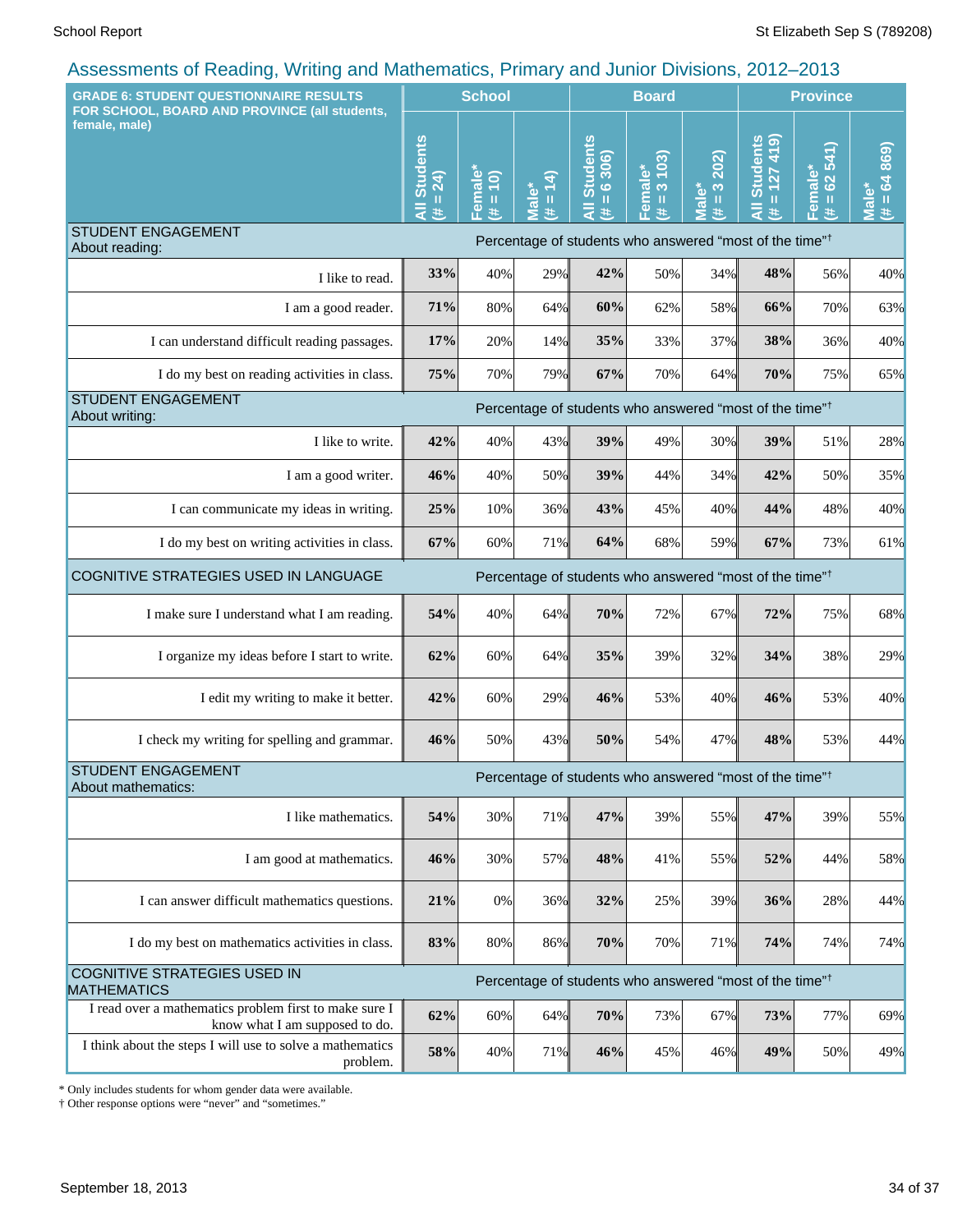| <b>GRADE 6: STUDENT QUESTIONNAIRE RESULTS</b>                                                                                                                                                                        |                                  | <b>School</b>                                                   |                                   |                                                                                  | <b>Board</b>                                     |                                            | <b>Province</b>                                                |                                       |                                               |
|----------------------------------------------------------------------------------------------------------------------------------------------------------------------------------------------------------------------|----------------------------------|-----------------------------------------------------------------|-----------------------------------|----------------------------------------------------------------------------------|--------------------------------------------------|--------------------------------------------|----------------------------------------------------------------|---------------------------------------|-----------------------------------------------|
| FOR SCHOOL, BOARD AND PROVINCE (all students,<br>female, male)                                                                                                                                                       | <b>Students</b><br>24)<br>Ш<br>๔ | $\mathbf{\omega}$<br>$\frac{1}{2}$<br>mai<br>ш<br>$\omega$<br>共 | ₹<br>Ш<br>$\overline{\mathbf{c}}$ | <b>Students</b><br>306)<br>$\ddot{\circ}$<br>Ш<br>共                              | 103<br>ő<br><b>na</b><br>$\infty$<br>Ш<br>உ<br>违 | 202)<br>$\frac{3}{2}$<br><b>Male*</b><br>主 | <b>Students</b><br>(614)<br>127<br>$\mathbf{u}$<br>।<br>द<br>违 | 62541<br>Female*<br>$\mathbf{u}$<br>违 | 869<br>$= 64$<br>٥<br>$\bar{\mathbf{s}}$<br>违 |
| READING OUTSIDE SCHOOL<br>How often do you read the following when you are<br>not at school?                                                                                                                         |                                  |                                                                 |                                   | Percentage of students who answered "every day or almost every day" <sup>†</sup> |                                                  |                                            |                                                                |                                       |                                               |
| Stories or novels                                                                                                                                                                                                    | 17%                              | 0%                                                              | 29%                               | 25%                                                                              | 32%                                              | 18%                                        | 33%                                                            | 39%                                   | 26%                                           |
| Comics                                                                                                                                                                                                               | 17%                              | 20%                                                             | 14%                               | 14%                                                                              | 10%                                              | 19%                                        | 11%                                                            | 8%                                    | 15%                                           |
| Books, newspapers, magazines or websites for<br>information                                                                                                                                                          | 29%                              | 20%                                                             | 36%                               | 32%                                                                              | 36%                                              | 29%                                        | 30%                                                            | 32%                                   | 28%                                           |
| E-mails, text or instant messages                                                                                                                                                                                    | 58%                              | 60%                                                             | 57%                               | 55%                                                                              | 66%                                              | 45%                                        | 55%                                                            | 64%                                   | 47%                                           |
| Any other type of reading material                                                                                                                                                                                   | 4%                               | 0%                                                              | 7%                                | 27%                                                                              | 29%                                              | 25%                                        | 28%                                                            | 30%                                   | 25%                                           |
| <b>WRITING OUTSIDE SCHOOL</b><br>Percentage of students who answered "every day or almost every day" <sup>†</sup><br>How often do you write the following (using paper or<br>a computer) when you are not at school? |                                  |                                                                 |                                   |                                                                                  |                                                  |                                            |                                                                |                                       |                                               |
| Stories                                                                                                                                                                                                              | 0%                               | 0%                                                              | 0%                                | 7%                                                                               | 9%                                               | 6%                                         | 7%                                                             | 9%                                    | 5%                                            |
| Journal entries                                                                                                                                                                                                      | 8%                               | 10%                                                             | 7%                                | 8%                                                                               | 11%                                              | 5%                                         | 7%                                                             | 11%                                   | 3%                                            |
| E-mails, text or instant messages                                                                                                                                                                                    | 58%                              | 70%                                                             | 50%                               | 52%                                                                              | 62%                                              | 42%                                        | 52%                                                            | 62%                                   | 43%                                           |
| Letters                                                                                                                                                                                                              | 4%                               | 0%                                                              | 7%                                | 4%                                                                               | 4%                                               | 4%                                         | 3%                                                             | 4%                                    | 3%                                            |
| PARENTAL ENGAGEMENT<br>How often do you and a parent, a guardian or<br>another adult who lives with you do the following?                                                                                            |                                  |                                                                 |                                   | Percentage of students who answered "every day or almost every day" <sup>†</sup> |                                                  |                                            |                                                                |                                       |                                               |
| We talk about the activities I do in school.                                                                                                                                                                         | 50%                              | 60%                                                             | 43%                               | 50%                                                                              | 54%                                              | 47%                                        | 53%                                                            | 56%                                   | 50%                                           |
| We talk about the reading and writing work I do in<br>school.                                                                                                                                                        | 21%                              | 20%                                                             | 21%                               | 26%                                                                              | 27%                                              | 25%                                        | 28%                                                            | 30%                                   | 26%                                           |
| We talk about the mathematics I do in school.                                                                                                                                                                        | 38%                              | 40%                                                             | 36%                               | 34%                                                                              | 35%                                              | 34%                                        | 36%                                                            | 37%                                   | 34%                                           |
| We read together.                                                                                                                                                                                                    | 4%                               | 10%                                                             | 0%                                | 7%                                                                               | 7%                                               | 7%                                         | 7%                                                             | 7%                                    | 7%                                            |
| We look at my school agenda.                                                                                                                                                                                         | 17%                              | 10%                                                             | 21%                               | 25%                                                                              | 22%                                              | 28%                                        | 32%                                                            | 31%                                   | 34%                                           |
| We use a computer together.                                                                                                                                                                                          | 25%                              | 20%                                                             | 29%                               | 13%                                                                              | 13%                                              | 13%                                        | 10%                                                            | 10%                                   | 11%                                           |
| OUT-OF-SCHOOL ACTIVITIES<br>How often do you do the following when you are not<br>at school?                                                                                                                         |                                  |                                                                 |                                   | Percentage of students who answered "every day or almost every day" <sup>†</sup> |                                                  |                                            |                                                                |                                       |                                               |
| I take part in art, music or drama activities.                                                                                                                                                                       | 17%                              | 20%                                                             | 14%                               | 13%                                                                              | 19%                                              | 8%                                         | 13%                                                            | 17%                                   | 8%                                            |
| I take part in after-school clubs.                                                                                                                                                                                   | 0%                               | 0%                                                              | 0%                                | 10%                                                                              | 11%                                              | 9%                                         | $9\%$                                                          | 10%                                   | 8%                                            |
| I take part in sports or other physical activities.                                                                                                                                                                  | 33%                              | 20%                                                             | 43%                               | 36%                                                                              | 31%                                              | 42%                                        | 41%                                                            | 35%                                   | 46%                                           |

\* Only includes students for whom gender data were available.

† Other response options were "never," "1 or 2 times a month" and "1 to 3 times a week."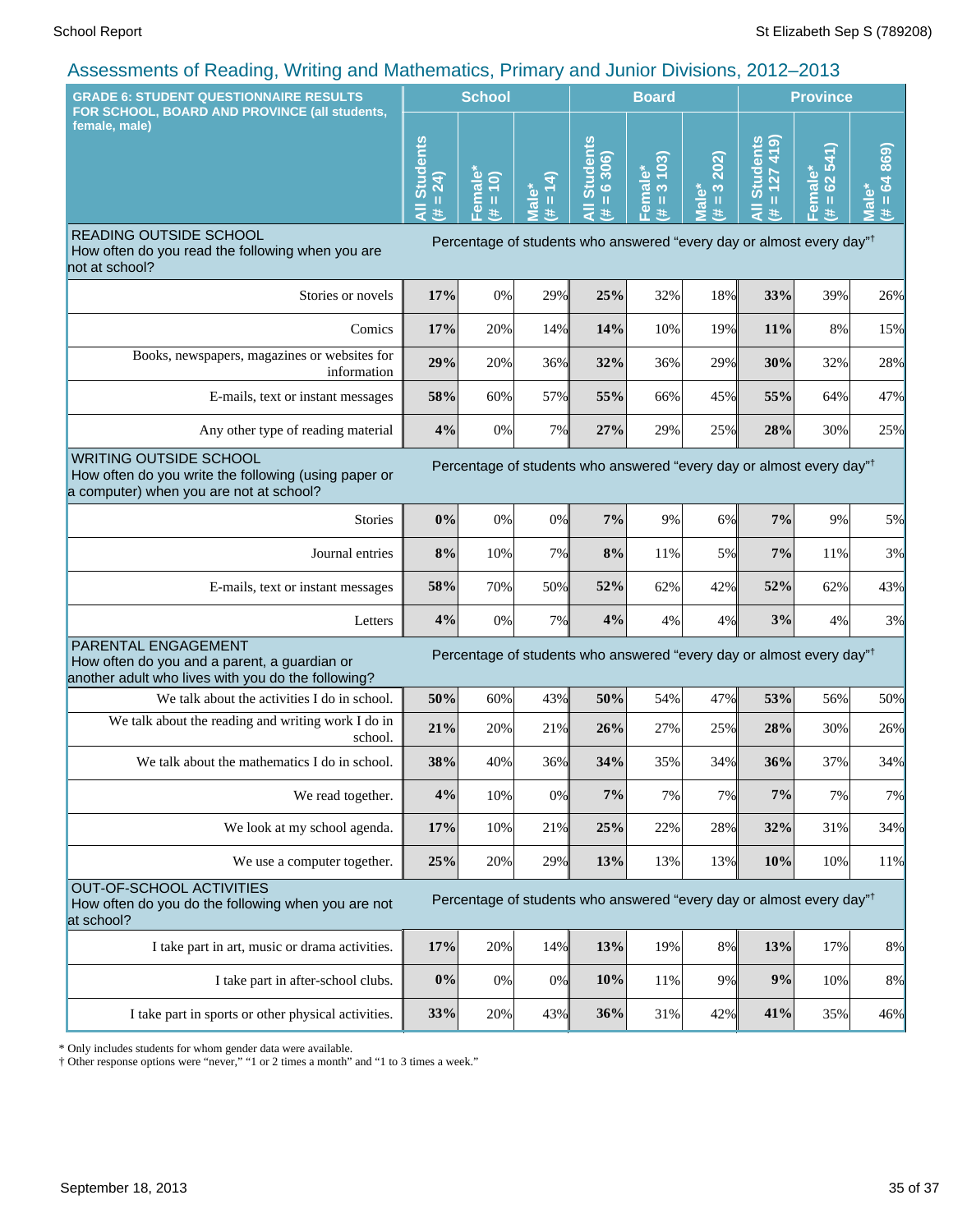| $\alpha$ to coordinate of reduiring, evening and matricination, it mindig and currici Divisions, LOTZ (2016)<br><b>GRADE 6: STUDENT QUESTIONNAIRE RESULTS</b> |                                  | <b>School</b>                        |                                  |                                                                                         | <b>Board</b>                        |                            |                                                 | <b>Province</b>                      |                              |  |
|---------------------------------------------------------------------------------------------------------------------------------------------------------------|----------------------------------|--------------------------------------|----------------------------------|-----------------------------------------------------------------------------------------|-------------------------------------|----------------------------|-------------------------------------------------|--------------------------------------|------------------------------|--|
| FOR SCHOOL, BOARD AND PROVINCE (all students,<br>female, male)                                                                                                | <b>Students</b><br>24)<br>Ш<br>業 | Female <sup>®</sup><br>(0)<br>Ш<br>共 | $= 14$<br>Male <sup>*</sup><br>共 | <b>All Students</b><br>306<br>$\ddot{\circ}$<br>$\,$ H<br>共                             | 103)<br>Female*<br>(# = 3 10.       | 202)<br>$(H = 3)$<br>Male* | $= 127419$<br><b>Students</b><br>$\bar{a}$<br>共 | 541)<br>Female*<br>82<br>$\,$ H<br>主 | 869)<br>$= 64$<br>Male*<br>患 |  |
| <b>SCREEN TIME (TELEVISION)</b><br>On a school day, how many hours do you usually<br>spend on the following?                                                  |                                  |                                      |                                  | Percentage of students who answered "about 3 hours" or "more than 3 hours" <sup>†</sup> |                                     |                            |                                                 |                                      |                              |  |
| Watching TV<br><b>Before School</b>                                                                                                                           | 0%                               | 0%                                   | 0%                               | 3%                                                                                      | 2%                                  | 3%                         | 2%                                              | 1%                                   | 2%                           |  |
| Playing video games                                                                                                                                           | 0%                               | 0%                                   | 0%                               | 2%                                                                                      | 1%                                  | 4%                         | 2%                                              | 1%                                   | 3%                           |  |
| Using the Internet                                                                                                                                            | 4%                               | 0%                                   | 7%                               | 4%                                                                                      | 4%                                  | 3%                         | 3%                                              | 2%                                   | 3%                           |  |
| Watching TV<br>After School                                                                                                                                   | 25%                              | 40%                                  | 14%                              | 25%                                                                                     | 26%                                 | 25%                        | 17%                                             | 17%                                  | 17%                          |  |
| Playing video games                                                                                                                                           | 21%                              | 10%                                  | 29%                              | 16%                                                                                     | 6%                                  | 26%                        | 13%                                             | 5%                                   | 22%                          |  |
| Using the Internet                                                                                                                                            | 33%                              | 40%                                  | 29%                              | 30%                                                                                     | 32%                                 | 28%                        | 23%                                             | 23%                                  | 22%                          |  |
| <b>SCHOOLS ATTENDED</b><br>How many schools did you attend before this one?                                                                                   |                                  |                                      |                                  |                                                                                         | Percentage of students <sup>#</sup> |                            |                                                 |                                      |                              |  |
| Only this school/1 other school                                                                                                                               | 88%                              | 90%                                  | 86%                              | 77%                                                                                     | 79%                                 | 76%                        | 69%                                             | 69%                                  | 69%                          |  |
| 2 other schools/3 other schools                                                                                                                               | 12%                              | 10%                                  | 14%                              | 17%                                                                                     | 15%                                 | 18%                        | 22%                                             | 22%                                  | 22%                          |  |
| 4 other schools or more                                                                                                                                       | 0%                               | 0%                                   | 0%                               | 4%                                                                                      | 4%                                  | 4%                         | 6%                                              | 6%                                   | 6%                           |  |
| LANGUAGES STUDENTS SPEAK AT HOME                                                                                                                              |                                  |                                      |                                  |                                                                                         | Percentage of students <sup>‡</sup> |                            |                                                 |                                      |                              |  |
| Only English/Mostly English                                                                                                                                   | 79%                              | 80%                                  | 79%                              | 64%                                                                                     | 63%                                 | 65%                        | 76%                                             | 76%                                  | 76%                          |  |
| Another language (or other languages) as often<br>as English                                                                                                  | 12%                              | 10%                                  | 14%                              | 23%                                                                                     | 24%                                 | 22%                        | 14%                                             | 15%                                  | 14%                          |  |
| Mostly another language (or other languages)/<br>Only another language (or other languages)                                                                   | $8\%$                            | 10%                                  | 7%                               | 12%                                                                                     | 12%                                 | 11%                        | 8%                                              | 7%                                   | 8%                           |  |
| LANGUAGES SPOKEN TO STUDENTS AT HOME                                                                                                                          |                                  |                                      |                                  |                                                                                         | Percentage of students <sup>#</sup> |                            |                                                 |                                      |                              |  |
| Only English/Mostly English                                                                                                                                   | 67%                              | 60%                                  | 71%                              | 52%                                                                                     | 50%                                 | 54%                        | 70%                                             | 70%                                  | 70%                          |  |
| Another language (or other languages) as often<br>as English                                                                                                  | 4%                               | $0\%$                                | 7%                               | 23%                                                                                     | 24%                                 | 22%                        | 13%                                             | 14%                                  | 13%                          |  |
| Mostly another language (or other languages)/<br>Only another language (or other languages)                                                                   | 29%                              | 40%                                  | 21%                              | 23%                                                                                     | 24%                                 | 22%                        | 14%                                             | 14%                                  | 14%                          |  |

\* Only includes students for whom gender data were available.

† Other response options were "about 2 hours," "about 1 hour," "about half an hour" and "none."

‡ Percentages may not add to 100, due to rounding or to ambiguous responses or blanks.